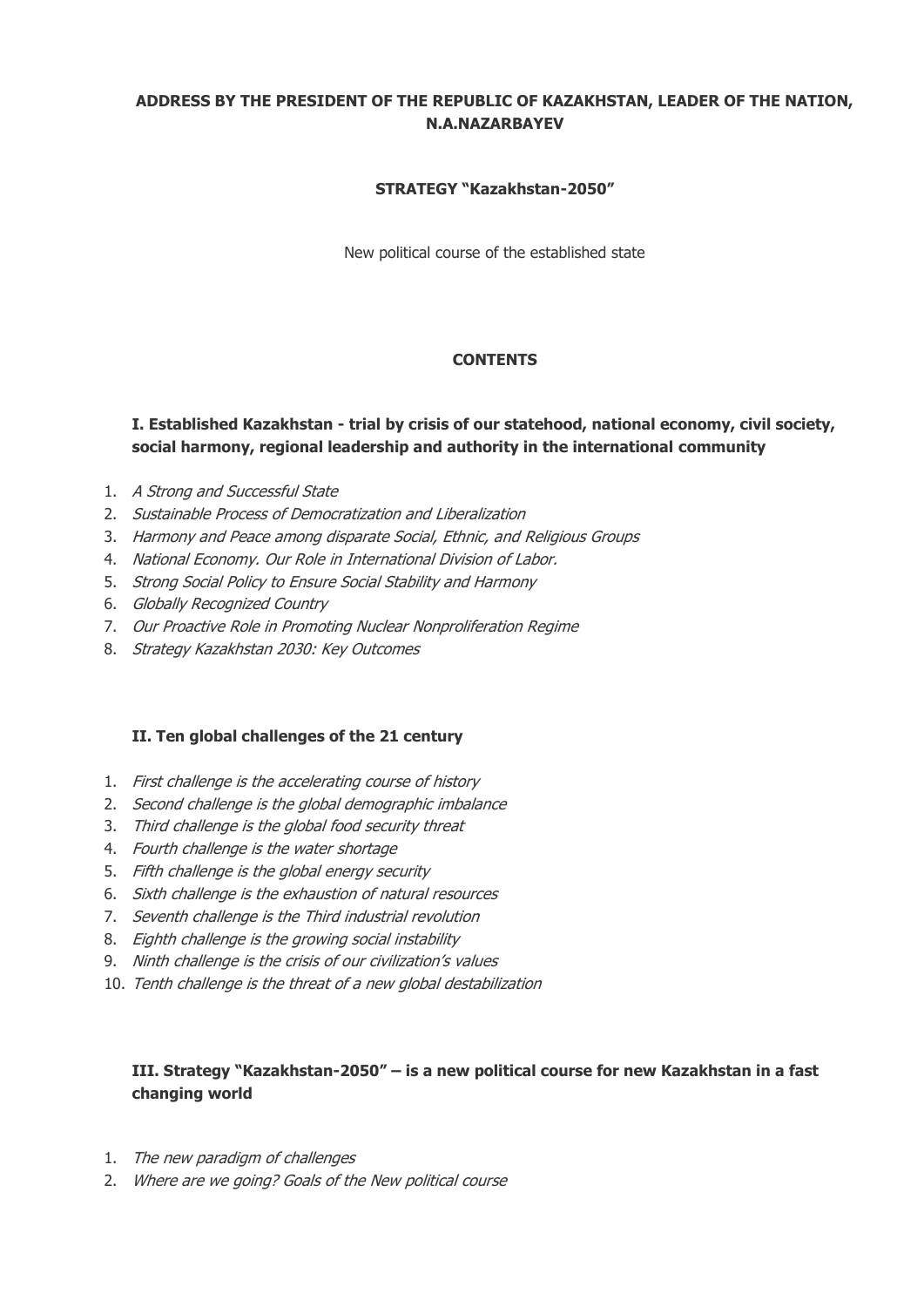# **1. Economic policy of the new course – all around economic pragmatism based on the principles of profitability, return on investment and competitiveness**

- 1. Universal economic pragmatism
- 2. New personnel policy
- 3. Modernization of the macroeconomic policy
	- 3.1Budgetary policy
	- 3.2 Tax policy
	- 3.3 Monetary policy

3.4 Policy of managing public and external debt

- 4. Infrastructure development
- 5. Modernization of the system of managing the state assets
- 6. New system of managing natural resources
- 7. Plan for the next phase of industrialization
- 8. Modernization of the agricultural sector

#### 8.1 Development of farming and SME in agricultural processing and trade

9. Policy regarding water resources

### **2. Comprehensive support of entrepreneurship – leading force in the national economy**

- 1. Development of small and medium enterprises
- 2. New model of public private partnership: "Strong business strong state".
- 3. New stage of privatization  $-$  changing role of the state

# **3. New principles of social policy – social guarantees and personal responsibility**

- 1. New Principles of Social Policy
	- 1.1. Minimum social standards
	- 1.2. Targeted social support
	- 1.3. Addressing social imbalances in the regions
	- 1.4. Modernization of the labor policy
- 2. Protection of motherhood. Appeal to all the women
- 3. Children's rights
- 4. Health of the nation is basis of our successful future
	- 4.1. Key priorities in healthcare
	- 4.2. New approaches in healthcare for children
	- 4.3. Improving medical education system
	- 4.4. Quality of medical care in rural areas
	- 4.5. Physical training and sports

# **4. Knowledge and professional skills are key landmarks of the modern education, training and retraining system**

1. Our priorities in education

1.1. Extending "Balapan" program until 2020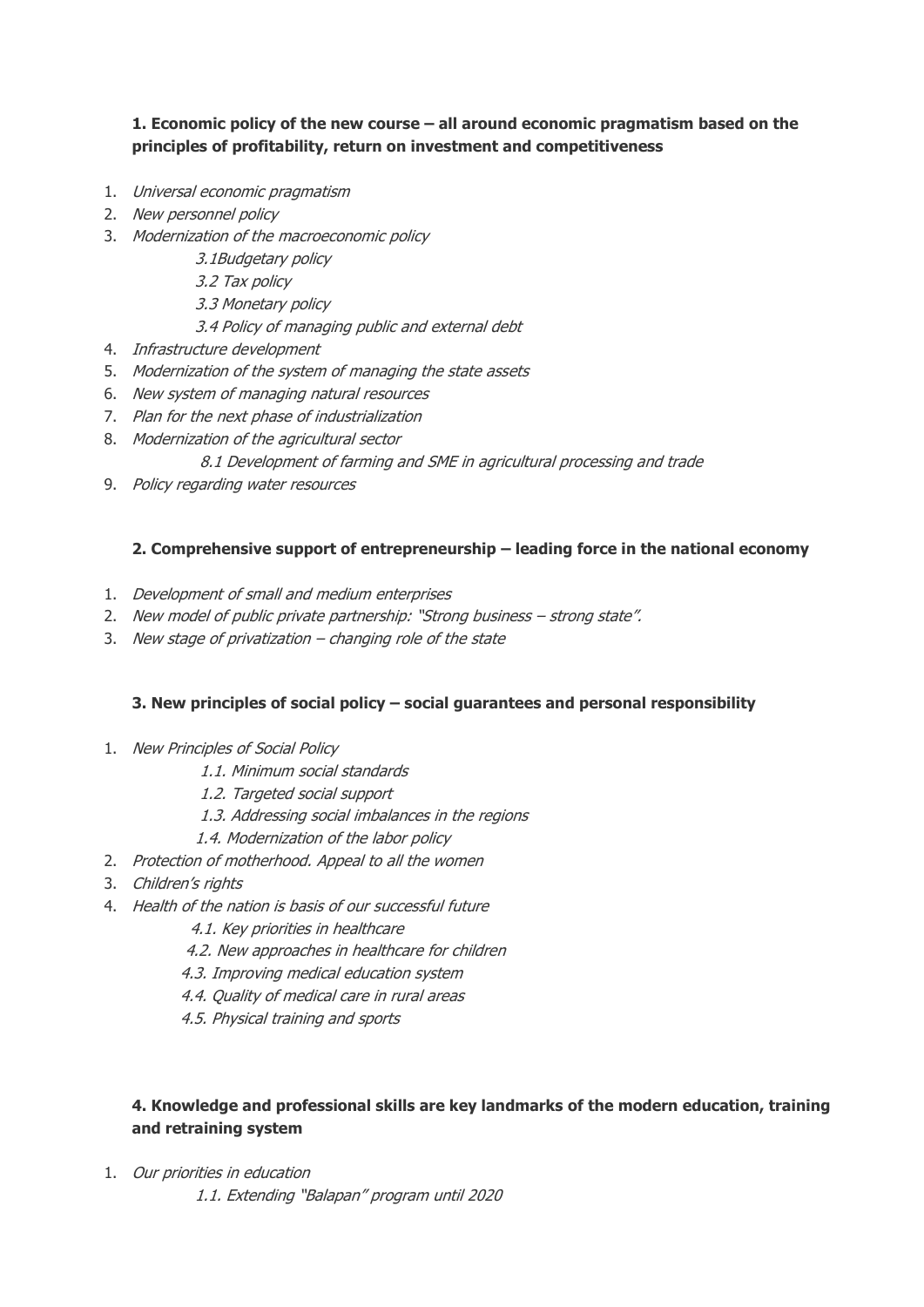- 1.2. Developing engineering education system
- 1.3. Developing system of social responsibility in education
- 1.4. Modernization of teaching methods
- 2. New innovative research development policy
	- 2.1. Technology transfer
	- 2.2. Cooperation of science and business
	- 2.3. Roadmap of development prospective national clusters
- 3. Appeal to the youth

# **5. Further strengthening of the statehood and development of the Kazakhstan democracy**

- 1. New type of state governance
	- 1.1.Improving system of state planning and forecasting
- 2. Decentralization of power
	- 2.1. Dividing responsibilities and power between center and the regions
	- 2.2. Development concept of local self-governance
	- 2.3. Election of the rural governors
- 3. Creating a professional state apparatus
	- 3.1. Second stage of the administrative reform
- 4. New system of interaction between state apparatus and business community
- 5. Introducing "zero tolerance" principle towards disorder
- 6. Fight against corruption
- 7. Reforming law enforcement bodies and special agencies

# **6. Consistent and predictable foreign policy is promotion of national interests and strengthening of regional and global security**

- 1. Foreign policy modernization priorities
- 2. Development of economic and trade diplomacy
- 3. Strengthening regional security
- 4. Contribution to global security
- 5. Strengthening national defense capacity and military doctrine

# **7. New Kazakhstan patriotism is basis for success of our multiethnical and multiconfessional society**

- 1. New Kazakhstan Patriotism
- 2. Equality of citizens of all ethnic groups
- 3. Kazakh language and three-side unity of languages
- 4. Culture, traditions, and distinction
- 5. Role of the national intelligentsia
- 6. Religion in Kazakhstan of 21st century
- 7. What Kazakhstan do I see in future?
- 8. Appeal to the nation

#### **Fellow citizens!**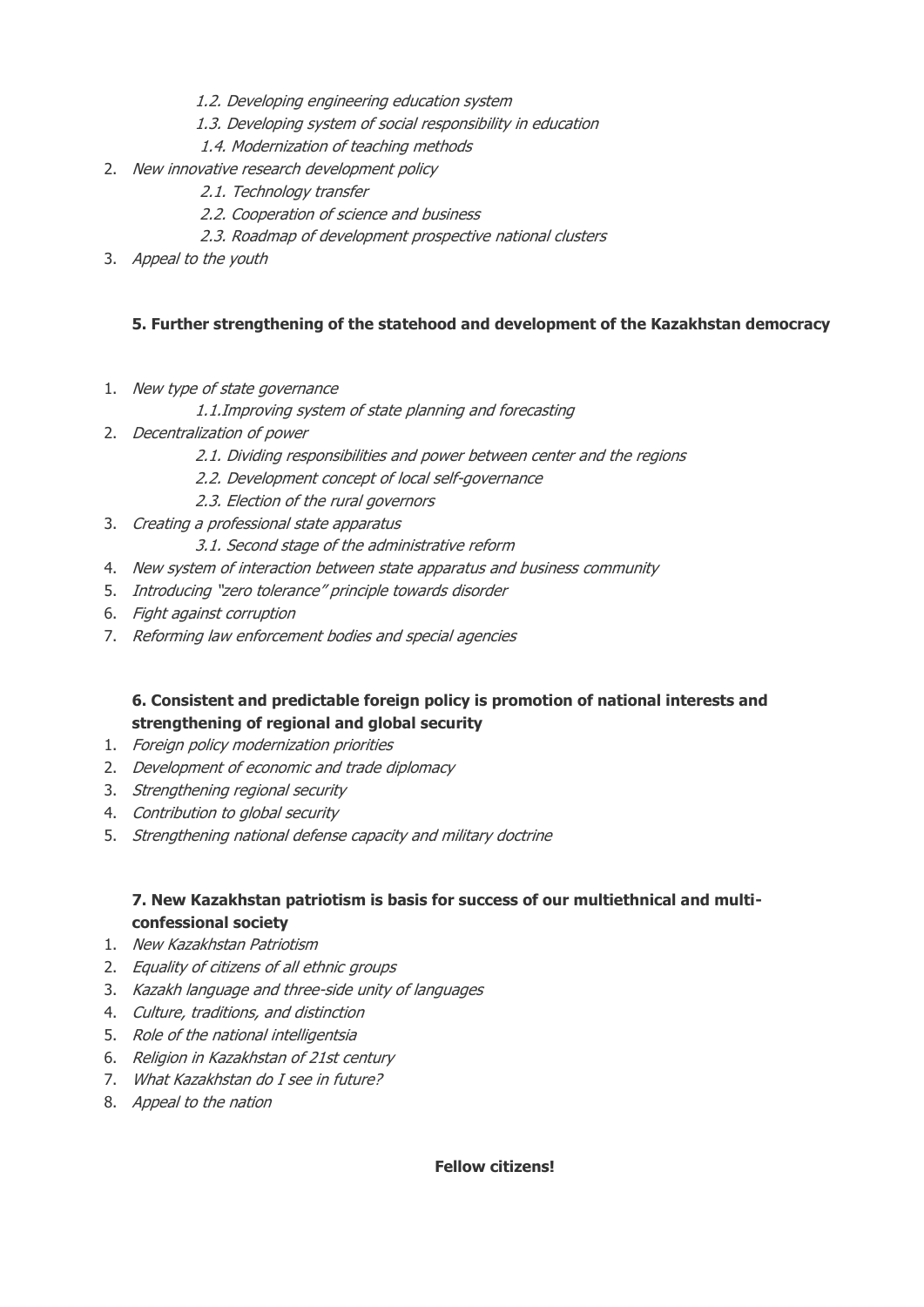Today we have gathered on the eve of our Independence Day.

It has been more than 20 years since we started to proudly celebrate this great holiday.

On December 16, 1991 we, the people of Kazakhstan, chose sovereignty, freedom and openness to the world as our founding principles. Today these values have become a part of our daily life.

As we began our journey as a nation things were vastly different. Now thanks to our joint efforts we have transformed our country into a wholly different place.

Today we are a successful state with our own characteristics, perspectives and identity. We have paid a great price to achieve these milestones.

For over 20 years our country has worked to strengthen its sovereignty and political influence - a goal which we have accomplished. The formation of our nation has been successfully completed.

21st century Kazakhstan is an independent and self-confident state.

We are not afraid of the ongoing changes in the world caused by the prolonged global financial crisis. Indeed, we are prepared for them. Our goal is to continue our sustainable development into the 21st century while maintaining and building on our existing achievements.

By 2050 we want to have created a society based on a strong state, a developed economy with universal labor opportunities.

A strong state is especially important to ensure accelerated economic growth. This is not about survival, it is about planning, long-term development and economic growth.

Today, on the eve of our Independence Day, I present to you my vision of our nation's development prospects.

This is a new political course.

# **I. Established Kazakhstan - trial by crisis of our statehood, national economy, civil society, social harmony, regional leadership and authority in the international community**

In 1997 we adopted the Development Strategy of Kazakhstan 2030.

That was fifteen years ago when the post-Soviet chaos has not been overcome, there was an economic crisis in South East Asia and Kazakhstan faced a difficult period too.

As we faced these challenges and others our strategy served as a beacon to guide our way forward and keep us focused on our target.

Remember 1997?

After my speech in Parliament in 1997 there was some confusion and bewilderment. As I outlined our ambitious goals many people asked: "Was that propaganda? Or a promise of manna from heaven?"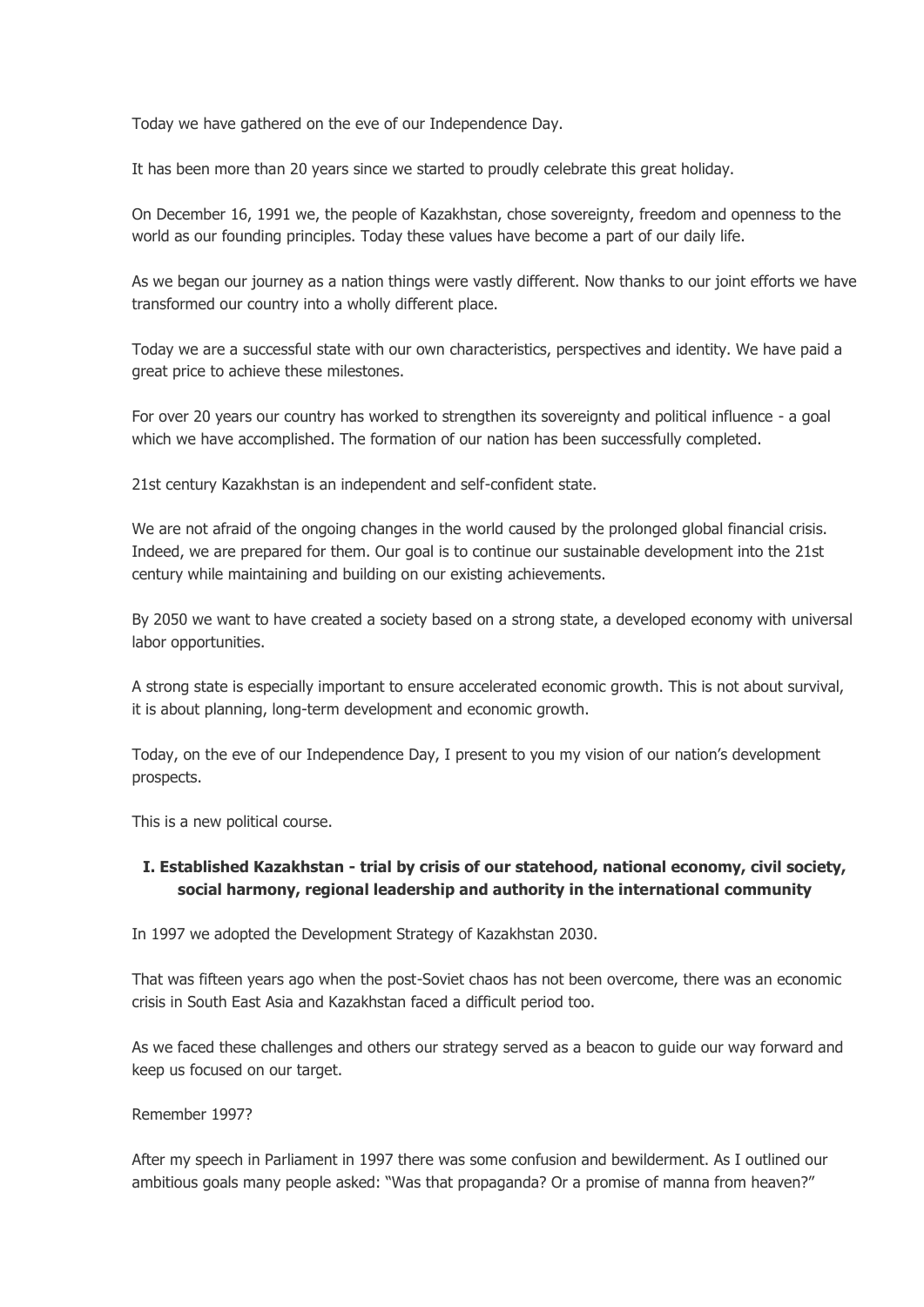Yet, as the saying goes, "the eyes may be frightened, but the hands are working".

We set ourselves an enormous task – to reverse the downward trend Kazakhstan faced and continue on the road to developing a new country.

To reach this aim we had to work to improve three areas: build a modern nation state by making the leap towards a market economy, lay the foundation of a social system and, finally, transform people's thinking and outlook. We had to define our own path. This path was outlined in the "Kazakhstan 2030 Strategy''. This strategy helped define our strategic goals and targets and provided a crucial breakthrough in our world outlook.

Only with the objective in mind can we set targets that will lead us to success. Today I'm honored to announce that we made the right decisions all those years ago. Our resilience through the 2008-2009 global financial crisis has proved that. Kazakhstan has withstood. The crisis has not destroyed our achievements, but has made us stronger.

The political, socio-economic and foreign policy model of development that we chose proved to be the right one.

### **1. A Strong and Successful State**

Our key achievement is that we have established an independent Kazakhstan.

We have legally formalized our borders. We have put together our nation's integrated economic space. We have recreated and reinforced economic ties that bind our country. Our domestic regions are united in their activities.

We have implemented historically important constitutional and political reforms that have established a system of public administration based on the division of branches of power.

We have built a new capital – Astana. It is a modern city that has turned into a symbol of our country that we take pride in. We have unleashed the potential of the capital to showcase our country's capabilities to the entire world. This is exactly why the international community elected Kazakhstan to host the EXPO 2017 international exhibition. This would be impossible without Astana. Very few cities have received such an honor. It's enough to say that our country turned out to be the first post-soviet nation to chair the Organization for Security and Cooperation in Europe, host the Summit of the Organization, and the EXPO 2017 – a world-scale event.

#### **2. Sustainable Process of Democratization and Liberalization**

We have a clear formula to follow: "Economy first, then politics". Every step of our political reforms is closely tied to our level of economic development. The only way to modernize our country and make it competitive is to progressively follow the path of political liberalization.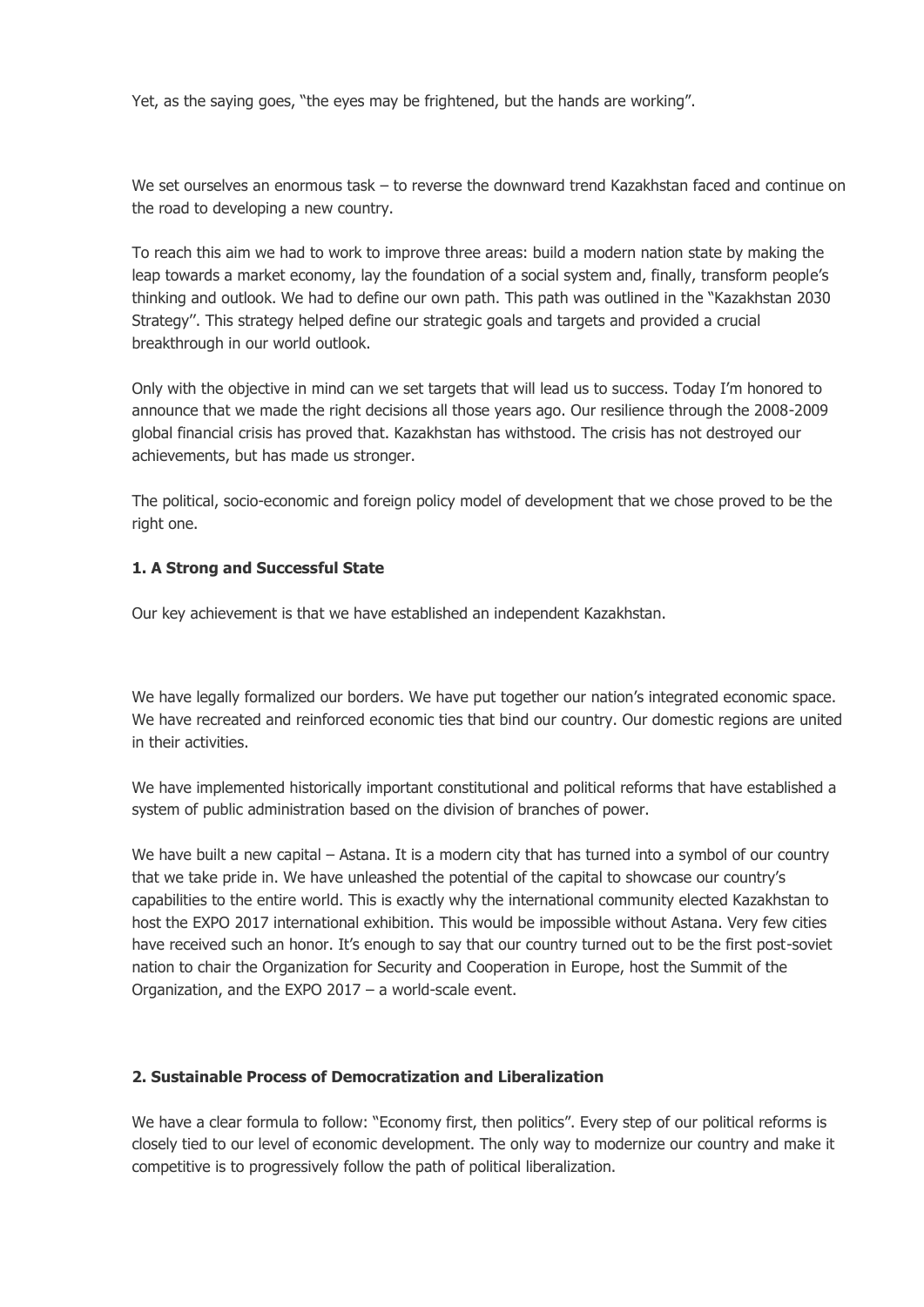Step-by-step our society is approaching the highest standards of democratization and human rights.

We have secured fundamental rights and liberties in our country's Constitution. Our citizens have equal rights and opportunities.

### **3. Harmony and Peace among disparate Social, Ethnic, and Religious Groups**

We have worked to restore our historic Kazakh culture and language after many years of decline. Besides our ethnic, cultural and religious diversity, we have maintained peace and stability in our country.

Kazakhstan is home to over 140 ethnic and 17 religious groups.

Civil peace and interethnic harmony remains a key value for us. Peace and accord, intercultural and interreligious dialogue in our multi-ethnic country has been recognized as a global model.

The Kazakhstan's People's Assembly has become a unique Eurasian model of intercultural dialogue.

Kazakhstan has turned into a center of global inter-religious dialogue.

### **4. National Economy. Our Role in International Division of Labor.**

We were the first in the Commonwealth of Independent States to develop a modern market economy based on private property, free competition and openness. Our model is based on a proactive role of the government in attracting foreign capital.

To date we have attracted over \$160 billion of foreign investment.

We have established basic conditions for entrepreneurship, as well as a modern taxation system.

We have systematically diversified our economy. I set forward a clear task to accelerate the industrialization program – to help transform the shape of our economy, make it immune to global commodity price fluctuation within the decade.

Over the 15 years following the adoption of the 2030 Strategy, our state joined the top five dynamically developing countries of the world.

There are recognized rankings which countries use to track their development. By the end of 2012, Kazakhstan will enter the top 50 largest global economies and is already ranked 51st in terms of economic competitiveness.

# **5. Strong Social Policy to Ensure Social Stability and Harmony**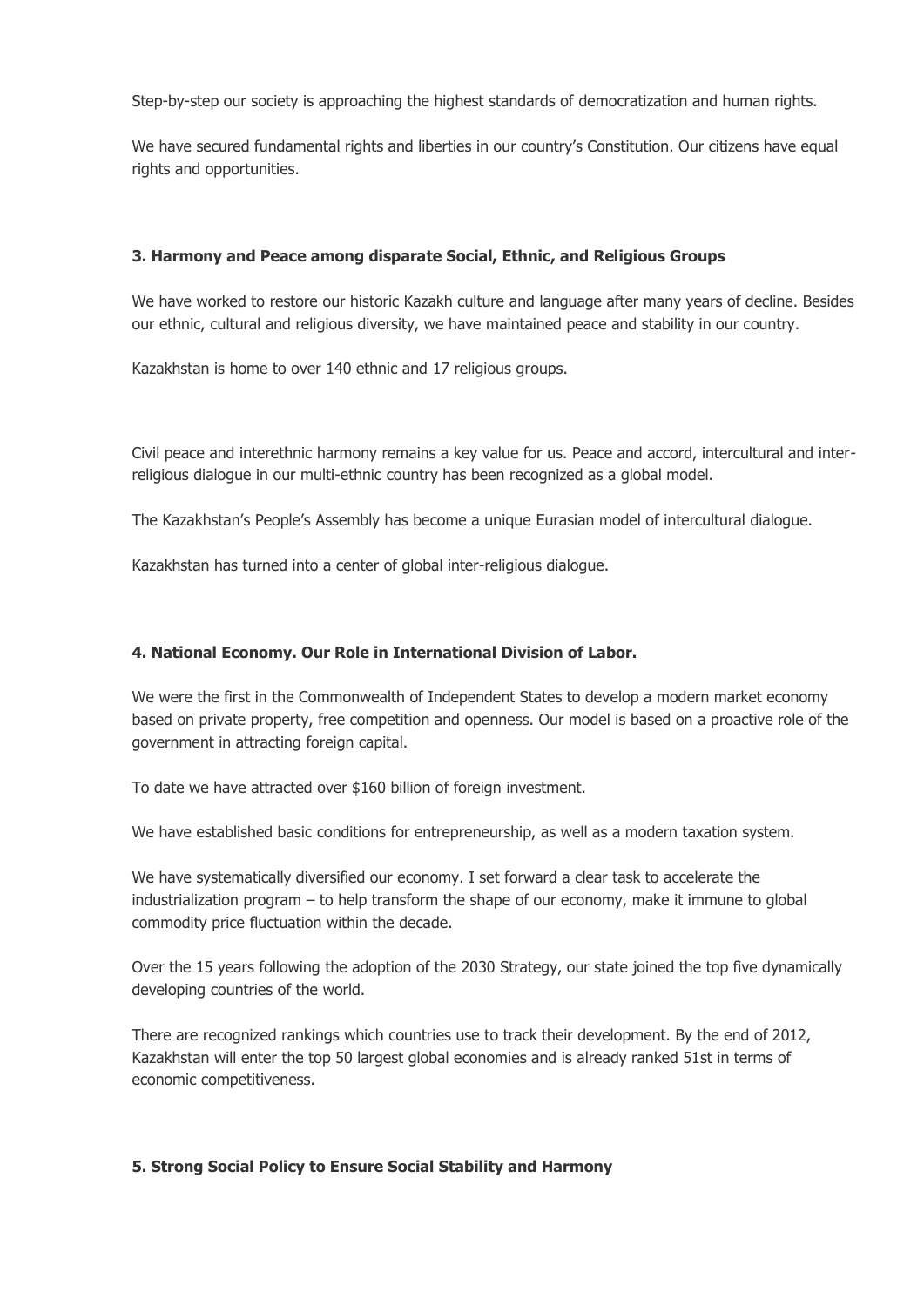A major criterion for me has always been and will be the level of our people's living standards.

Over the past 15 years the incomes of our citizens have grown 16 fold.

The number of people with an income below subsistence level is seven times as low as it was, the number of unemployed is twice as low as it used to be.

We have laid the foundation of a social-oriented society.

We have managed to achieve substantial progress in improving our nation's health

To improve the efficiency of our healthcare system, we have reformed its organization, management and funding. Over the last five years, maternal mortality rate decreased threefold, while the birthrate is 1.5 times as high.

We have created equal opportunities for education. Over the last 15 years our education expenditure has grown 9.5 times. We have implemented an Education Development Government Program designed to radically modernize education at all levels, from pre-school to higher education.

Thanks to our long-term human capital investment policy we have brought up a talented generation of today's youth.

#### **6. Globally Recognized Country**

In world politics, our country is a responsible and reliable partner with an indisputable weight in the international arena.

We play an important role in strengthening global security and supporting the international community in its fight against terrorism, extremism, and illicit drug trafficking.

Our initiative to convene a Conference on Interaction and Confidence Building Measures in Asia (CICA) has seen CICA grow into an organization with 24 member countries that have a combined population exceeding 3 billion people. CICA is a critical element of Kazakhstan's security.

For the last 2-3 years the Republic of Kazakhstan chaired the Organization for Security and Cooperation in Europe, Shanghai Cooperation Organization, Organization of Islamic Cooperation and Collective Security Treaty Organization.

At the Astana Economic Forum we proposed a new dialogue format – G-Global. The initiative has been designed to combine the efforts of all to establish a fair and secure world order.

We have a decent contribution to ensuring global energy and food security.

#### **7. Our Proactive Role in Promoting Nuclear Nonproliferation Regime**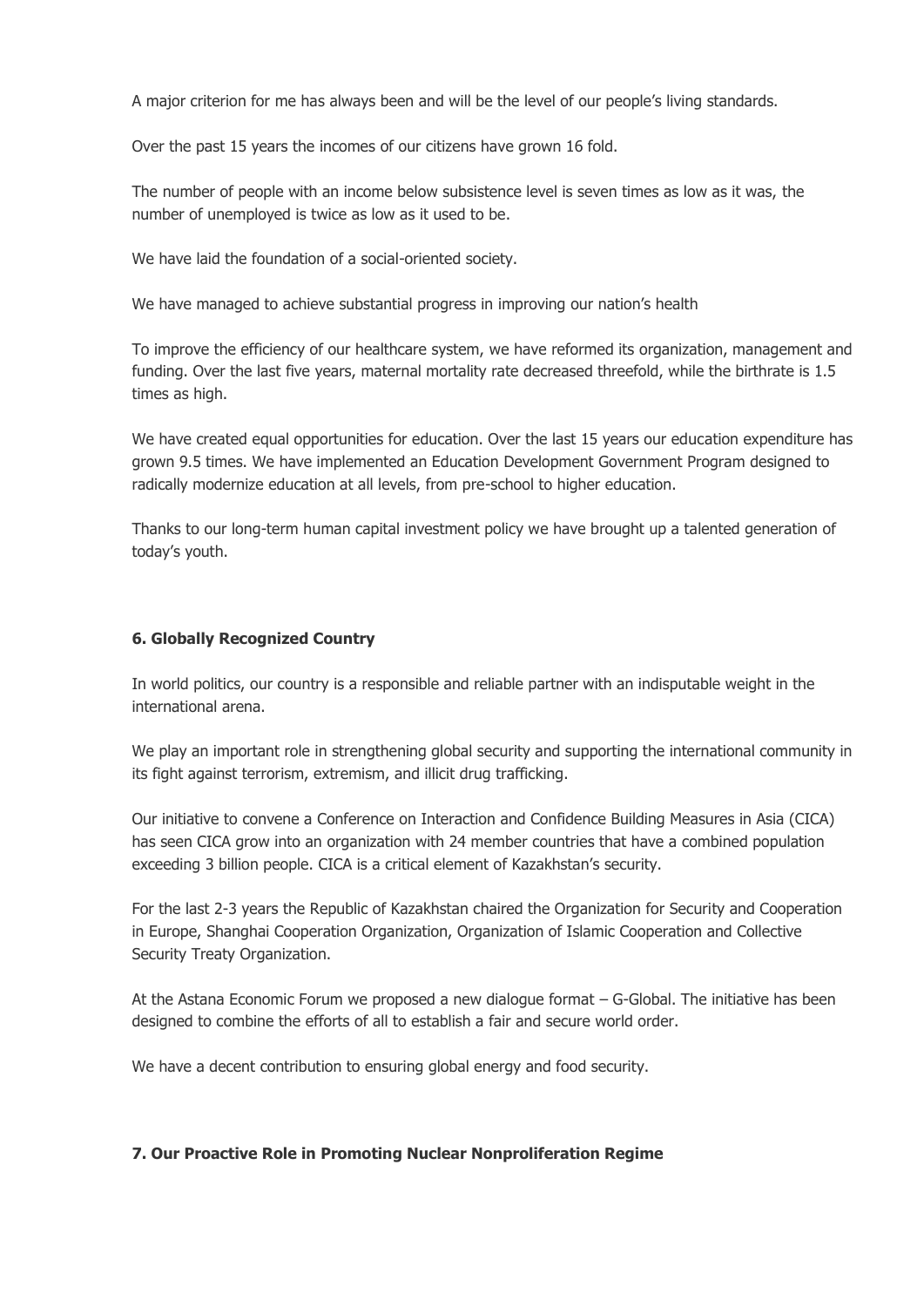Our initiatives to strengthen the nuclear nonproliferation regime are a key contribution to global stability, order and security.

Being the first in the world to close nuclear testing site at Semipalatinsk and abandon nuclear weapons, we gained strong international security guarantees from leading nuclear powers – USA, Russia, Great Britain, France and China.

We played a key role in establishing a Nuclear Weapon Free Zone in Central Asia and actively support creating similar zones in other regions of the planet, specifically, the Middle East.

We support the efforts of the international community to counter the nuclear terrorism threat.

We firmly believe in the need to take decisive measures to eliminate the nuclear threat. We believe that the Nuclear Nonproliferation Treaty has been and remains the cornerstone of the nonproliferation regime. We consider the early entrance into force of the Comprehensive Nuclear Test Ban Treaty as an important driving force to strengthen the nonproliferation regime.

Three years ago, the UN General Assembly supported my suggestion to announce August 29 as the International Day against Nuclear Tests.

All of this is a testament to the recognition of Kazakhstan's role in global politics.

Kazakhstan has been recognized as a leader in nuclear nonproliferation and remains a model for other countries.

#### **8. Strategy Kazakhstan 2030: Key Outcomes**

In Strategy Kazakhstan 2030 we planned our country's future success.

We have progressively and persistently moved towards our aims. Even at the height of the 2008-2009 global financial crisis our national economy kept growing.

So today I'm honored to be able to summarize that we've implemented the outcomes of the 2030 Strategy ahead of schedule in terms of main parameters.

(1) INTERNATIONAL SECURITY. We had an aim to develop our country while maintaining its territorial integrity. We managed to do more than we initially planned.

For the first time in its history Kazakhstan gained clear, internationally recognized borders. 14,000 km of our state border has been delimited.

Kazakhstan safely controls the situation in its Caspian water area. From now on, there is no threat of any territorial disputes to emerge in the future. We haven't left disputed borders to our descendants.

We have created a strong Army capable of defense and an efficient law enforcement system ensuring the security of our individuals, society and state.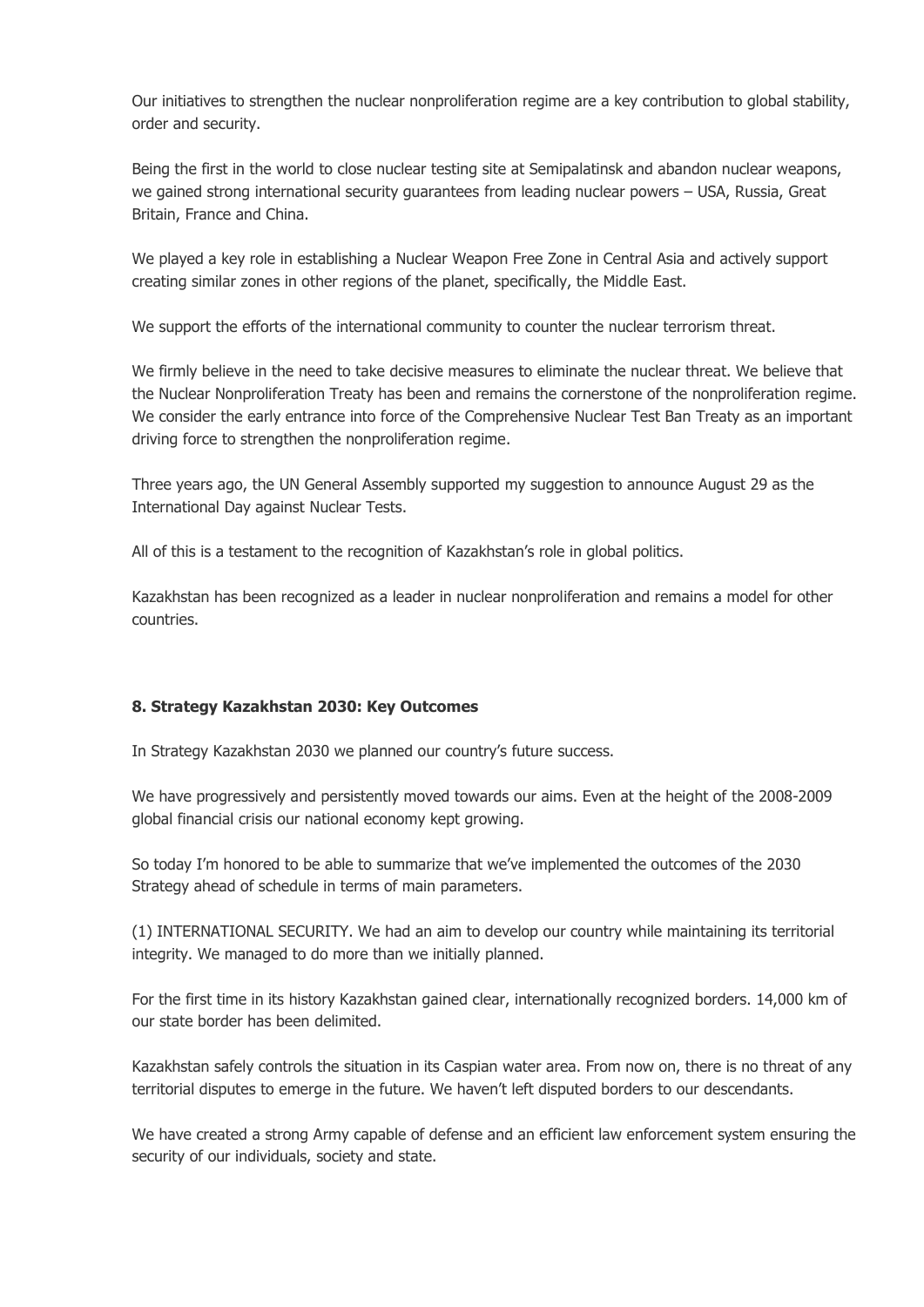(2) We have maintained and strengthened STABILITY AND NATIONAL UNITY in a country where 140 ethnicities and 17 religious groups are represented.

We have consistently developed civil institutions based on a democratic development model. We've set up a Human Rights Ombudsman institution.

Whereas in the past we've never had a multiparty system, today there are parties representing the entire political spectrum of the country. We have a multiparty Parliament and a majority government.

Civil society is being developed. Independent media outlets work in the country. There are over 18,000 non government organizations of various orientations. Nearly 2,500 media outlets function in the country of which approximately, 90% are private.

Today Kazakhstan is an important international center of inter-cultural and inter-religious dialogue. Kazakhstan hosted the first four Congresses of the Leaders of World and Traditional Religions.

As this century progresses, Kazakhstan should become a bridge for dialogue and interaction between East and West.

(3) ECONOMIC GROWTH BASED ON OPEN MARKET ECONOMY WITH A HIGH RATE OF FOREIGN INVESTMENT AND DOMESTIC SAVINGS.

We aimed to achieve feasible, sustainable and growing rates of development

It was Strategy Kazakhstan 2030 where the focus has been shifted towards economic growth. As a result, within 15 years our national economy grew from 1.7 trillion tenge in 1997 up to 28 trillion tenge in 2011.

Kazakhstan's GDP increased 16 fold. Since 1999 the annual GDP growth equaled 7.6% and outgrew the indicator of advanced developing countries. Our GDP per capita grew seven-fold, from 1,500 USD in 1998 to 12,000 USD in 2012. From the very outset, Kazakhstan has become a top CIS country in terms of its per capita FDI. Today that figure amounts to \$9,200 USD.

We've reached a 12-fold growth of our foreign trade and a 20-fold increase in our industrial output. Over these years our oil output grew three-fold, natural gas output increased five-fold. We've channeled those commodity incomes into our National Fund.

National Fund became a reliable shield to protect us from possible economic and financial disturbances. This is a safeguard for current and future generations.

Carrying out the accelerated industrialization program since 2010, we've implemented 397 investment projects worth 1,797 billion tenge and created over 44,000 jobs. 225 projects worth 101.2 billion tenge have been approved over the two years of implementing the "2020 Business Roadmap" program.

Today we are a middle-income country with a dynamically growing economy.

(4) HEALTH, EDUCATION, AND WELL-BEING OF KAZAKHSTAN'S CITIZENS.

It was vital to radically change the lives of our citizens, improve their living conditions. The results of this work are evident.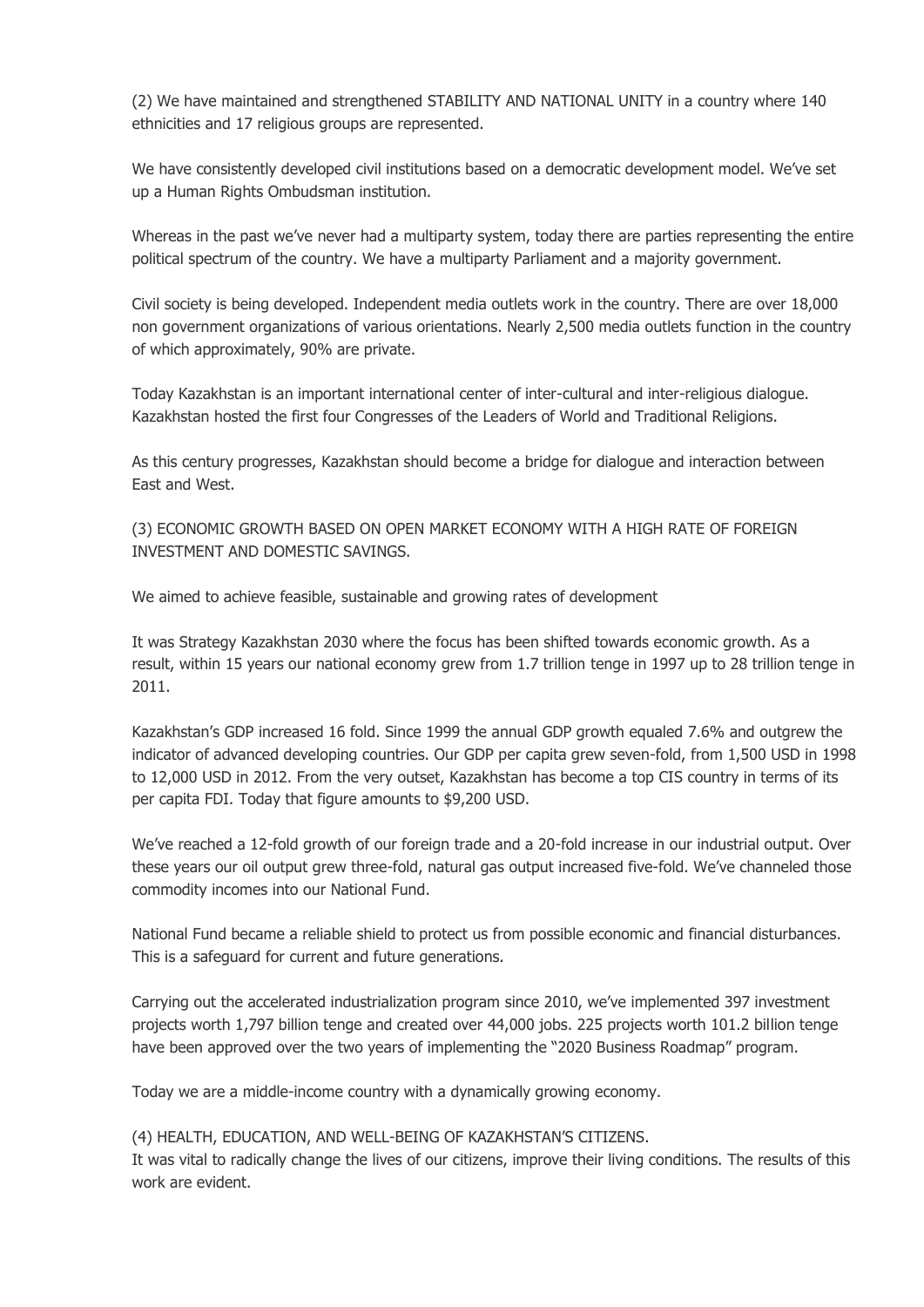The average monthly salary grew by 9.3 times. The average pension increased ten-fold. The population saw their nominal return grow 16-fold.

We are creating necessary conditions to ensure high-quality healthcare services in all regions of the country.

In 1999 Healthcare funding equaled 46 billion tenge, in 2011 the figure amounted to 631 billion tenge. We've set up a medical cluster including five innovative healthcare facilities – Children's Rehabilitation Center, Mother and Childhood Center, Neurosurgery Center, Emergency Aid Center and Cardiology Center.

We are developing the services of transportable medicine, which now provides the most remote areas of our country with healthcare services at a rapid pace.

National screening system helps detect and prevent diseases at their early stage. We've introduced free and preferential medication supply.

Over the last 15 years Kazakhstan's population grew from 14 million to almost 17 million. Life expectancy has increased to 70 years. We progressively implement a policy of affordable and high-quality education.

The "Balapan" ("chicken") Program implementation helped us increase the number of children to be covered with early childhood education to 65.4%.

We've introduced mandatory preschool training. Today this covers 94.7% preschoolers of our country.

Since 1997 we have built 942 schools and 758 hospitals across the country.

We are developing a network of intellectual schools and world-class vocational colleges. Over the last 12 years the number of college scholarships has increased by 182%. In 1993 we adopted a unique "Bolashak" program which enabled 8,000 gifted young people to study in the world's top universities.

A state-of-the-art, international standard research university has been established in Astana.

(5) ENERGY RESOURCES. Kazakhstan's oil and gas complex remains the powerhouse of our economy, which facilitates growth of other sectors.

We have successfully created a modern and efficient oil, gas and mining sector. Our success in this area will help us to build a new economy of the future.

The share of the oil and gas sector within the country's GDP has been growing at a steady rate, increasing from 3.7% in 1997 to 14.7% in 2006 and up to 25.8% in 2011.

We've diversified our export markets and secured our positions, thereby having reduced our dependence on any particular export direction.

(6) INFRASTRUCTURE, ESPECIALLY TRANSPORTATION AND COMMUNICATION.

Our aim was to develop our infrastructure and we had the strength to do it. Over recent years we have launched a number of major infrastructure projects that includes highways and railroads, pipelines,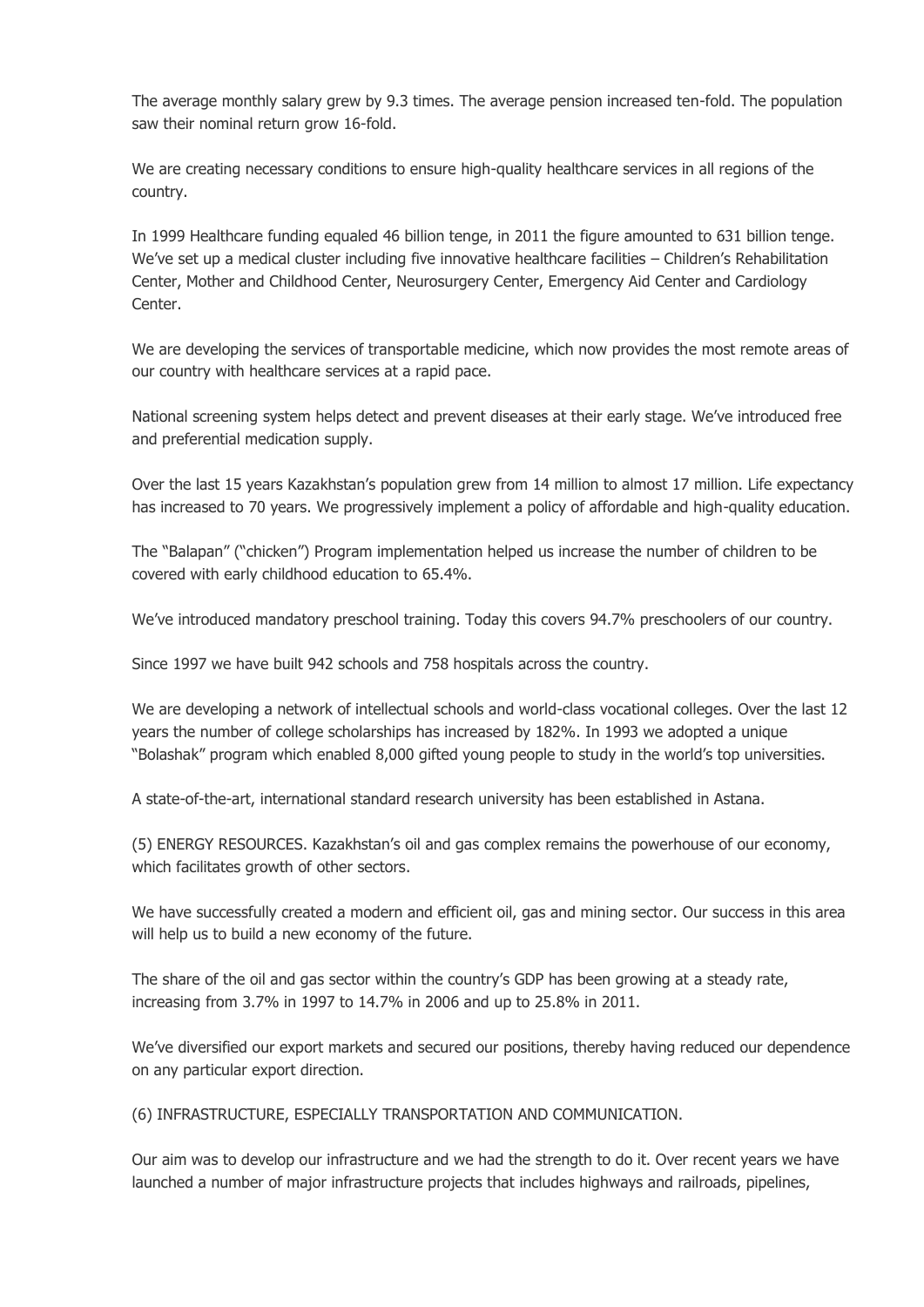logistics centers, terminals, airports, train stations and ports.

All of these projects have created jobs for many citizens of Kazakhstan and integrated us into the regional and global economic system. Over the last 11 years, the highway development sector received over 1,263 billion tenge and has built and reconstructed over 48,000 km of public highways, as well as 1100 km of railways.

We are reviving a New Silk Road by setting up a "Western Europe – Western China" transportation corridor.

We opened access to the Gulf and Middle East countries by having built the "Uzen – Turkmenistan border" railroad. Having put together the "Korgas – Zhetygen" railway, we have opened the "eastern gate" paving the way towards the markets of China and all of Asia. We began building the "Zhezkazgan – Beineu" railway.

(7) PROFESSIONAL STATE. We had to finally get rid of management traditions of the administrative and command system to create a modern and efficient managers corps. We established a system of screening and promoting human resources where all citizens have equal rights and opportunities that ensure a high professional level and transparency of government activities.

We have managed significant change in our public administration shifting its focus towards improving the quality of public services.

Thus, our main goals set forth by the 2030 Strategy have been achieved, other goals are under implementation.

\*\*\*

Today every single one of us can say: "the 2030 Strategy has succeeded, modern Kazakhstan is an established state". This is a result of our unity, steady hard work and the true realization of our hopes and dreams.

We should all take pride in our achievements.

The global financial crisis proved that we succeeded as a state and society. Our borders, political system and economic model are no longer subject to fundamental differences and discussion, either domestically or internationally.

Now we face a new task: we need to strengthen the course of our long-term development.

#### **II. Ten global challenges of the 21 century**

Today humankind faces new global challenges.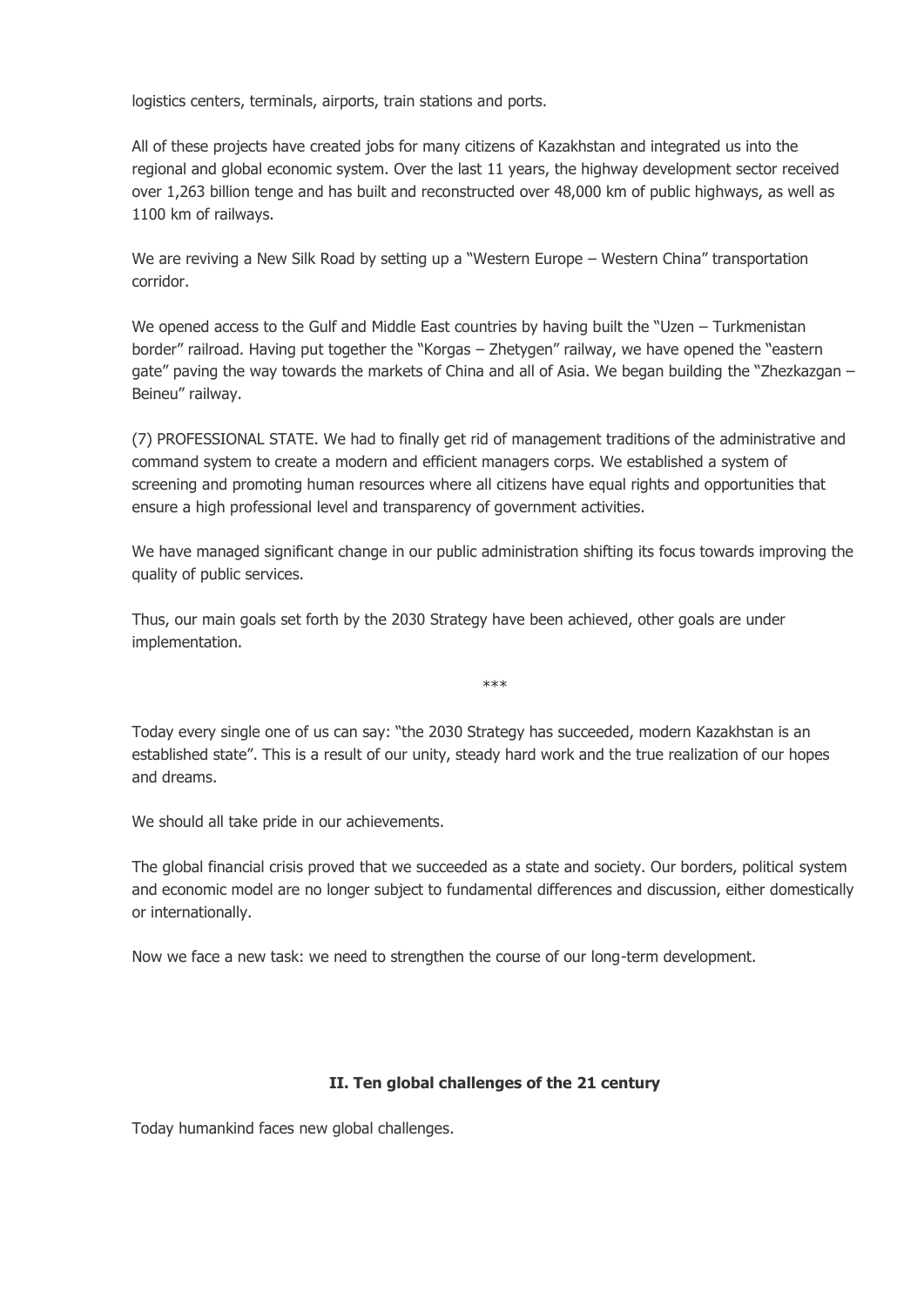I focus on ten key challenges for our country and region. To continue our path to success we must take into account each of the challenges to ensure our ongoing development.

### **First challenge is the accelerating course of history**

The course of history has rapidly accelerated. The world is changing at a fascinating pace. Over the last 60 years the population of the Earth tripled and will reach nine billion people by 2050. During the same period the world's GDP has increased 11 fold.

The accelerating global course of history always opens up new opportunities for any country, and I'm proud that we have taken full advantage of them.

Over the last 20 years we have modernized all areas of our society at a very high rate. We've done things that many other countries achieved in 100 or 150 years.

However, we still have social groups that have not joined the overall modernization process.

There are objective reasons for this: society still contains an imbalance that affects people's moral and social expectations.

We have to eliminate this disparity and provide all social groups with an opportunity to join the modernization process, find their adequate place in the society and take full advantage of the opportunities of the New political course.

# **Second challenge is the global demographic imbalance**

The global demographic imbalance increases every day. Globally we are an ageing population.

In 40 years the number of people above the age of 60 will exceed the number of children under 15. Low birth rates and aging in many countries inevitably cause problems on the labor market, including workforce shortage.

Growing demographic imbalance generates new waves of migration and increases social tensions. In Kazakhstan, we face migration pressure in certain regions of the country where illegal immigrants destabilize local labor markets.

We also should realize that we are very likely to deal with a reverse process – outflow of our labor force. We are a young nation. The average age of our country is 35 years. This provides us with a great opportunity to capitalize on our human potential and rightfully position ourselves in the world.

So today we possess a substantial base to rely upon and grow further.

Anyone searching for a job in our country can get employed. Moreover, everyone in Kazakhstan is able to generate a new job and take care of him or herself. That is our great achievement.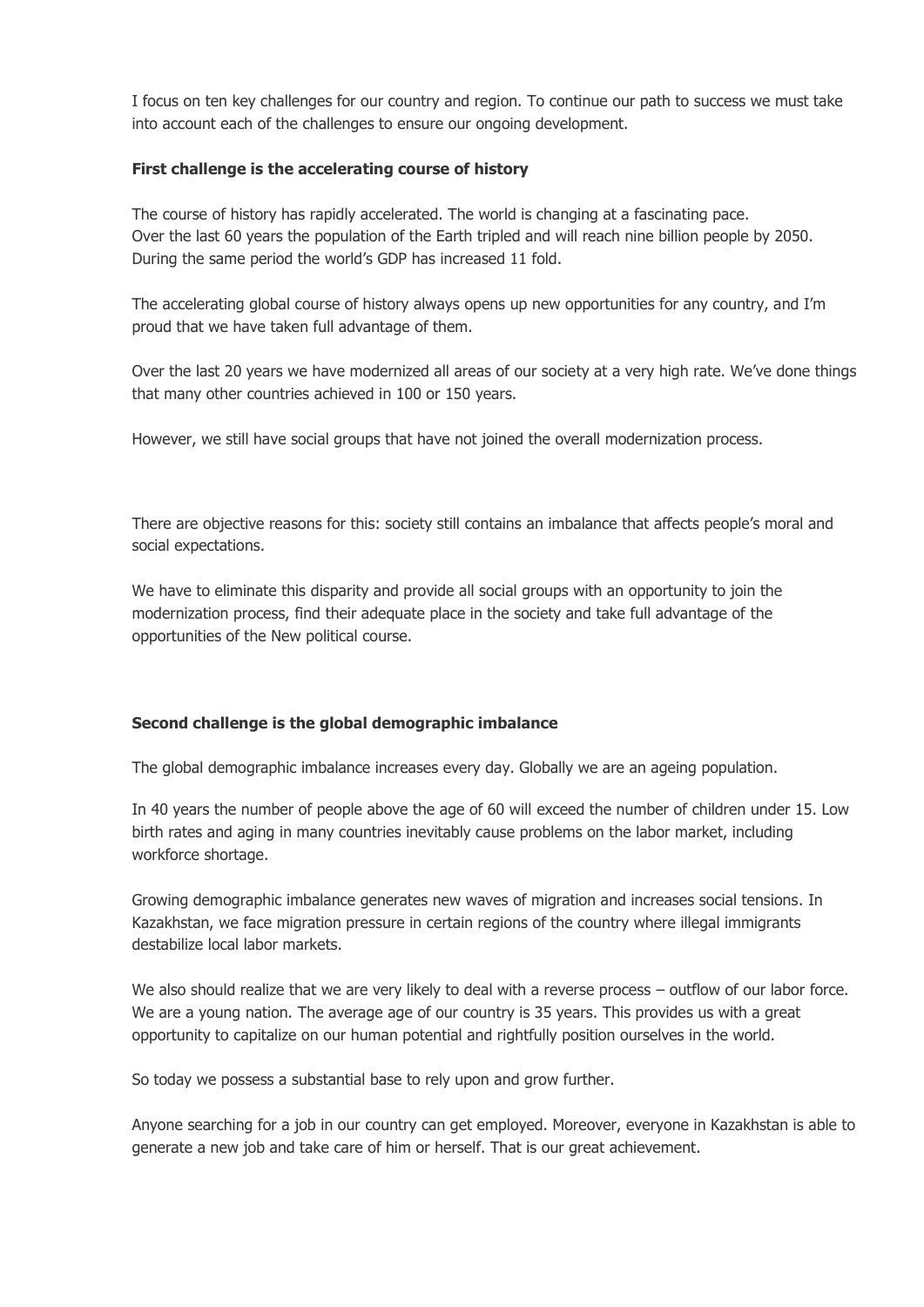I am leading you to a universal labor society where the unemployed will not just receive benefits, but will master new occupations, where disabled will be able to actively engage in creative activities and companies will ensure decent working conditions.

Our youth should study, acquire new knowledge, master new skills and efficiently and skillfully deploy new technologies and expertise in their daily life.

### **Third challenge is the global food security threat**

High rates of global population growth are contributing to the global shortage of food.

Today millions of people starve; nearly a million people face constant food shortages. Without revolutionary changes in food production, these figures will only keep growing.

This shortage in food presents a great opportunity for Kazakhstan. We have great opportunities in terms of that challenge.

We are already among the top grain exporters in the world. We possess vast "green" territories that are capable of producing eco-friendly foodstuffs.

To make this great leap forward in farm production we will need a new type of thinking in our state.

#### **Fourth challenge is the water shortage**

Global water resources are also under great pressure.

In the last 60 years global demand for drinking water supplies has increased eight fold. By the middle of this century many countries will have to import water.

Water remains a limited resource, so the fight for acquiring water is already becoming a critical geopolitical factor causing tensions and conflict in the world.

Kazakhstan also faces an acute water supply issue. We lack high-quality drinking water. A number of regions face drinking water scarcity.

There is a geopolitical aspect to this issue. We are already facing a serious issue of trans-boundary river use. Given the complexity of this problem, we should avoid politicizing it.

#### **Fifth challenge is the global energy security**

All developed countries are increasingly investing in alternative and green energy technology. Estimates indicate that by 2050 their usage will help generate up to 50% of the entire energy consumed.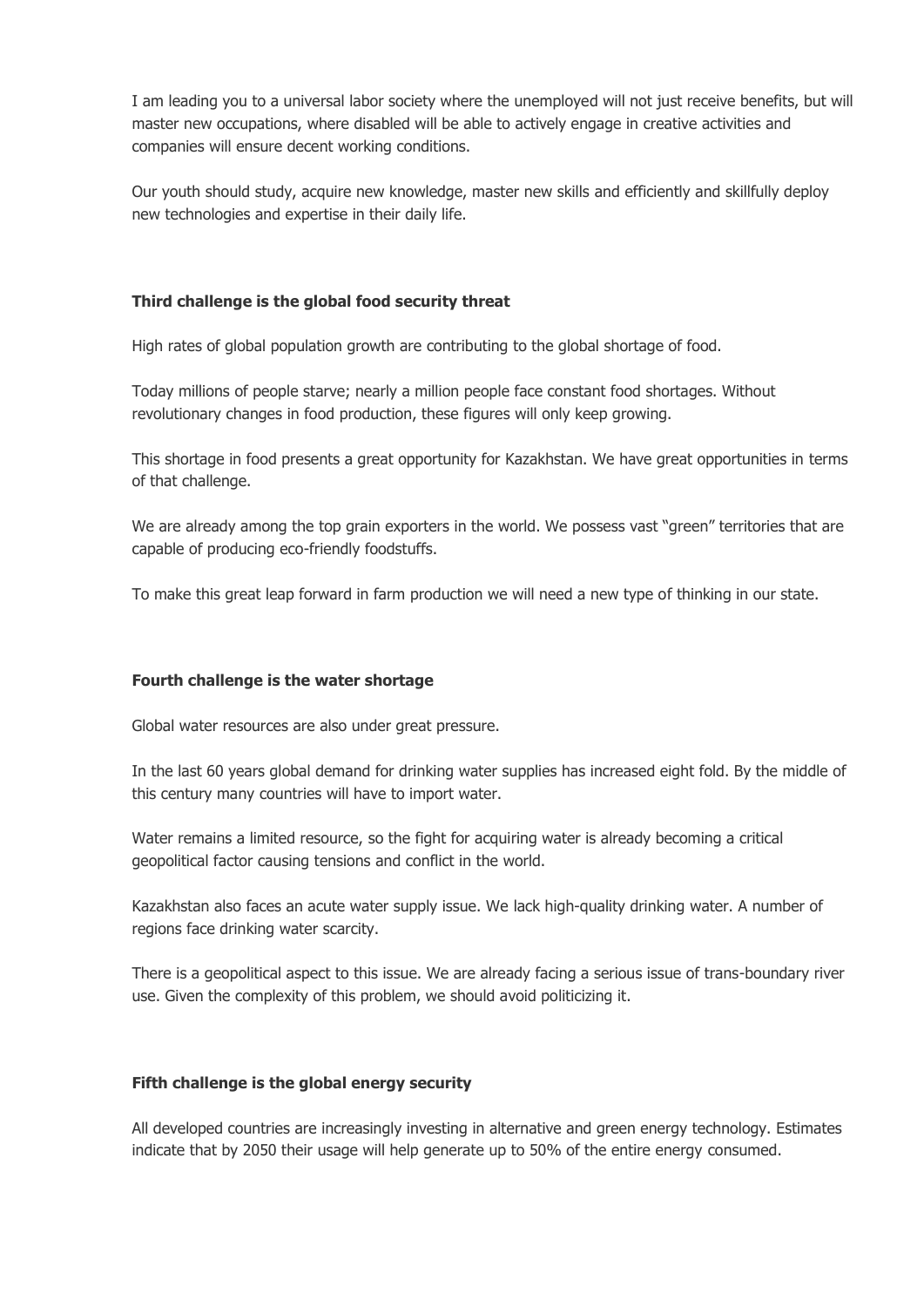The era of hydrocarbon economy is coming to its end. We face the beginning of a new era where human activities will be based not so much on oil and gas, but on renewable energy sources.

Kazakhstan is one of the key elements of global energy security.

Having world-class oil and gas reserves, our country will not depart from its policy of reliable strategic partnerships and mutually beneficial international cooperation in the energy sector.

### **Sixth challenge is the exhaustion of natural resources**

Combined with unprecedented population and consumption growth and the finite level of natural resources this will fuel both positive and negative outcomes.

Kazakhstan has a number of advantages in this regard. We have been blessed with abundant natural resources and other countries will need to rely on us for their resource needs.

It is critical that we reconsider our attitude to our natural wealth. We need to learn how to properly manage it, saving our export revenues and, most importantly, transforming our natural resources into sustainable economic growth that delivers maximum efficiency.

### **Seventh challenge is the Third industrial revolution**

Mankind is at the threshold of the Third industrial revolution that will change the very notion of production. Technological discoveries are radically changing the structure and needs of international markets. We now live in a completely different technological reality.

Digital and nanotechnology, robotics, regenerative medicine and many other kinds of scientific progress will become an ordinary part of life and transform not only the environment, but also human beings.

Kazakhstan should actively seek to engage in these processes.

# **Eighth challenge is the growing social instability**

One of the greatest problems in the world today is the increasing social instability. Its root cause is social inequality.

Today over 200 million people in the world fail to find jobs. Even the European Union faces unemployment – with the highest rates in decades –provoking massive civil unrests.

When we look at global employment conditions, we need to admit that the situation in Kazakhstan is in a pretty good shape. We have the lowest unemployment rate we have ever had in our history. Undoubtedly, it's a great achievement. Yet we cannot rest on our laurels.

The global economic crisis is transforming into a socio-political one, which will inevitably affect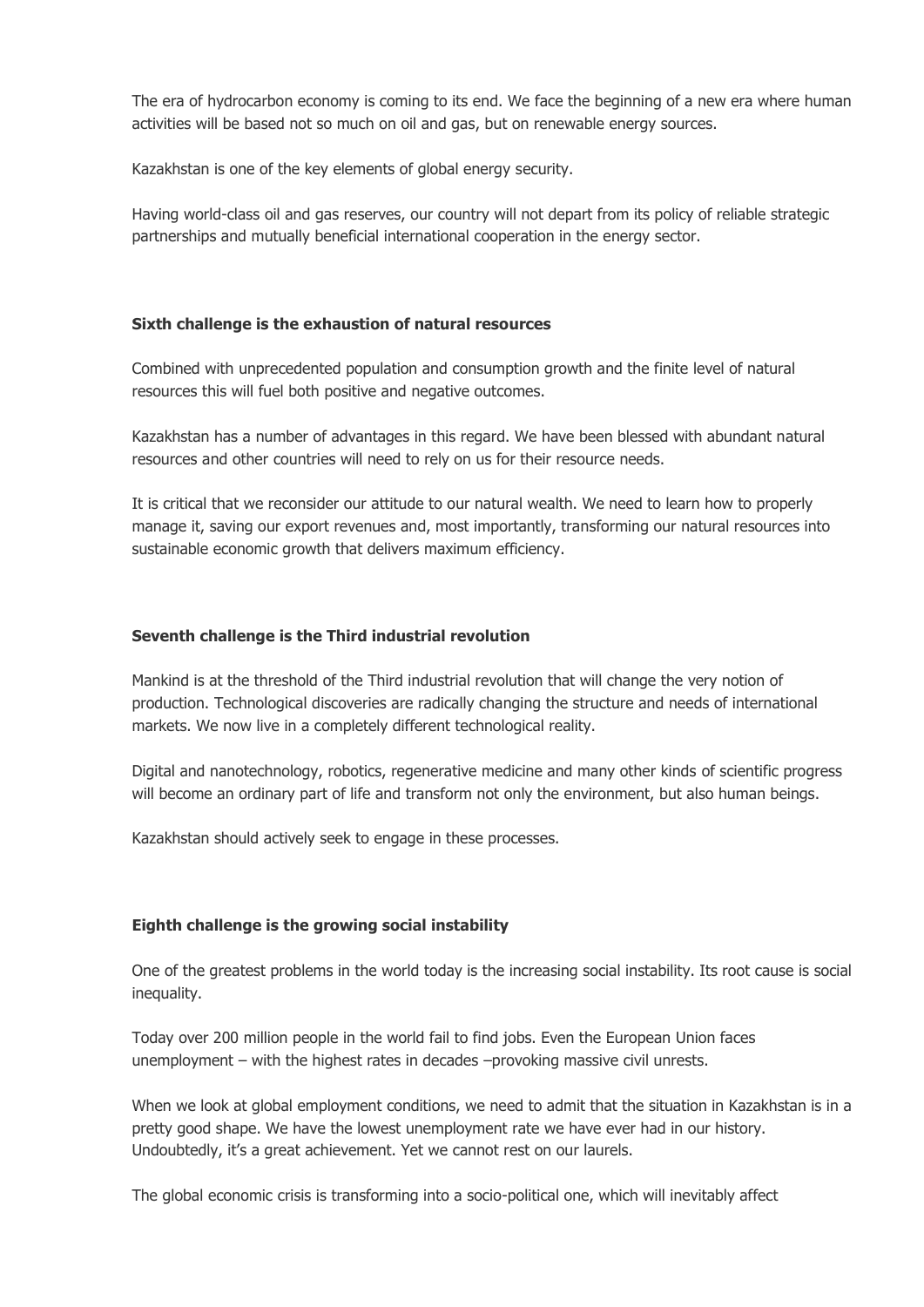Kazakhstan and test our durability. Therefore one of the key issues on our agenda is social security and social stability. It is important that we strengthen our social stability.

### **Ninth challenge is the crisis of our civilization's values**

The world is undergoing an acute crisis of outlook and values. We increasingly hear voices heralding the clash of civilizations, the end of history and the failure of multiculturalism.

It is critically important that we stay away from this kind of discourse, preserving our time-tested values. We know exactly how we turned what was called our Achilles heel – multi-ethnicity and multi-religious reality – into an advantage.

We must learn to live in co-existence of cultures and religions. We must be committed to dialogue between cultures and civilizations. Only in dialogue with other nations our country will be able to succeed and gain influence in the future. In the 21st century Kazakhstan must strengthen its position of a regional leader and become the bridge for dialogue and interaction between East and West.

# **Tenth challenge is the threat of a new global destabilization**

We are all witnessing what is happening today in the world. This is not a new wave of global destabilization, but the continuation of 2007-2009 financial crisis, from which the world economy has not yet recovered.

The Global economic system may fail again as soon as 2013-2014, due to a fall in global commodities prices. Such scenario is highly undesirable for Kazakhstan.

A recession in the EU and/or USA might lead to reduced demand for commodities in developed countries. Potential default by even one member of the Euro zone might provoke a "domino effect" and bring the safety of Kazakhstan's international reserves and stability of our export deliveries into question.

The reduction of currency reserves exacerbates the pressure on the currency rate and inflation, which again might have a negative impact on social and economic situation.

Therefore we must develop a sound and coordinated policy for all power branches, for the state and society, to be fully prepared for any economic downturn in the international arena.

# **III. Strategy Kazakhstan 2050 – is a new political course for new Kazakhstan in a fast changing world**

#### **Fellow Citizens!**

# **1. The paradigm and challenges have changed significantly.**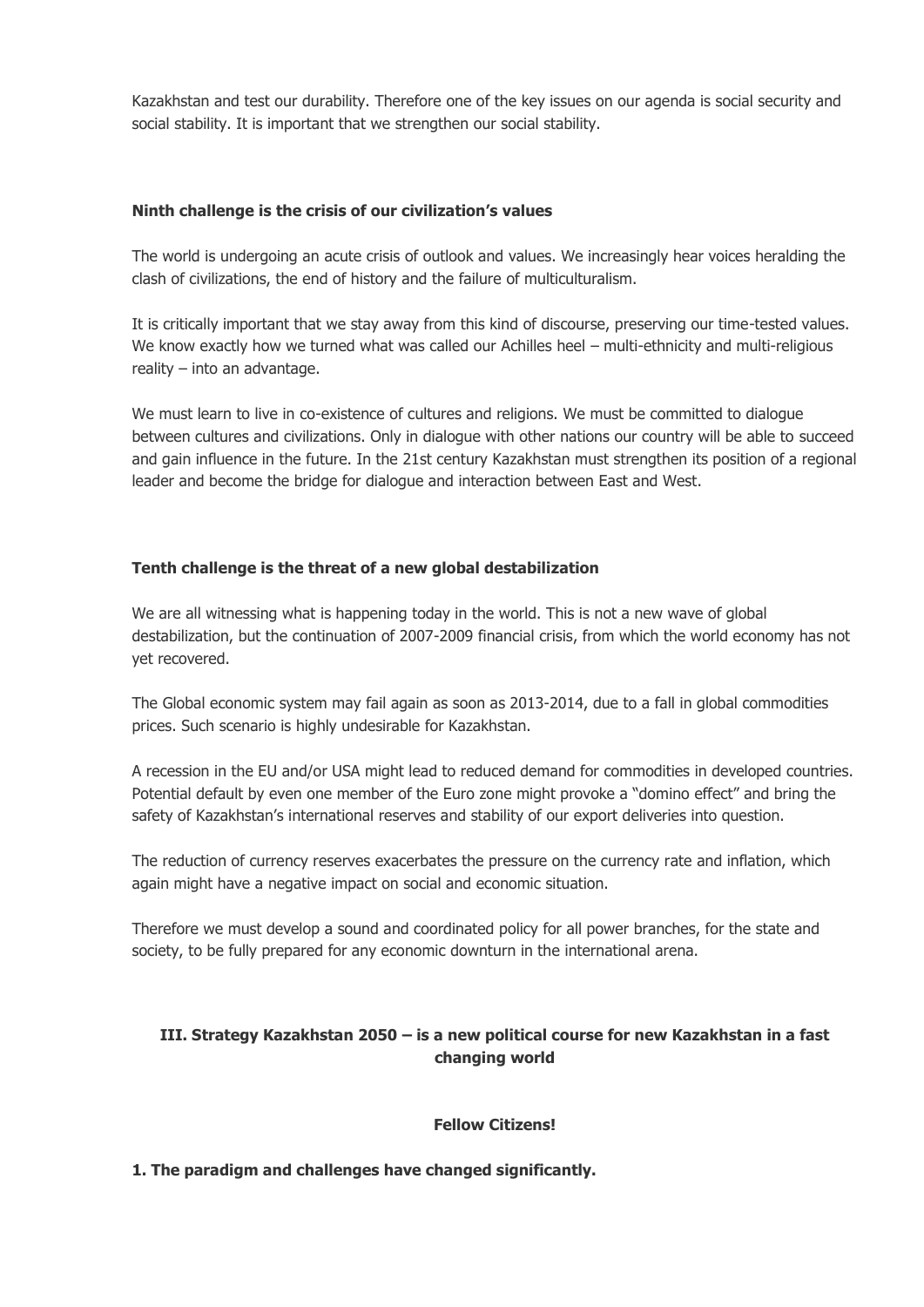The frameworks of Strategy 2030 are no longer sufficient for us to meet the new challenges. It is crucial for us to expand our planning horizon, and make another leap forward in our world outlook.

Firstly, Kazakhstan is a modern state. Our society has matured. Therefore today's agenda is different from the one we had during our initial stages of development.

The nature and profound change of the transformations across the globe require sustainable long term development. Many countries are already trying to look beyond the 2030s and 2050s.

"Managed forecasting" is becoming an important development tool for states in today's unstable times.

Secondly, Strategy Kazakhstan 2030 was developed for the period of formation of our sovereignty. Its basic parameters have been accomplished.

Thirdly, we are being forced to live up to the challenges and threats of a new reality. They are universal in nature and affect all countries and regions.

When we were developing our 2030 strategy no one assumed that the world would face an unprecedented global financial and economic crisis, which would create new, totally unexpected, economic and geopolitical circumstances.

Back in 1997 the Strategy 2030 was being developed as an open document. The possibility for correction has been incorporated in it from the outset

Being aware that the situation in the world is changing and this might lead to adjustments, I have instructed a working group to be formed that has tracked our status and worked out a viable strategy under these new economic conditions.

Taking into account the working group's recommendations, I suggest we set a new political course for the nation until 2050 that builds on tasks set by strategy 2030. We must realize clearly that time and conditions will bring their own adjustments to our plans, as they did to 2030 program.

2050 – is not merely a symbolic date.

This is a real timeline adopted by the world community. The United Nations developed the Global Forecast on "Future of civilizations" until 2050. Food and Agriculture Organization issued a forecast report until 2050. More and more countries are developing and adopting long term strategies. The same horizon for strategic planning is set in China.

Even large transnational companies prepare development strategies half a century ahead. 15 years ago, when the Strategy 2030 was adopted, the first generation of citizens born after the independence was just about to go to school. Today they are already working or graduating from universities. In two to three years we will witness the second generation of Independence.

Therefore, in order to set them in the right direction, it is important for us to start thinking now.

Our main goal is to enter the club of top 30 most developed countries of the world.

Our achievements and our development model must become the basis of the New political course.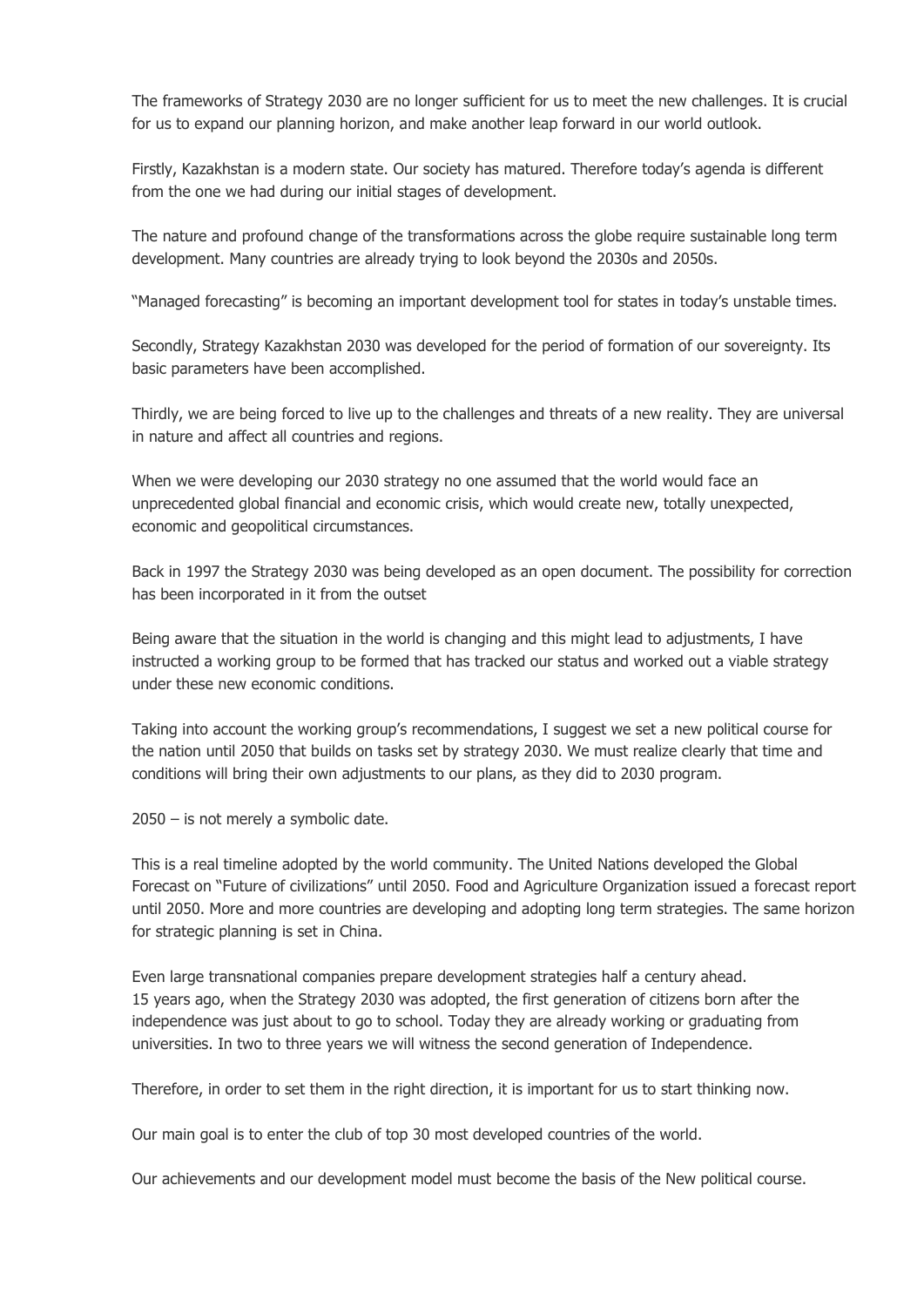Strategy Kazakhstan 2050 will integrate with our previous strategy and will answer the question: who are we, where are we going and where do we want to be by 2050? I am sure that the young generation is interested in exactly that.

Considering all of this, I offer a draft of a new political direction for the nation until 2050. This will be my Address to the nation of Kazakhstan.

\*\*\*

# **2. Where are we going? Goals of the New political course**

By 2050 Kazakhstan must enter the top 30 club of most developed states in the world.

The competition among developing countries for a place in that club will be intense. The nation must be ready to face changes in the global economic climate, realizing clearly that the desired spot is guaranteed only to those with the strongest economies.

We must work with dedication and inspiration, not losing sight of our primary objectives:

- Further developing and strengthening statehood.
- Transitioning to new principles of economic policy.
- Comprehensive support for entrepreneurship will be a leading force for the national economy.
- Forming the new social model.
- Creating modern and efficient education and healthcare systems.
- Increasing accountability, efficiency and functionality of the state apparatus.
- Setting adequate international and military policy that is responsive to new challenges

Today I will also outline the primary tasks for 2013 that will ensure the successful start of the New political course 2050.

In accordance with these tasks the Government will need to immediately develop the National action plan for 2013.

This important document must include all specific orders and provide for personal responsibility of the heads of executive, legislative and judicial branches of power. The Presidential Administration must take the preparation and further implementation of the strategy under special control.

I would now like to give my own vision of the major directions of the Strategy Kazakhstan 2050.

# **1. Economic policy of the new course – all around economic pragmatism based on the principles of profitability, return on investment and competitiveness Universal economic pragmatism**

The essence of economic policy of the New course  $-$  is universal economic pragmatism.

What does this mean?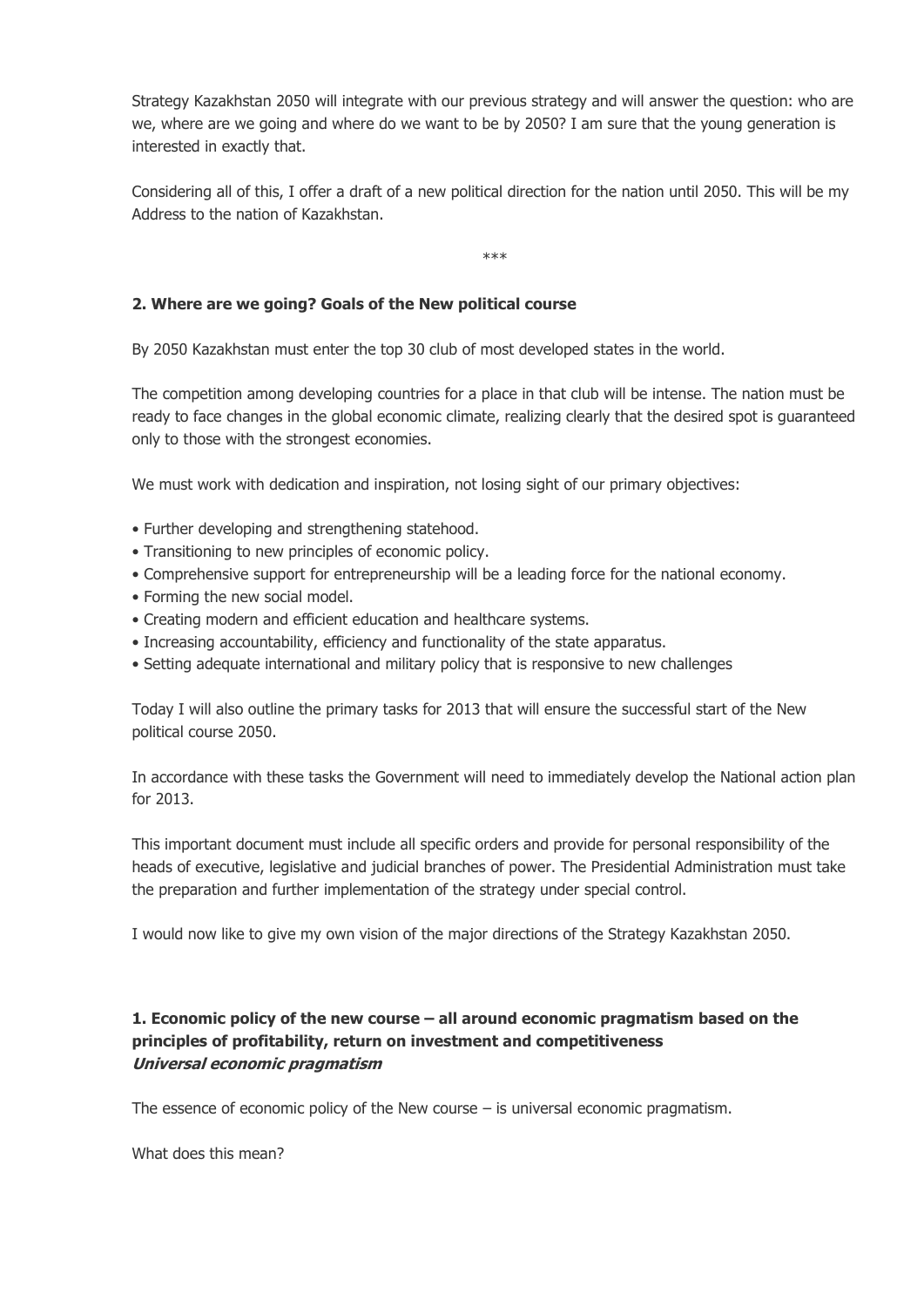First. Adopting all economic and managerial decisions based purely on economic feasibility and long term interests.

Second. Defining new markets where Kazakhstan can participate as an equal business partner and create new sources of economic growth.

Third. Creating a favorable investment climate to help build economic capacity, profitability and return on investments.

Fourth. Creating an effective private sector economy and developing public private partnerships. We must do this by stimulating exports with state support.

### **New personnel policy**

A key condition of success for our 2050 policy will be the right people to back it up. To ensure these people are in place we must:

• Enhance the managerial resources and potential that we possess.

Introduce modern management tools and principles of corporate governance in the public sector.

• Exploit the benefits of international divisions of labor. In particular, attract external cadre resource for implementation of some of the tasks of the New course via the outsourcing programs. We must also attract the best foreign specialists in the open market and invite them to work in our country.

The use of managers with extensive international experience and knowledge will have a dual effect: we will modernize management of our production and teach our own domestic cadres. This is a new practice for us.

Modernization of the macroeconomic policy

#### **Budgetary policy**

• We must adopt new principles of budgeting policy. We must spend only within our means and reduce the deficit as much as possible. It is necessary to build up reserves for a rainy day, ensuring Kazakhstan's safety in the long run.

• The attitude towards budgeting processes must become as careful and thoughtful, as to private investments. In other words, not a single tenge from the budget should be wasted.

• The budget of the state must be focused on long-term, productive national projects that include the diversification of the economy and development of infrastructure.

Projects for investments must be selected in a strict manner, based on feasibility and rate of return. We must keep in mind that even the most modern projects become a burden to our budget if they require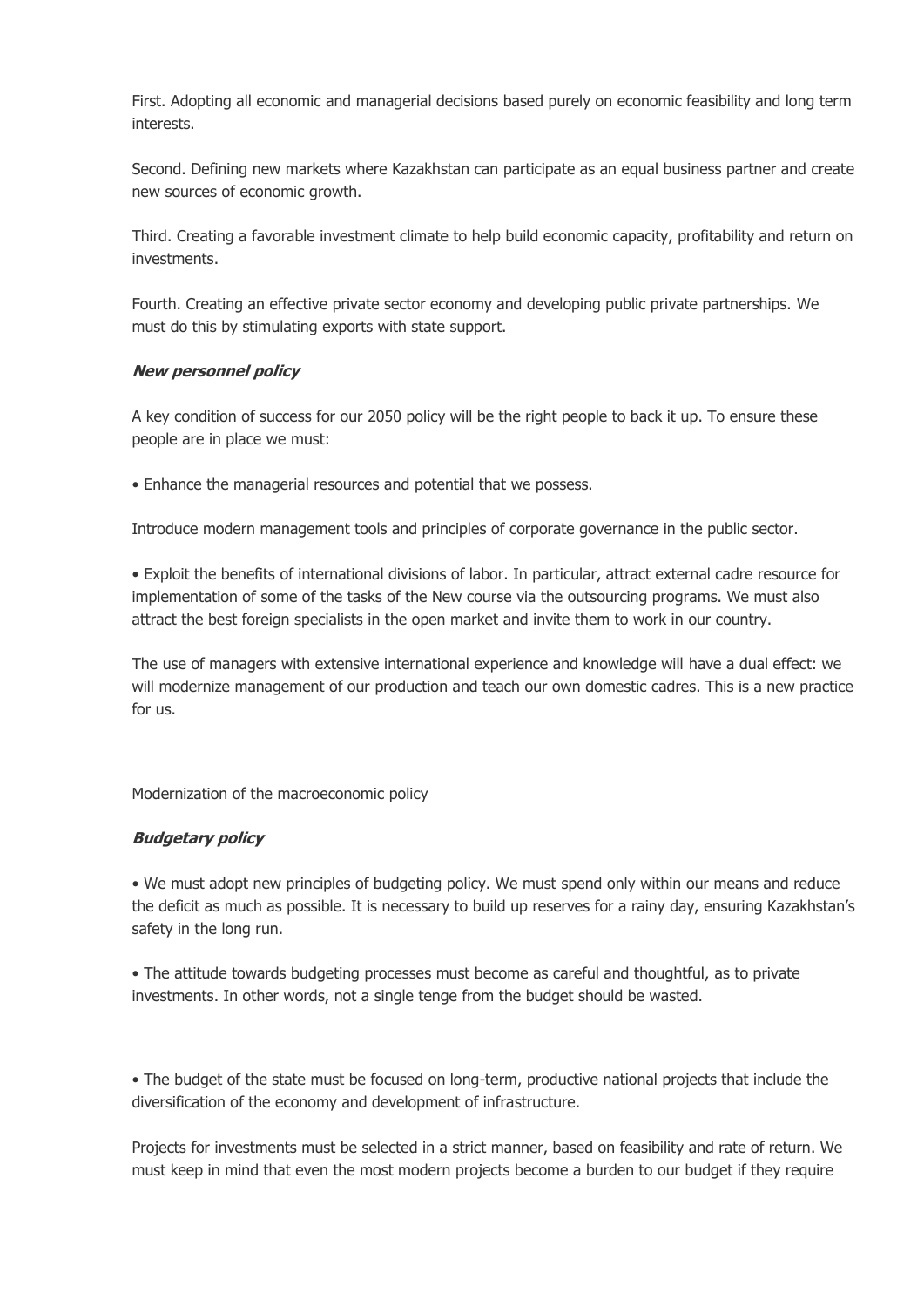expenditures for maintenance, but do not bring revenues and do not solve the problems of our citizens.

### **Tax policy**

• We must introduce a favorable tax regime for those employed in areas of production and new technologies. Whilst this work has begun I would like to see it enhanced. We must conduct a revision of all existing tax preferences and maximize their efficiency.

• We must continue the policy on liberalization of the tax administration and on systemizing customs administration. It is necessary to simplify and minimize tax reporting.

We must stimulate market participants to compete, instead of searching for new ways of tax avoidance.

• Pragmatic reduction of tax supervision must minimize the dialogue between the economic entities and tax authorities. In the next five years everyone needs to move to electronic online reporting.

• Starting from 2020 we must introduce the practice of tax credits. In doing this our main goal will be to stimulate investment activity among entrepreneurs.

• New tax policy must be socially oriented. From 2015 it will be necessary to develop a set of stimulating measures, including the practice of tax exemptions for companies and citizens who invest their own funds in education and medical insurance for themselves, their families and their employees.

Future tax policy must stimulate internal growth, domestic exports and stimulate individual's savings and investments.

#### **Monetary policy**

• Considering the unfavorable global economic environment we must ensure the safety of the earnings of each of our citizens and maintain a reasonable inflation level with respect to economic growth. This is not simply a macroeconomic issue, this is an issue of social security of the country. This will be the major task for the National Bank and the Government starting from 2013.

• Kazakhstan's banks, in turn, must fulfill their purpose and meet the demand of the private sector for loans. At the same time we must not weaken our control over financial system. It is necessary to help clear banks from problematic loans and start active work on solving funding issues. For that the National Bank and the Government, under coordination from the Presidential Administration, need to develop a conceptually different and new system of monetary policy, aimed at providing economy with necessary monetary resources.

#### **Policy of managing public and external debt**

• We must constantly monitor the level of public debt and keep it under control. We must reduce the budget deficit relative to GDP from 2.1% in 2013 to 1.5% in 2015.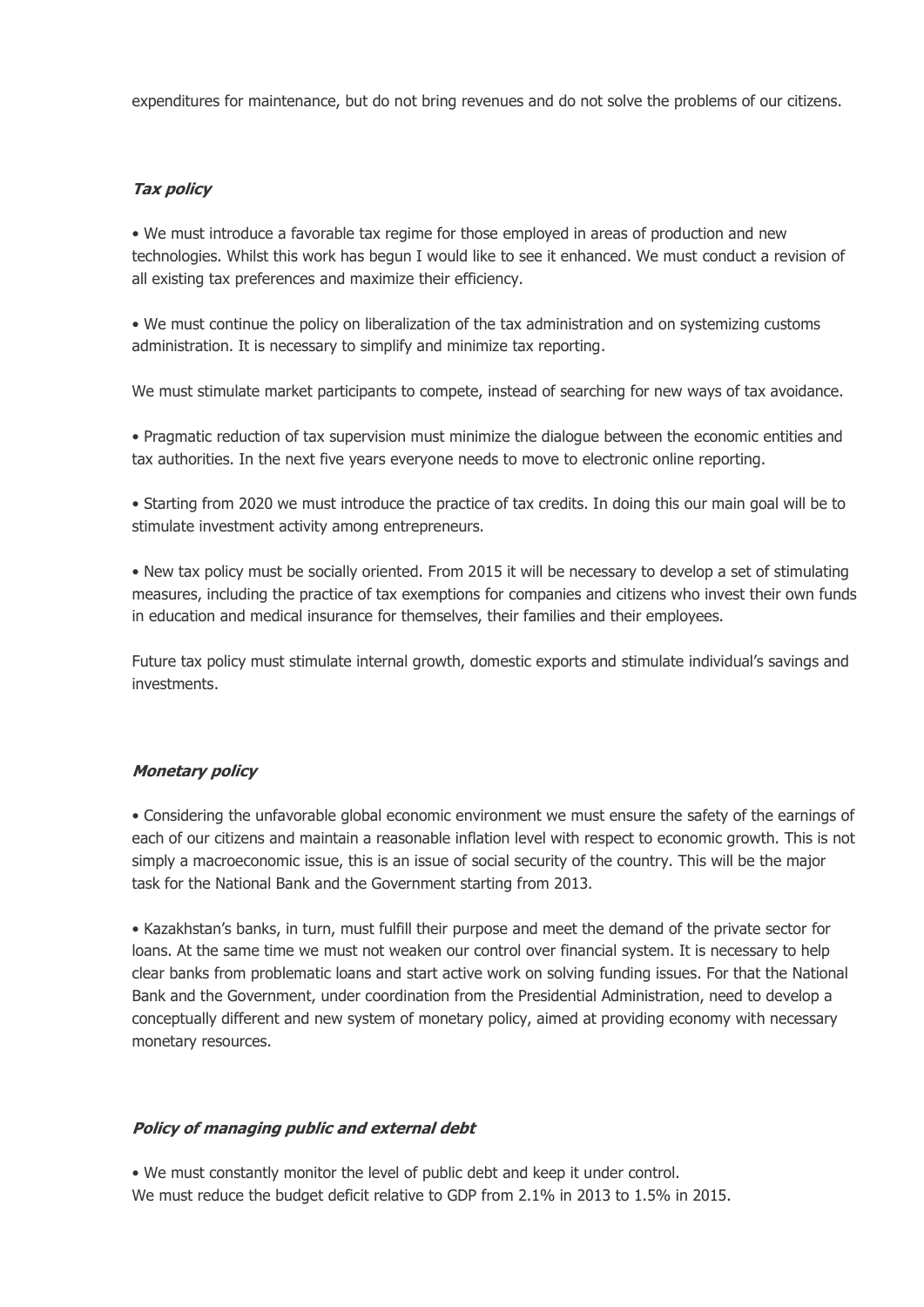Public debt must remain at a moderate level. This is a crucial task, because only that way we will be able to ensure the stability of our budget and national security in conditions of global instability.

• We must strictly control the level of quasi-public sector debt.

### Infrastructure development

Infrastructure must expand the possibilities of economic growth in two key ways. Firstly we should integrate the national economy into the global environment, and secondly move towards regions within the country.

• It is important to focus attention on exit routes from the country and create transport and logistics facilities outside Kazakhstan. We must think outside the box and create joint ventures in the region and throughout the world - Europe, Asia, America - building ports in countries with direct access to the sea and developing transport and logistics hubs at nodal transit points. In that regard we need to develop a special program "Global infrastructural integration".

• We must develop our transit potential. Today we implement a number of large country-wide infrastructure projects that should lead to doubling the capacity of transit across Kazakhstan by 2020. By 2050 – this figure must increase 10 fold.

• Everything must be oriented towards one key goal – promoting exports to world markets where there will be long term demand for our goods and services.

• Infrastructure building must also meet the profitability criteria.

• Infrastructure should be built only in places where this leads to the development of new businesses and jobs.

• Within the country we must create "infrastructure centers", to ensure coverage of remote regions and places with low population density with vitally important and economically necessary infrastructure facilities. Ahead of that we need to ensure transport infrastructure.

• I instruct the Government to develop and adopt a state program on infrastructure development in 2013

Modernization of the system of managing the state assets

Kazakhstan is not a large economy on a global scale. And we need to manage it very effectively. The country must work as a single corporation, and the state must serve as its core.

The strength of corporate thinking lies in the fact that all processes are considered as a whole. Public sector managers at all levels must learn and adopt the same business thinking.

I repeat once again: it is necessary not simply to allocate the country's budget, but to invest funds thoughtfully and accurately.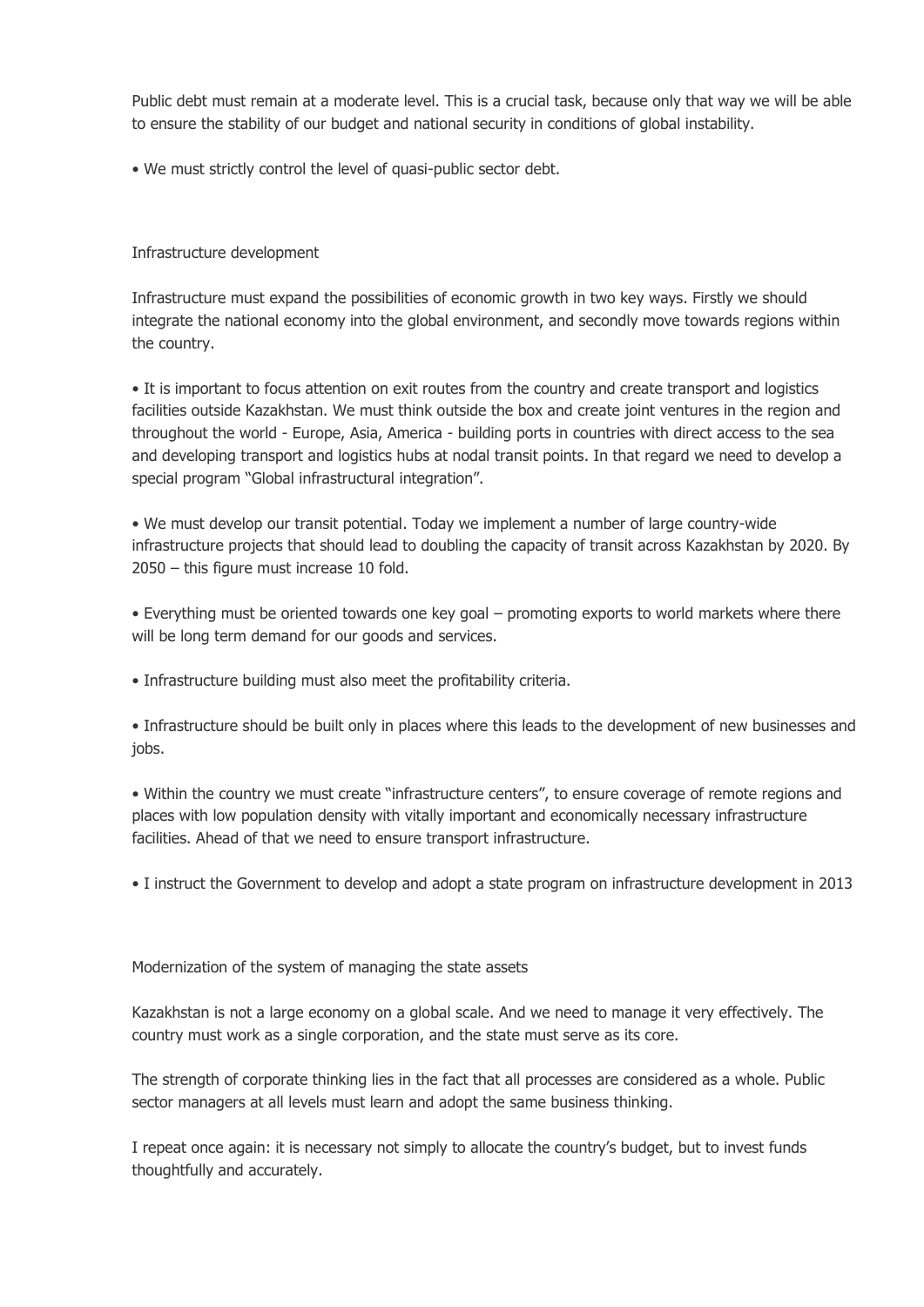Our main criterion for effectiveness is the rate of return from our investments. The quicker we build up the production potential of the country, the faster Kazakhstan will become a key player in the global market.

• The driver of this economic policy would be the National Fund.

• Resources of the National Fund should be directed at long term strategic projects. In 2013 the accrual of money in the National Fund must be continued, but we need to use those funds in a very rational and thoughtful manner.

• The state, represented by national companies must stimulate the development of the economy of the future and consider the sectors that will emerge as a result of the Third industrial revolution. Domestic industry must consume the newest composite materials that we must produce in our country.

• The state must stimulate development of transit potential in sphere of information technologies. We must ensure that by 2030 at least 2-3% of global information flows go through Kazakhstan. This figure must double by 2050.

• It is necessary also to stimulate private companies to invest funds in research and innovation. I want to highlight that whilst the introduction of innovation is important, it is not an end in itself. The country can reap real benefits only where there is demand for our new technologies. In the worst case scenario innovation becomes just a waste of money.

• The policy of selective support of specific companies and industries needs to come to an end. We must support only those industries that execute socially important, strategic functions and can demonstrate their effectiveness.

New system of managing natural resources

We must exploit resources as important strategic advantage of Kazakhstan to provide for economic growth and large external political and economic agreements:

• Already now it is necessary to accelerate as much as possible the access for our commodities on international markets, which in the case of a new financial collapse would be destabilized. Our major importers might significantly reduce the purchases of commodities, and prices could fall sharply. Our strategy will allow us to stay ahead of the curve and accumulate resources before potential market destabilization begins. These resources will then help the country overcome the hard period.

• Technological revolution changes the structure of commodity consumption. For example, the introduction of composite technologies and new types of concrete - causes depreciation of iron ore and coal reserves. This is another factor for us to accelerate the pace of extraction and delivery to world commodity markets exploiting the current global demand.

• Maintaining the status of a big player on hydrocarbon commodity market, we must develop the production of alternative energy sources, actively seeking to introduce technologies using solar and wind power. By 2050 alternative and renewable energy sources must account for at least a half of country's total energy consumption.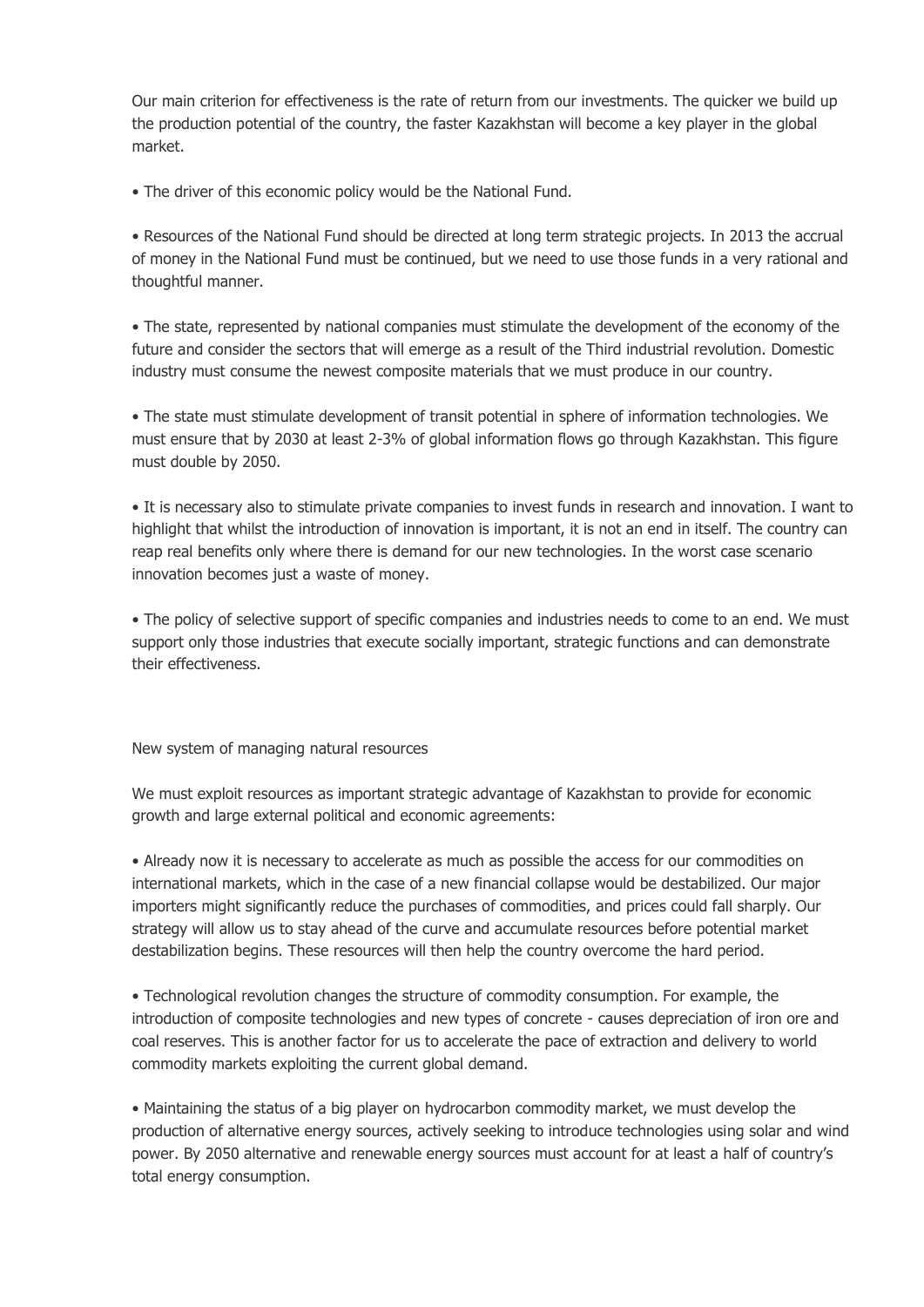If the nation wishes to have revenues from commodities in 35 years, then it needs to start preparing now. We need to develop a special strategy – defining priorities and partners, in order to plan out the work for years ahead, as this is done by all large corporations and conglomerates.

This is the key lesson from our own history: we started preparations and negotiations on Kashagan field almost 20 years ago, and are only now starting to see the results.

Main directions of strategy development:

• To ensure that regions are interested in attracting investments, it is necessary to ban the moratorium on subsurface use permits.

• We must move from simple delivery of commodities to forming partnerships in area of energy resource processing and exchange of new technologies. By 2025 we must fully satisfy our internal market with fuels and lubricants in accordance with new ecological standards.

• We must attract investors to our country only on the conditions of transfer of modern technology for extraction and processing. We must allow investors to extract and use our raw materials only in exchange for creating new production facilities on the territory of our country.

• Kazakhstan must become the regional magnet for investment. Our country must become the most attractive place in Eurasia for Investments and technology transfer. This is crucially important. To do this we must demonstrate to investors our advantages.

• All extracting enterprises must introduce only ecologically harmless production techniques.

# **Fellow citizens!**

In the interests of the nation's future and state security, it is necessary to create a strategic "reserve" of hydrocarbon commodities. The strategic reserve will serve as the foundation of the energy security of the country providing another line of defense in troubled economic times

\*\*\*

Plan for the next phase of industrialization

The first five year action plan of the accelerated innovative industrialization program will come to an end in two years time. The Government must develop a thorough plan for the next phase of industrialization. We need a development scenario of technological trends with high potential.

As a result the share of non-energy export in total export must double by 2025, and triple by 2040.

What needs to be done for that?

• By 2050 Kazakhstan must apply the latest technology standards to all of its production assets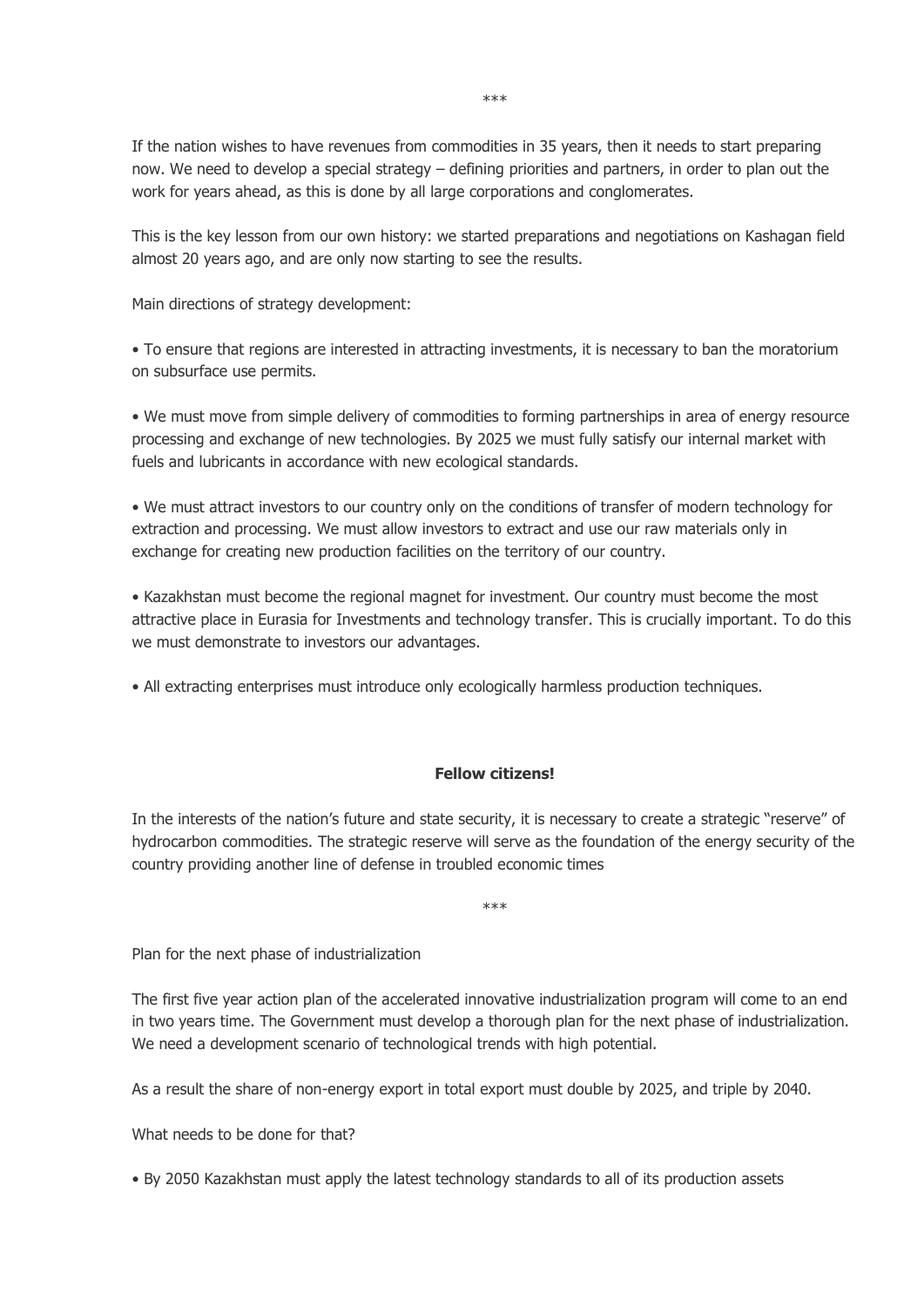In most competitive sectors we need to develop strategies for domestic producers on forming new market niches. This will allow Kazakhstan to avoid the potential destructive effects from deindustrialization, especially considering the perspectives of entering the WTO.

Domestic goods must become more competitive. January 1st 2012 marked the start of the single economic area between Kazakhstan, Russia and Belarus. This is a huge market, with combined GDP of 2 trillion US dollars and 170 million consumers forcing our business to compete. Our political sovereignty remains guaranteed.

• We must develop new industries with an emphasis on expanding export oriented non-energy sector.

• We must focus the state program of forced innovative industrialization on importing industrial capacity and exchanging technology. For that we need a sub-program for creating and developing joint international companies and beneficial partnerships.

• By 2030 Kazakhstan must expand its niche on the world market for space services and bring to fruition a number of current projects. These projects include the assembly and testing facility of spacecrafts in Astana, a remote sensing space system, the national space monitoring system and ground infrastructure and our high-precision satellite navigation system.

• We need to continue the development of our two leading innovation clusters – Nazarbayev University and the Park of innovation technologies. We need to make an accelerated transition towards low carbon economy.

To do this I suggest we create an international organization "Green Bridge" in 2013, and also launch the Green4 project based on four satellite cities around Almaty.

The upcoming EXPO 2017 in Astana will provide a powerful impetus for transition of the country towards the "green" path of development. The world's best achievements in science and technology will be presented in the capital of our country. Our citizens would be able to witness the "energy of the future" with their own eyes.

\*\*\*

Now I have raised the most fundamental issues, which would determine the preparedness of the country for the Third Industrial Revolution.

Modernization of the agricultural sector

We need large scale Modernization of the agricultural sector, especially under the conditions of growing global demand for agricultural products.

For us to become a global leader on agricultural market and build up agricultural production, we need to:

- Increase sowing area. I note that not all countries are able to do so.
- Ensure significant rise in crop yield, primarily by introducing new technologies.
- Creating a world class livestock forage base.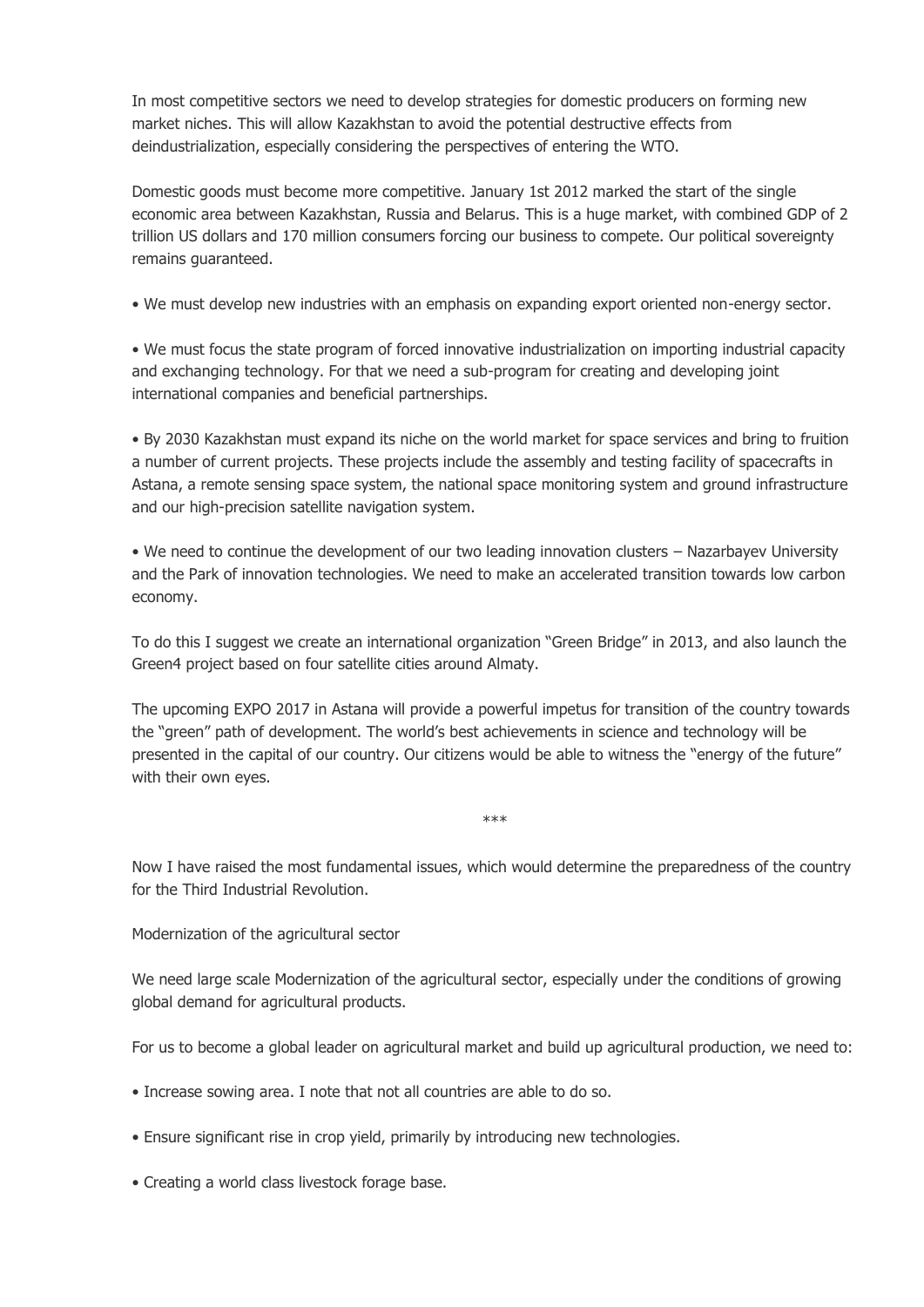• Create nationally competitive brands with a focus on eco-friendliness.

As a result I set the task before our agricultural industry  $-$  to become a global player in area of ecofriendly production.

### **Development of farming and SME in agricultural processing and trade**

In this area we need to:

• Change the culture of farming and revive our tradition of animal breeding using the latest techniques and achievements in science, technology and management.

• Determine which products we are going to produce in large quantities to win major export markets.

As a result of adopting these measures the share of agriculture in GDP must increase 5 fold by 2050. I instruct the Government the following tasks for 2013:

• Adopt a new development program for agricultural sector of the country until 2020.

• Increase state support for agriculture by 4.5 times by 2020.

• Set out the system of legal and economic incentives for creating medium and large agricultural enterprises, oriented on applying new agro technologies.

• Introduce an increased tax rate on those lands that remain undeveloped for longer than certain period since they were provided.

Policy regarding water resources

It is necessary to develop a new policy regarding water resources of our country. We need colossal volumes of water for our agricultural purposes. In this regard we must:

• Carefully examine the best practices in addressing water supply issues in other countries, such as Australia, and modify them to our conditions.

• Introduce the most advanced extraction technology and prudent use of underground water reserves that are abundant in our country.

• To move to modern water-saving agricultural technologies.

Our society needs to change its overall thinking. We must stop wasting water, which is one of our most precious natural wealth. By 2050 Kazakhstan must once and for all solve the water supply problem.

I instruct the Government to develop a long term state program on water, which will resolve the supply of drinking water by 2020, and then the supply of irrigation water – by 2040.

#### **2. Comprehensive support of entrepreneurship – leading force in the national economy**

Domestic entrepreneurship is a driving force in the new economic policy. The share of small and medium enterprises in the economy must double by 2030.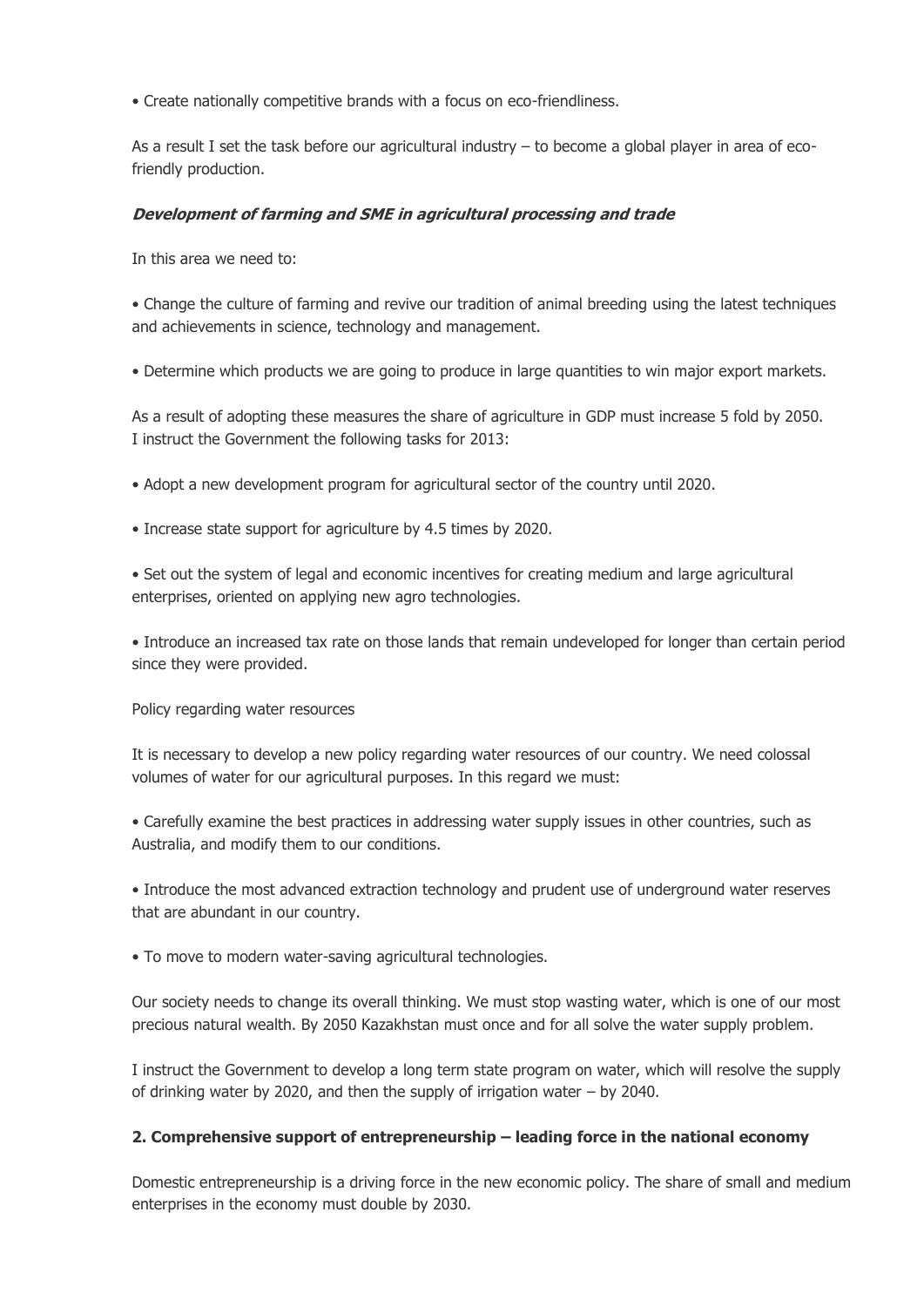Development of small and medium enterprises

Firstly, we must create conditions that enable people to develop a business and become a true participant of ongoing economic transformation in the country, rather than wait and expect the state to resolve all the problems. It is important to raise the general level of business culture and stimulate entrepreneurial initiative.

For that it is necessary to:

• Encourage the pursuit of small and medium enterprises for unification and cooperation, and create the system that would support and stimulate that.

• Develop the internal market by encouraging local business initiatives and ensuring minimal, but tight regulation.

• Consider establishing new, more rigorous system of accountability for government officials, who create artificial barriers for businesses.

• Improve support mechanisms for domestic producers and take all the necessary actions for protection and promotion of their interests, considering the new reality, including our participation in Eurasian Economic Space and upcoming membership in the WTO.

We need to create the necessary conditions and prerequisites to enable individual entrepreneurs and small business to grown into medium sized businesses.

Unfortunately, the current tax applied to SMEs prevents their growth and development. That is why by the end of 2013 the Government needs to introduce amendments to legislation, aimed at the clear separation of such terms as micro, small, medium and large business.

At the same time, we must not increase the burden on small and medium business segments. I instruct the Government to ban all the permits and licenses that have no direct influence on security of Kazakhstan's citizens and replace them with notifications by the end of first half of 2013.

On a legal basis, it is necessary to establish conditions under which business will self regulate the

control of the quality of their goods and services. We need to develop a new system for the protection of consumer rights, exempting them from multilevel system of judicial decision making.

New model of public private partnership: "Strong business – strong state".

Secondly, to build a robust dialogue on the principles of public private partnership, it is necessary to continue the process of business consolidation, which will enable wide coverage and engagement of all entrepreneurs in implementation of this new strategy.

International experience demonstrates that consolidation of entrepreneurs within Chambers is one of the important factors of economy's efficiency.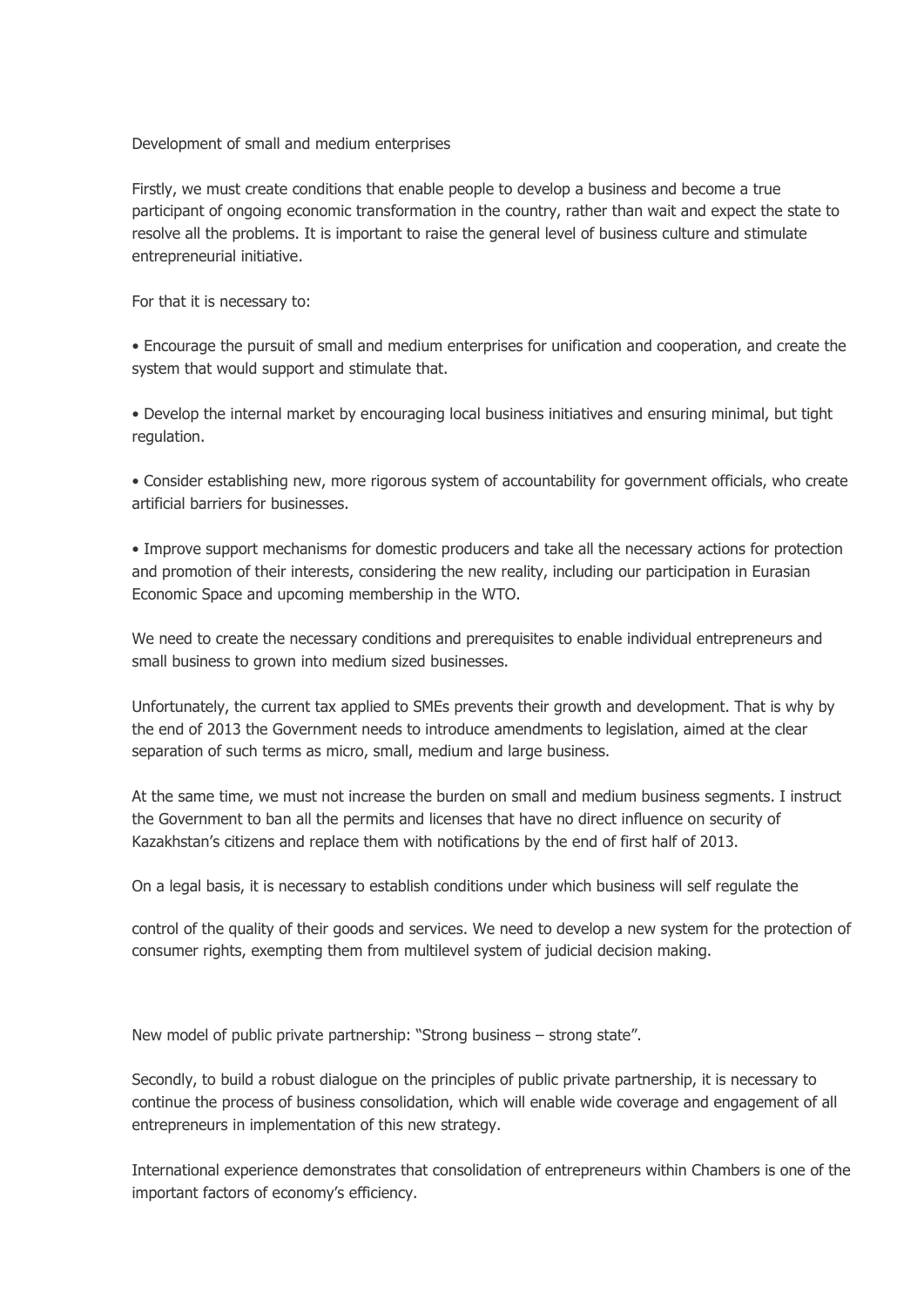The Government together with "Atameken" Union has worked out a conceptual model of compulsory membership in the National Chamber of Entrepreneurs.

This model will ensure delegation of large powers and functions from state bodies to the newly created National Chamber of Entrepreneurs in such areas as foreign economic activity, vocational and technical education and , comprehensive service support for small business, especially in rural areas and single industry towns. The National Chamber of Entrepreneurs will become a reliable and competent partner to the Government.

In this regard I instruct the Government to develop the appropriate draft law and submit it to the Parliament in the first quarter of the year.

New stage of privatization  $-$  changing role of the state

Thirdly, the state must change its role. We need to pursue a second wave of wide scale

privatization. This is not a simple step, since this would mean redistribution of responsibilities between the state and the market. But we must take this step in order to maintain a high rate of economic growth.

Private businesses are normally more effective than state run enterprises Therefore we must transfer non-strategic enterprises and services to the private sector. This is a crucial step for strengthening domestic entrepreneurship.

The successful start of "People's IPO" program became the first step in this direction. First and foremost, this is about distribution of national wealth to the people. JSC "KazTransOil" announced the placement of shares worth 28 billion tenge, demand for these shares is twice as high as supply.

3. New principles of social policy – social guarantees and personal responsibility

Our main goal is social security and the well-being of our citizens. This is the best guarantee of stability in a society. There is a growing need within our society for an updated and more effective social capable of meeting our current challenges.

International experience demonstrates that there is no perfect and universal model of social policy, just as there is no society where all citizens would be satisfied by the existing social system.

Addressing the issues of social security and prosperity is a difficult and very serious task related to every citizen of Kazakhstan. Therefore there should be carefully thought out approaches.

I would like to present my vision of the principles we should follow. By taking them into account, we could correct our approaches to the issues of social justice and social security.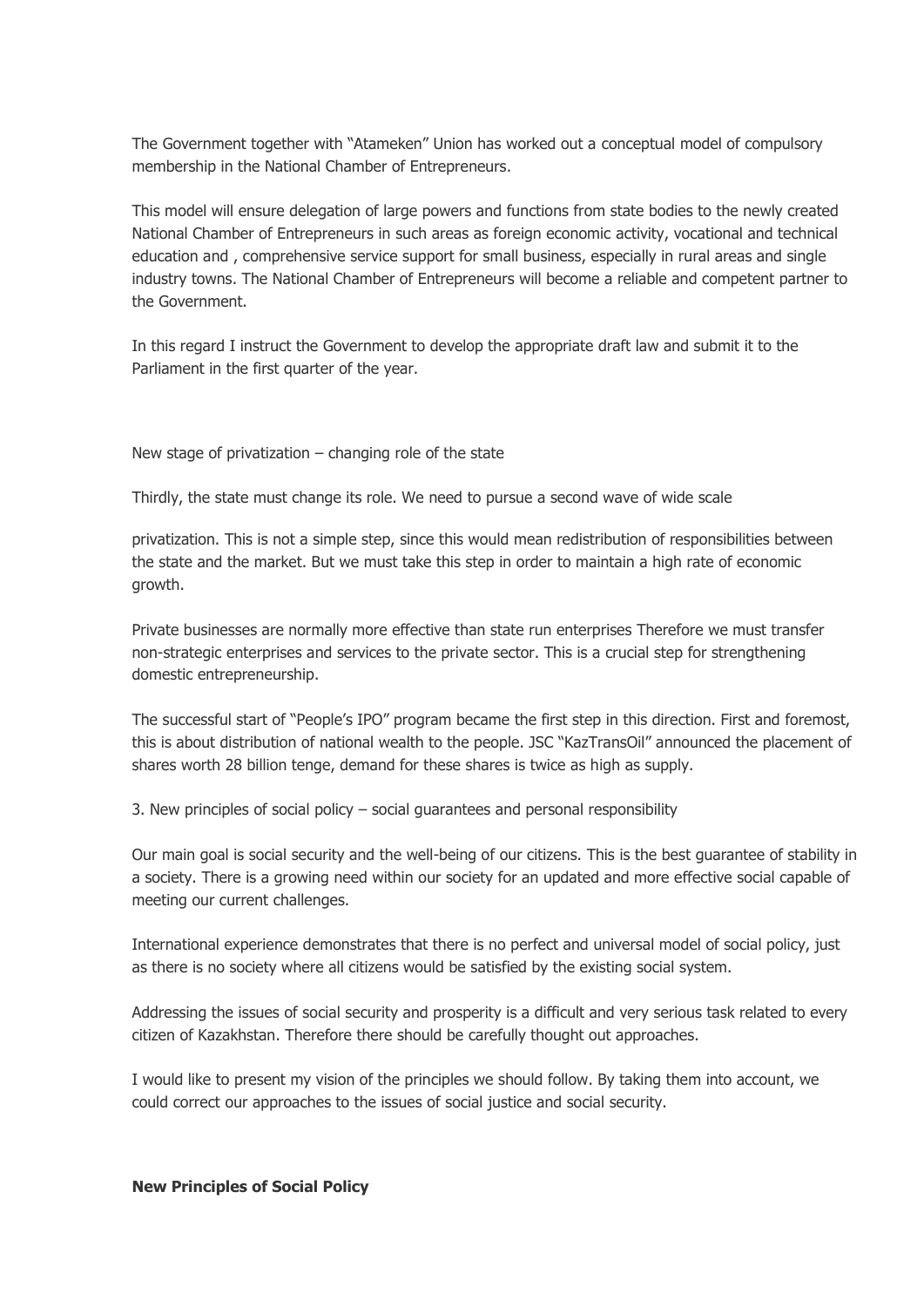### Minimum social standards

First of all, the state, especially during a global crisis, should guarantee basic social standards to its citizens

Our main goal will always be to prevent poverty growth. Poverty should not become a social prospect for any citizen. We should establish basic social standards and guarantees, which should directly depend on economy and budget growth.

This should include:

• First of all, expanding the list of individual needs with inclusion of education and healthcare items (including for the unemployed and disabled for their better socialization), healthy nutrition and healthy lifestyle, meeting intellectual and information needs.

• Calculating the costs of individual needs based on actual prices (hence the need to improve statistics in the country).

• Gradual qualitative enhancement of living standards tied to economic growth.

Meeting these standards should define the volume of budgetary financing of the entire social sphere. This will increase transparency of the budgetary processes and ensure the funds are better targeted. I instruct the Government to develop respective legislation.

Targeted social support

Secondly, the State should render social support only to those groups who need it.

What needs to be done for that?

• The State will bear full responsibility for targeted support of socially vulnerable groups: retirees, disabled, ill children and others.

• It is necessary to constantly improve social security and retirement Ensuring the protection of mothers and children

• We should have clear training and retraining programs for the unemployed tied to labor market demands. The State should render social support for the unemployed provided that the person under that category masters a new profession and attends retraining programs.

• It is important to create conditions so that employers can actively hire socially vulnerable parts of our society, providing them with a salary. We must create conditions so that the disabled are employed. Only those who really are unable to work should receive our social benefits. We should favor those companies and corporations that employ the disabled and create conditions for them.

#### Addressing social imbalances in the regions

Third, we should focus on addressing social imbalance issues when it comes to developing our regions.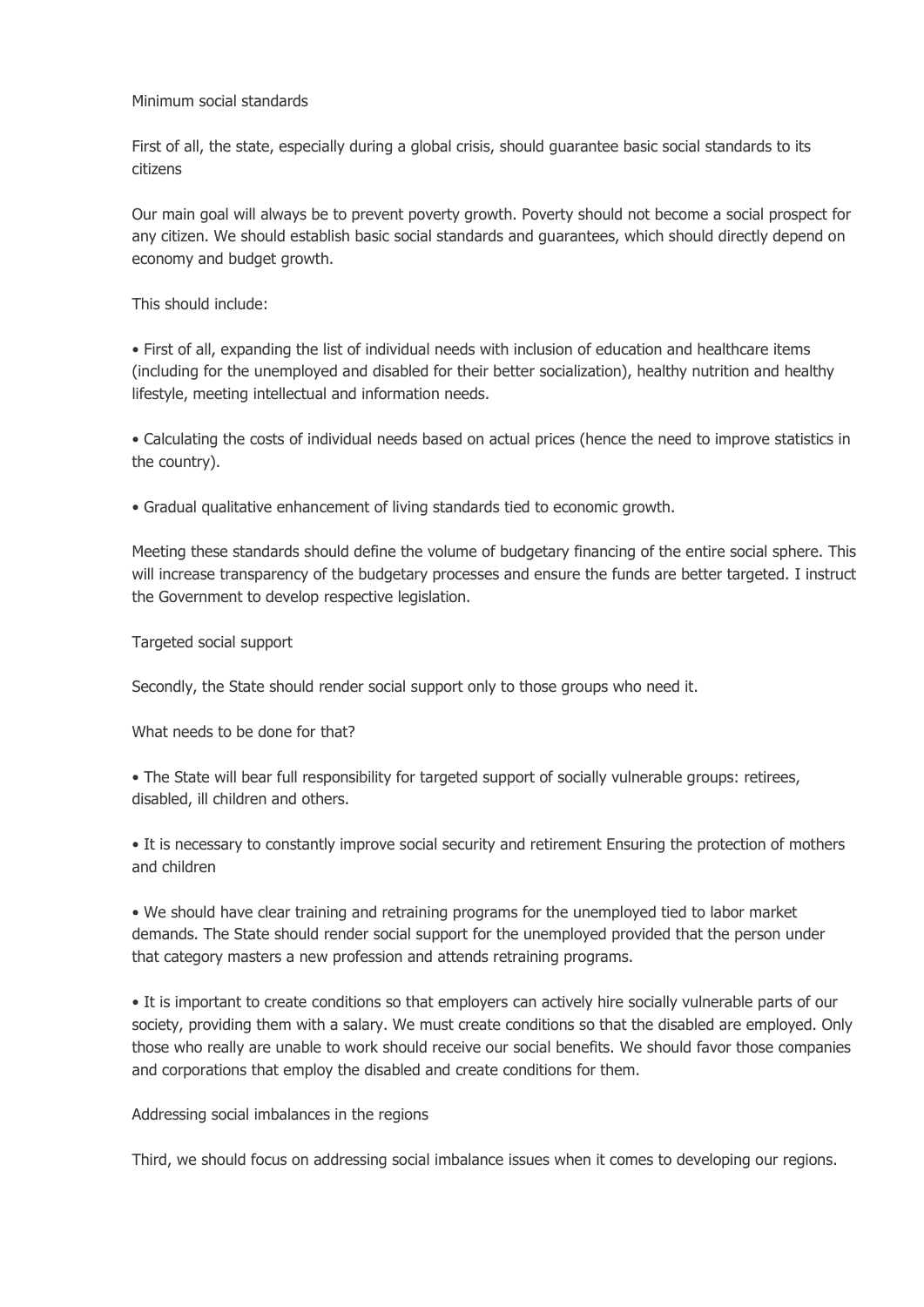Poor economic performance of a number of regions impedes employment and widens the gap between rich and poor.

(1) First of all, we need to enhance coordination among our government agencies in terms of regional development. We aim to synchronize the implementation of all Government and Industry programs by addressing priority issues of regional development.

By the first half of 2013, the Government must define and budget the list of necessary and prospective projects in the regions.

(2) Over the past 12 months, we launched a single-industry town development program. Significant resources were allocated to create jobs, solve social problems and improve the work of local enterprises.

We will improve the quality of local government. This work is under my personal control. At the same time, we need new effective mechanisms of leveling of social and economic conditions in the regions.

I instruct the Government, along with regional governors, to adopt a small town development program in 2013. It should become a long-term and create a whole range of sectoral projects in their bases. Their aim is to assist to building of a system of sectoral specialization of the regions, to become industrial and manufacturing of the satellite-towns of large agglomerations and, ultimately, increase the level of life of the local population and provide jobs for the village youth.

(3) We need to take measures to resolve complex migration problems that have an influence on labor markets in the regions of the country.

We need to strengthen control on migration flows from the adjacent countries.

As a prospective aim we are expected to create favorable conditions for the local qualified workforce in order to prevent their excessive outflow to the foreign labor markets.

In 2013 the Government will have to develop and approve a Complex plan to resolve the migration problems.

(4) Special attention should be paid to Kazakhstan's border territories. Their potential is not fully recovered yet. It is necessary to make them more attractive for living. The Government, working with governors, needs to develop a series of additional measures to develop the border regions.

Modernization of the labor policy

Fourthly, we should modernize employment and salary policy.

(1) A key issue in the current global crisis is unemployment growth. Actual employment should be provided by all programs being implemented in the country, as the State as the Sectoral, but not only any their part. Therefore I task the Government and governors 2013 to:

• Integrate all previous programs of entrepreneurship development and business support.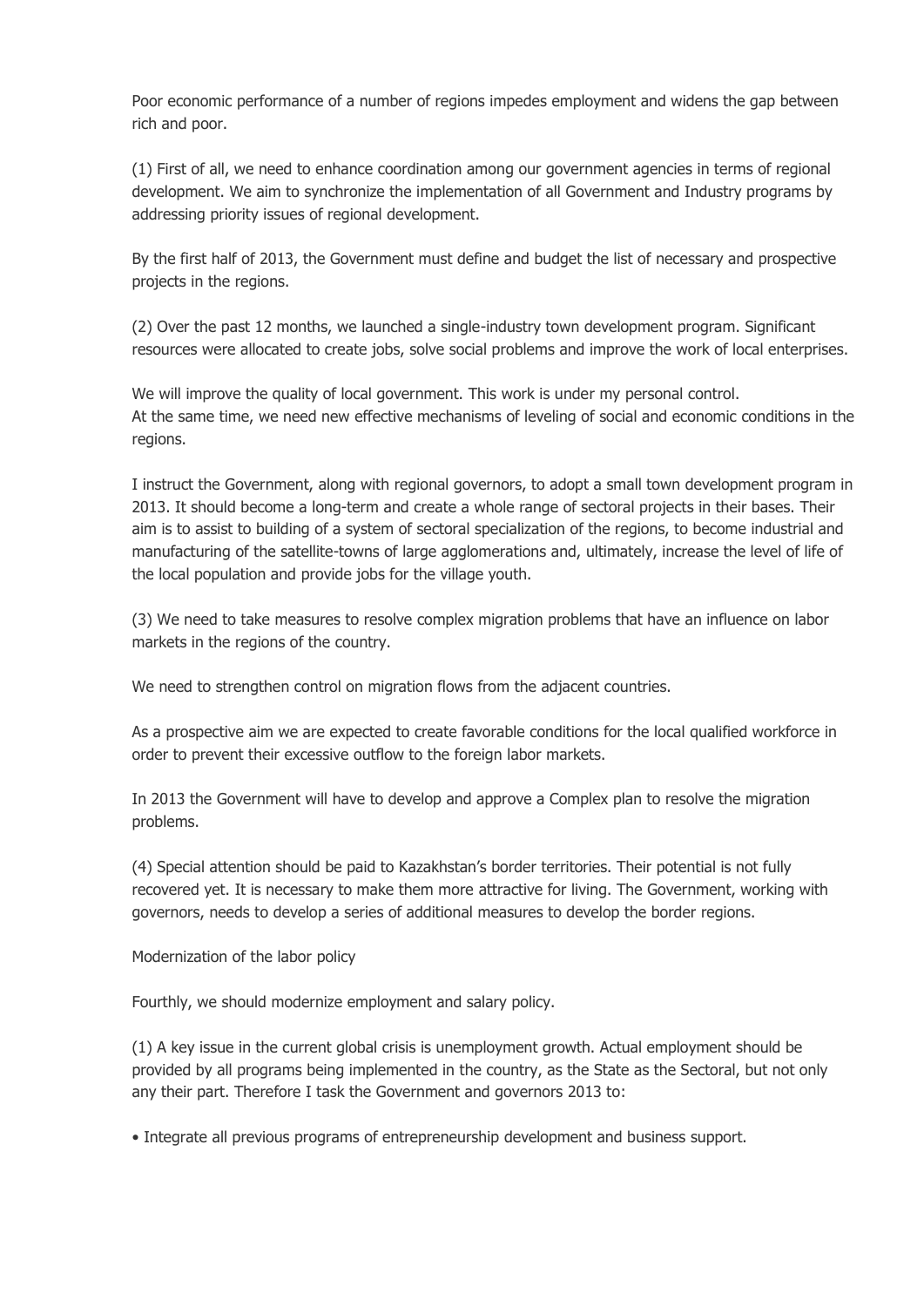• Elaborate mechanisms of allocation of the budget funds to the regions with the high rate of the unemployed and low-income people.

I personally task the Prime Minister and governors to take responsibility for implementing this updated Program

(2) Half a year ago after my Article "Social Modernization: 20 steps towards the Society of Universal Labor" was published in "Trade Unions and Regulation of the Labor Activity". Our aim is to create a new model of labor relations, combining entrepreneurship support taking into account the interests of employees.

It is necessary to accelerate adoption of the Law so that it would come into force sooner and protect interests of all employees.

(3) The Government needs to take measures to elaborate paying labor costs and minimizing the existing wage disparities.

\*\*\*

The most important part of this new social policy is the protection of the rights of women and children

#### **Protection of motherhood. Appeal to all the women.**

Just as it is important to me personally so it is also important for Kazakhstan.

#### **Dear women!**

You are a pillar of family, and therefore – a pillar of the State.

The way our Kazakhstan develops in the future depends on the way we are bringing our children up today.

First of all, it is necessary to pay great attention to the upbringing of our daughters. They are our future wives, mothers, our heart and home keepers.

Kazakhstan is a secular state. By providing citizens the freedom of conscience, the State, nevertheless, will rebuff attempts to impose on our society that are contrary to our traditions and legislation.

We must create conditions so that the girls of Kazakhstan were able to obtain a quality education, good jobs and be free.

Kazakhstan has its own culture, traditions and customs. Women are an important part of our society and should not be restricted from driving cars, pursuing a career or forced to wear traditional dress that has never been worn in Kazakhstan.

Our people emphasize that: "A girl's path is fragile". A girl's path, a daughter's path is fragile, you can't break it. A girl, a woman has always being an equal member of our society, and a mother is our society's most respected figure. We must return unconditional respect to the woman – the mother, wife, daughter.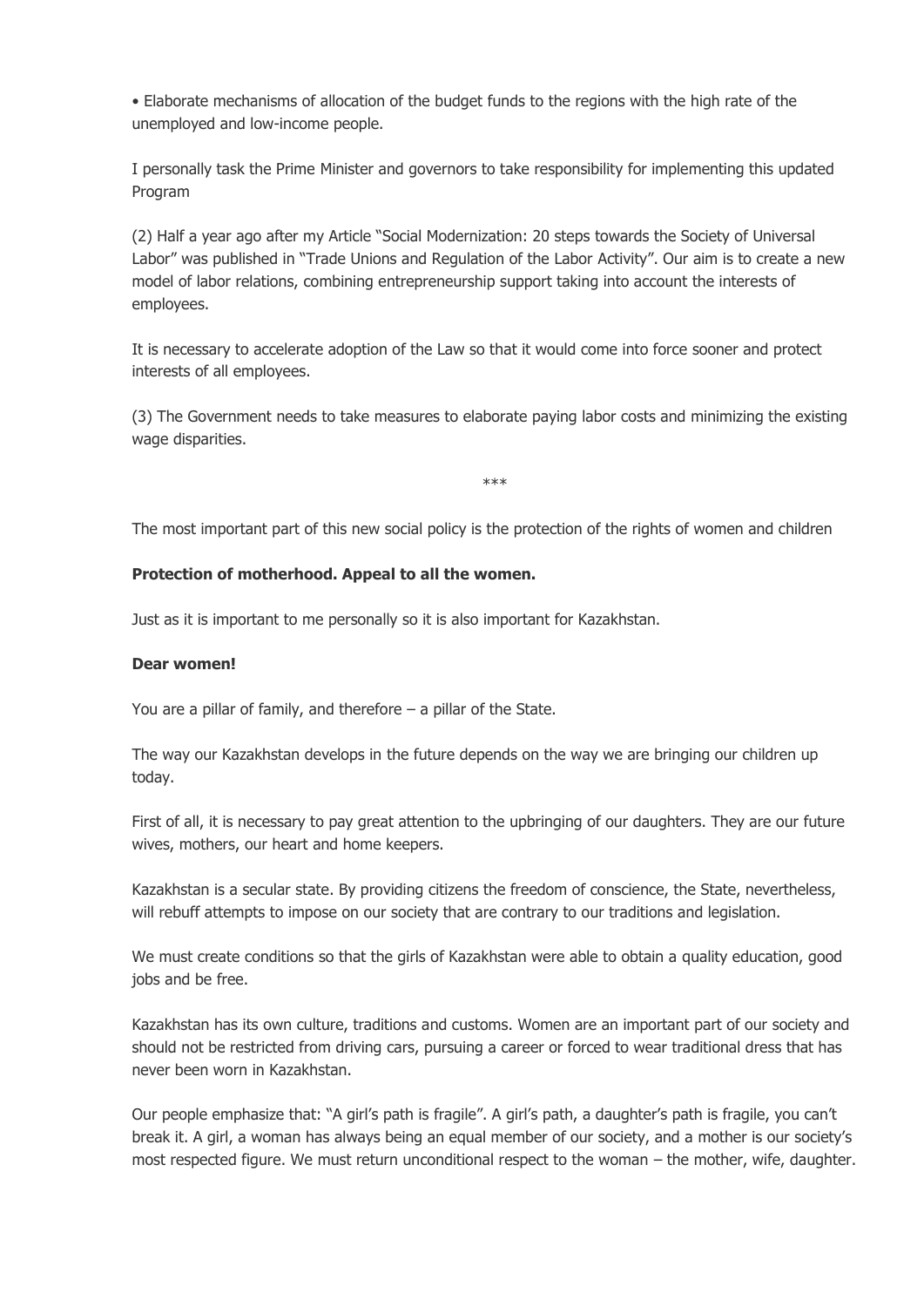We must protect the rights of women. I am worried with the situation about growth of the domestic violence against women and children. There should be no disrespectful attitude to a woman and violence should not be tolerated.

The State should intervene to stop blatant cases of sexual slavery, attitude to a woman as

commodity.

There are a lot of broken families in our country. The State should help singles mothers. We should provide women with flexible employment schemes and create conditions to work at home. The Law, State and I will be on the side of our women. We will create conditions so that women's roles in the life of our country can grow. The modern Kazakhstan woman should pursue her career.

It is necessary to actively involve women in the State and public governance, especially on the ground in regions.

#### **Children's rights**

In the peacetime we have thousands of orphans, our orphanages and shelters are overcrowded. Unfortunately, this is a global tendency and challenge of globalization. But we must withstand this tendency. Our State and society must encourage orphans adoption and building the family-style orphanages.

The number of cases of an extremely irresponsible attitude of men to women and children grows.

This is not typical to our traditions and culture.

Children are the most vulnerable and unprotected part of our society and they should not be deprived of their rights.

As the Leader of Nation I demand the protection of the rights of every child.

Any child born on our land is a Kazakhstan citizen. And the State must care for them.

I am against divorce, it is necessary to educate our youth in the spirit of family values. "If the father cannot herd the sheep, the son cannot herd the yeanling". Upbringing the children is task of both parents, not only mother's.

But when divorce must occur it is the father's duty to pay alimony. The State should support the single mothers and toughen the punishment for nonpayment of alimony.

Upbringing the children is huge investment into future. We should have precisely this approach in this issue and aspire to provide our children with the best education.

I have applied lots of efforts to provide the growing generation with large opportunities to gain a better education: the "Balapan" program is under implementation, Intellectual Schools, Nazarbayev University, "Bolashak" program are operating. As you may know, they can be attended only by well prepared or talented children. Preparing a child to this level is a parents' duty.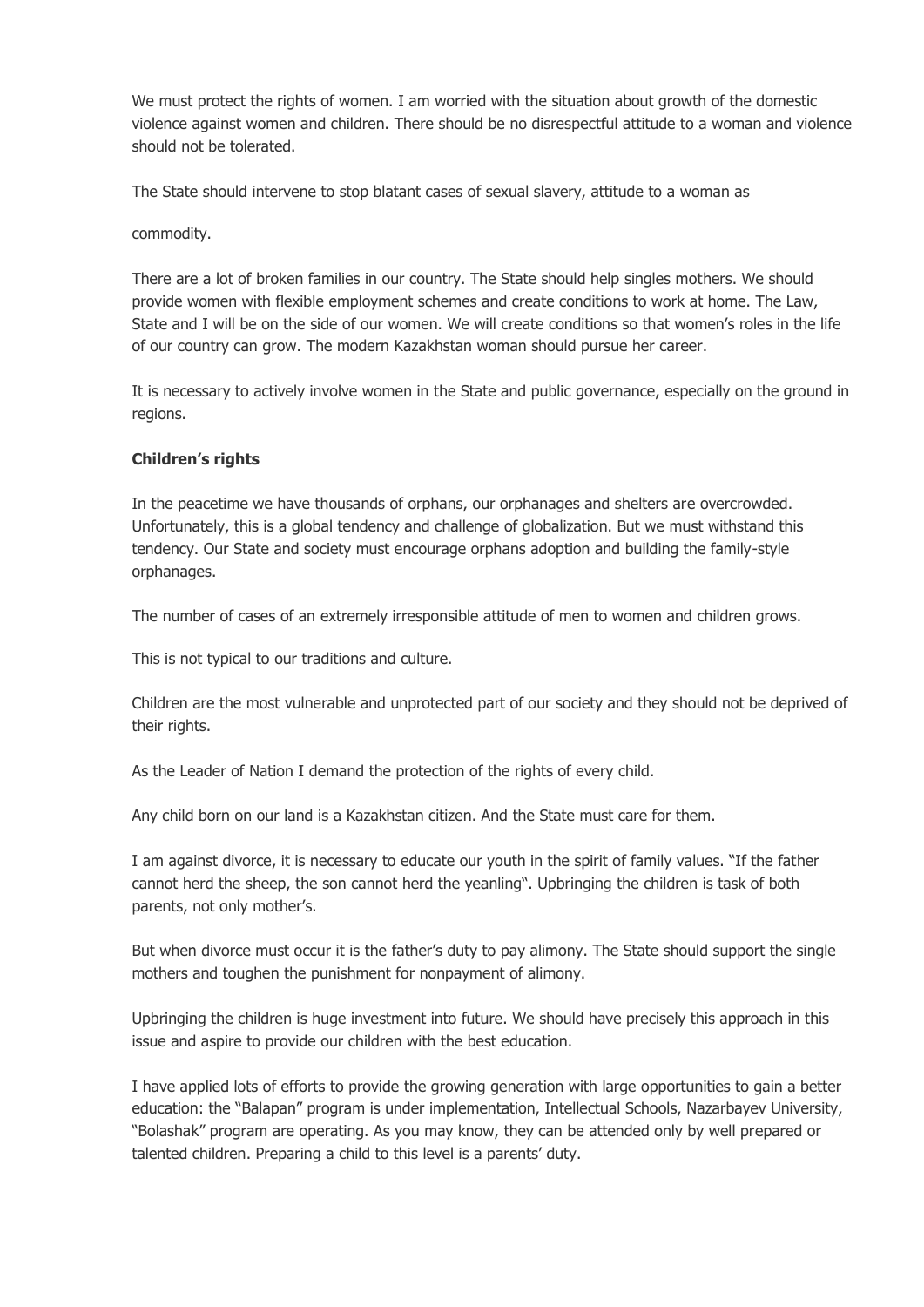The "All the best to the children" slogan must become a principle for all parents.

I instruct the Government:

• To drastically review the legislation in the sphere of motherhood and childhood protection as well as family and marriage.

• Toughen punishment for crimes against women and children the and for infringing related legislation, including the most minor cases.

• To reform the family support system that includes material and non-material incentives such as benefits in taxation, healthcare and social services, providing new opportunities in the labor market and similar measures. We must get rid of a parasitical behavior and help women with an active life believe in their strength and abilities.

• Prevent gender discrimination and work to provide the gender equality and equal opportunities for women and men. In this case I first of all address the employers.

### **Health of the nation is basis of our successful future**

Our healthcare modernization requires us to introduce common standards of quality of medical services and improve and unify the equipment and supply of medical institutions.

Key priorities in healthcare

- To provide affordable medical services at high standards of care.
- To provide diagnosis and treatment of a wide range of diseases.

• To develop a better system of preventive medical care, placing a larger emphasis on the provision of information to the population about standard forms of illness and their prevention.

• Introduce services such as smart medical care, distanced prophylaxis and treatment, and electronic medical care. These new types of medical services are in high demanded in a country the size of Kazakhstan.

• Introduce new approaches in healthcare for children under the age of 16.

It is necessary to fix it in the minimum standards of life by the Law. This step will be an important contribution into provision healthcare of the nation.

• Improve Kazakhstan's medical education system through the development of a network of specialized educational institutions integrating everyday practice as much as possible into the education process.

• Place a higher degree of importance to the practical scientific and research component (R&D) of the medical schools' activity. Higher education institutions should particularly concentrate on global knowledge and technological achievements replicating a system of university hospitals, like in the US, which are the largest and most effective medical centers. We must develop public-private partnerships in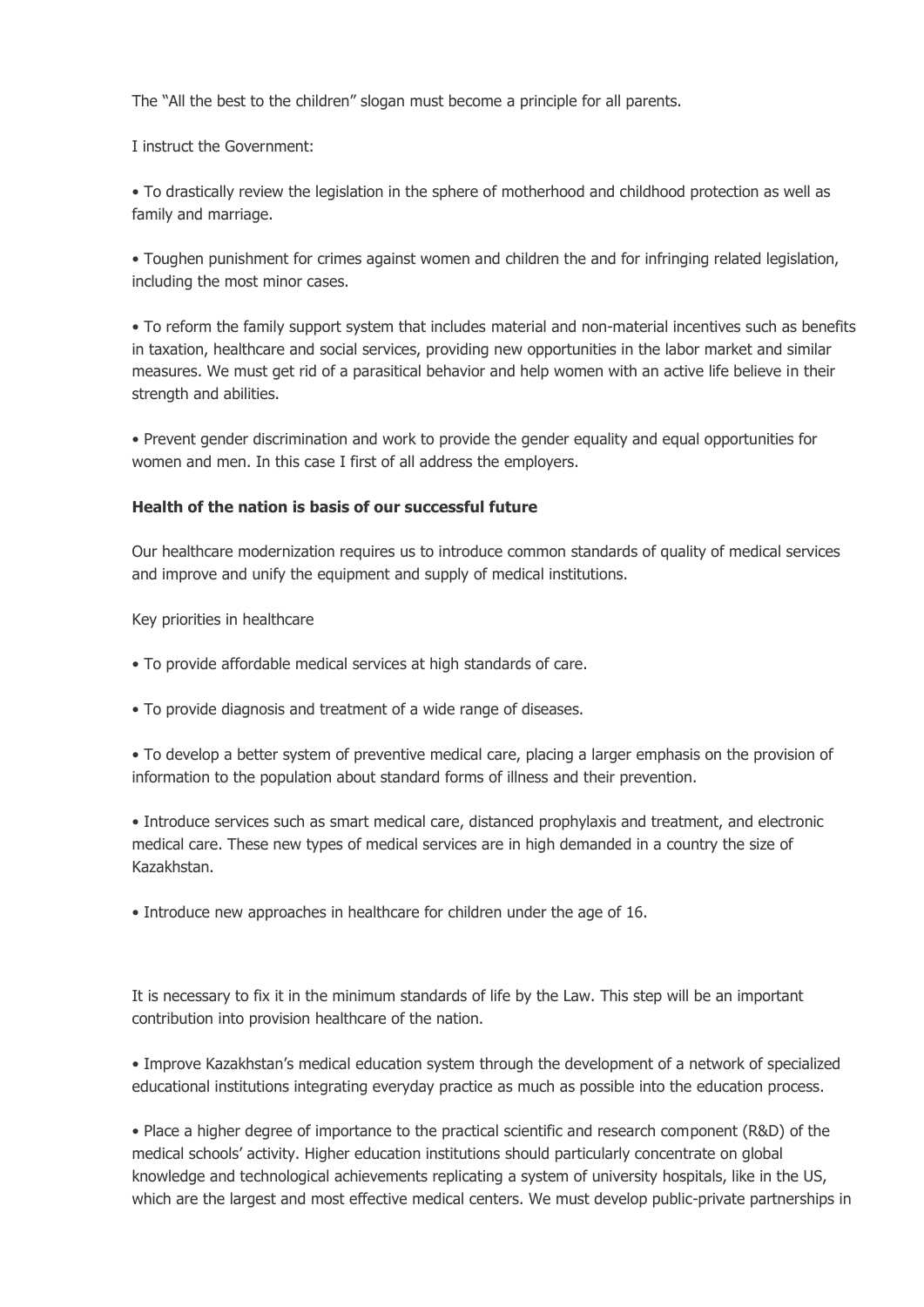this area too.

• Create conditions for the private medical care growth. In the developed world the significant part of the medical service if provided by the private sector. We should create conditions for a rapid transition to private hospitals and polyclinics.

• Enshrine in Law international accreditation of the medical schools and institutions.

Despite making up over 43% of our population the quality of the medical care in rural areas remains poor

**Physical training and sports** should become a special area of interest for the State encouraging healthy lifestyle as the key to a healthy nation. We must address the shortage of sports facilities, infrastructure and equipment in our country making these affordable for all. In this regard the Government and local authorities should take measure for development of physical training, mass sports and the construction of physical training facilities basing on model projects, including those in the yards. This work should commence in 2013.

4. Knowledge and professional skills are key landmarks of the modern education, training and retraining system

In order to become a developed and competitive nation we must become a highly educated nation.

In the modern world the simple embracing literacy is clearly not enough. Our citizens must be ready to permanently gain new working skills on the most advanced equipment using the most modern production techniques.

We must also place a large level of importance to the functional literacy of our children, and the growing generation as a whole. It is important that our children are well adjusted to modern life.

#### **Our priorities in education**

(1) As in the whole world, Kazakhstan needs to shift to new methods of the preschool education, You may know that I have initiated the Balapan program, the main aim of which is to equalize the starting opportunities of our children. Since implementation 3 956 new kindergartens and mini-centers were introduces.

Taking into account Kazakhstan's continuing demographic growth into account, I have decided to extend the Balapan program till 2020. I task the Government and governors to achieve the 100% coverage of children by preschool education and training.

(2) Taking the "Kazakhstan 2050" policy into account I task the Government, starting from 2013, to development an engineering educations system that provides educations in modern technical specialties with international standard certification.

Vocational and higher education should be oriented to the current and prospective demands of the national economy in. This will assist in resolving employment issues for the population. Higher education institutions should not limit themselves to purely educational functions. They should create and improve their applied science and R&D divisions.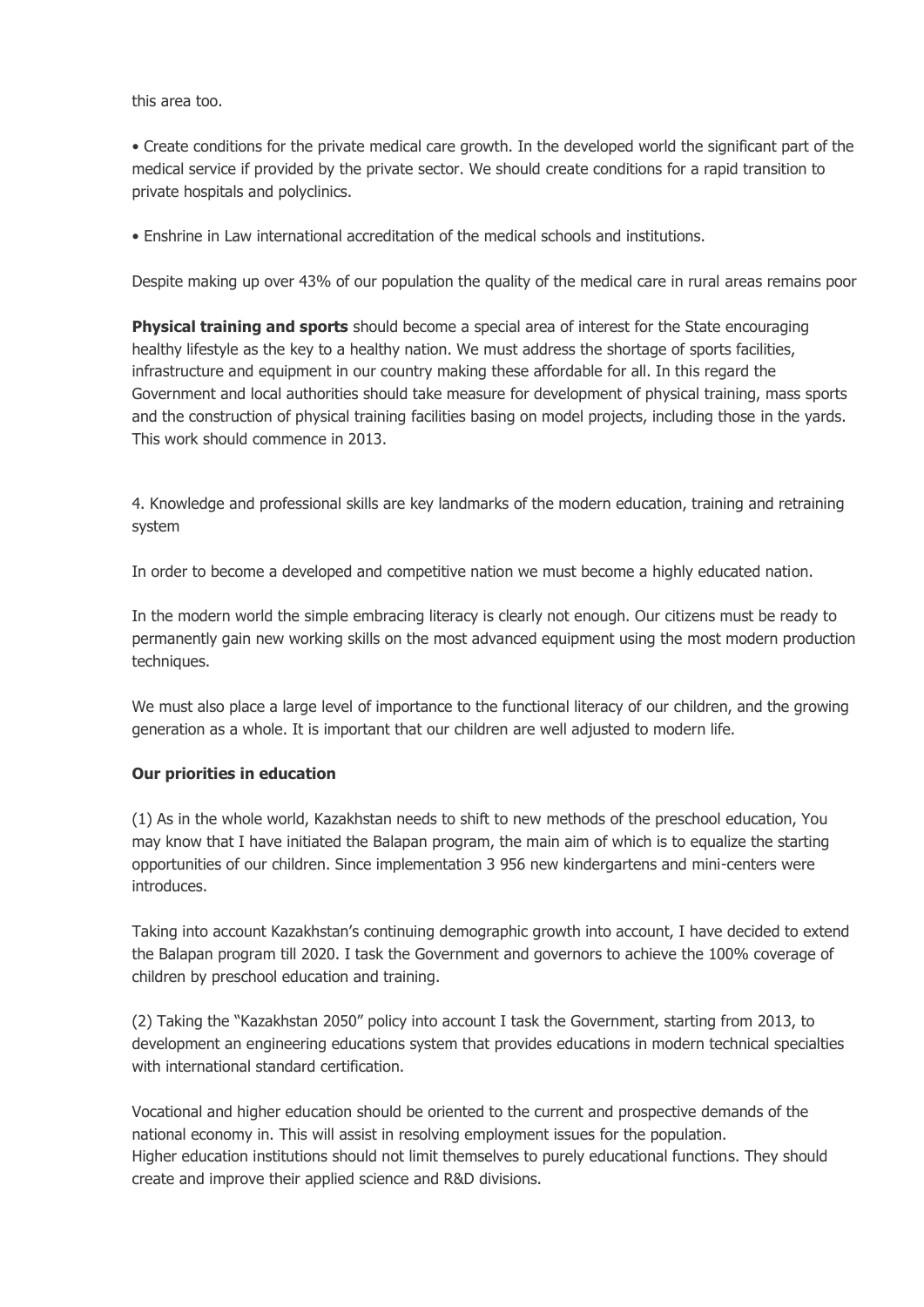Those higher education institutions that have been guaranteed the academic autonomy must not limit themselves to improvement of their curricula and must actively develop their R&D activities.

(3) The social responsibility of the private business, non-government and charity organizations should be demonstrated in the sphere of education.

We must focus first of all, on providing assistance to youth who are unable to pay their education, in gaining worthy education.

It is necessary:

• To create a network of the public-private partnership for development of the higher and medium education.

• Develop an a multistage system of the education grants.

• Create a specialized education system of the R&D and applied education including regional specializations across the whole country.

• To fix in Law the obligatory production practice at enterprises starting from the second course of education.

(4) We expect to implement modernization of teaching methods and actively develop online education systems, creating regional school centers.

• We should intensively introduce innovative methods, solutions and tools into the home, including the distance education and online education that is affordable for all.

• Remove outdated scientific and educational disciplines, with simultaneously improving demand in new areas.

• To change directionality and accents of the curricula of the medium and higher education, including teaching practical skills and gaining practical qualifications.

• Create entrepreneurship oriented curricula, educational courses and institutions.

#### **New innovative research development policy**

As the global experience demonstrates, recreating the whole innovative production cycle in a separate country means reinventing the wheel. It is a very expensive and not always fruitful, productive activity.

A separate scientific base founded on the experience of generations of scientists, terabytes of information and knowledge and historically established scientific schools is needed for the success.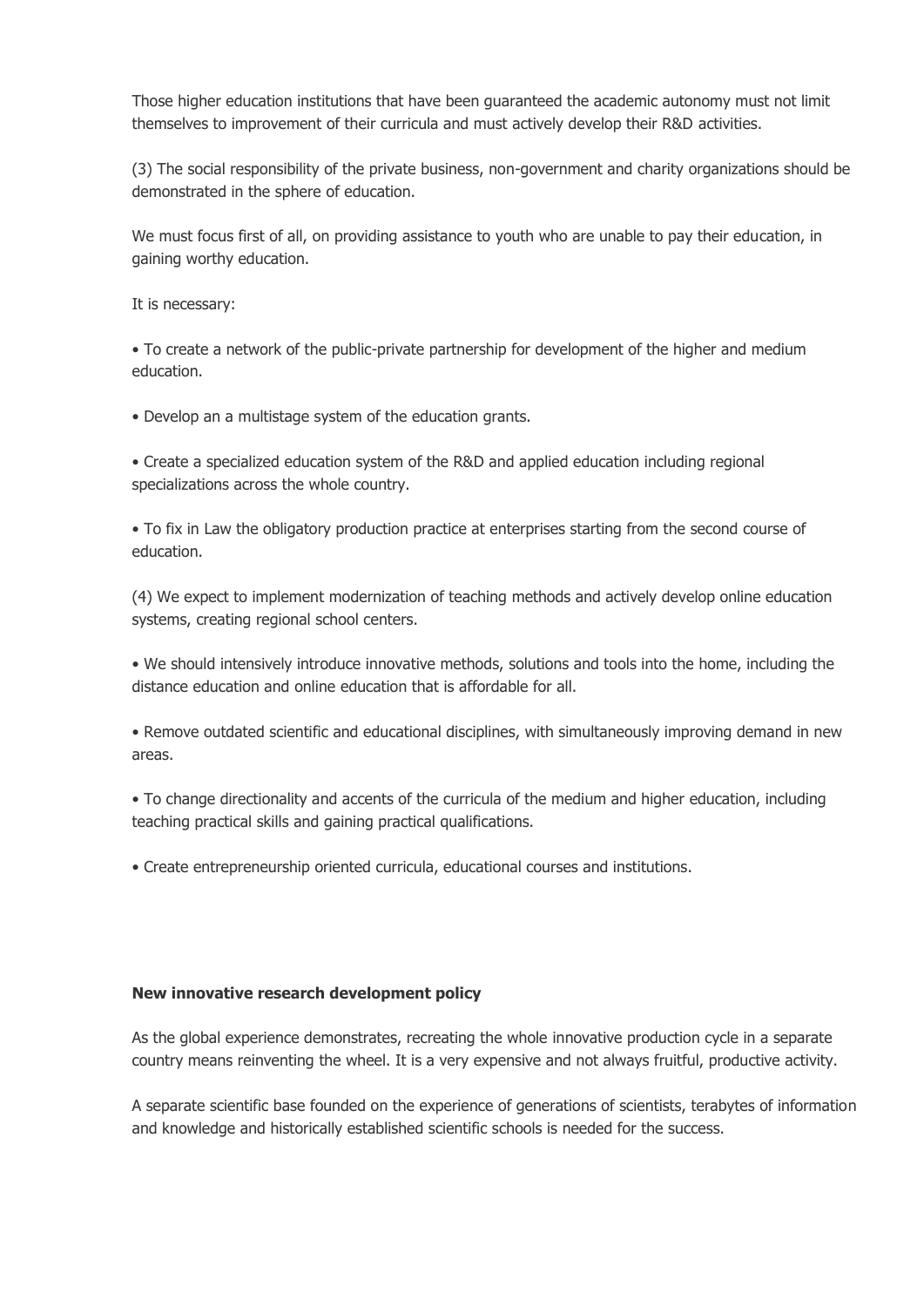Not all countries are able to stay on the edge of new technological wave, to create absolute innovations. This is what we have to clearly realize.

Therefore we should establish a realistic and pragmatic strategy.

We must concentrate on the non-capital-intensive research and development.

We must transfer the necessary technologies and training the specialists for their implementations. EXPO-2017 must give an impetus to this process and help us to elect the newest technologies for development of the future energy.

We are a young nation and we will make it.

Besides, we can actively participate in large-scale international R&D projects. This will enable us to integrate the efforts of our scientists with Foreign R&D specialists on strategic innovative directions. Our aim is to become a part of the global technological revolution.

• In 2013 we must take measures to gain the full cooperation of science and business. I task the Government to unveil the intersectoral areas with the technology transfer ability and to create a demand from the large subsoil users and national companies.

Roadmap of development prospective national clusters

• Develop clear Roadmaps of development for prospective national clusters.

• Accelerate legislation defining private-public partnerships. Our aim is to introduce the most advanced tools and mechanisms of these partnerships.

• Revision legislation that regulates copyrights and patents. The Government should analyze all previously issued patents and registered copyrights by 2014 for their probable commercialization.

# **Fellow citizens!**

I would like to especially address to our youth.

My announcement today of a new political and economic course is aimed to provide you with the best possible education, which will mean an even better future.

I rely on you, the new generation of Kazakhstan. You should become a powerhouse of this policy.

As the Head of State I have done my best to provide you with all necessary conditions for your education and growth. I have created a world class University, intellectual school and established the Bolashak program.

A new concept of the Youth State Policy is underway. All conditions will be created for you. The State makes everything to open new opportunities for you. Today you have opportunities your parents wouldn't even dream about.

Remember: your personal success is success of your parents, the success of your relatives, the success your families, the success of all your fellow citizens and most of all the success of our Homeland.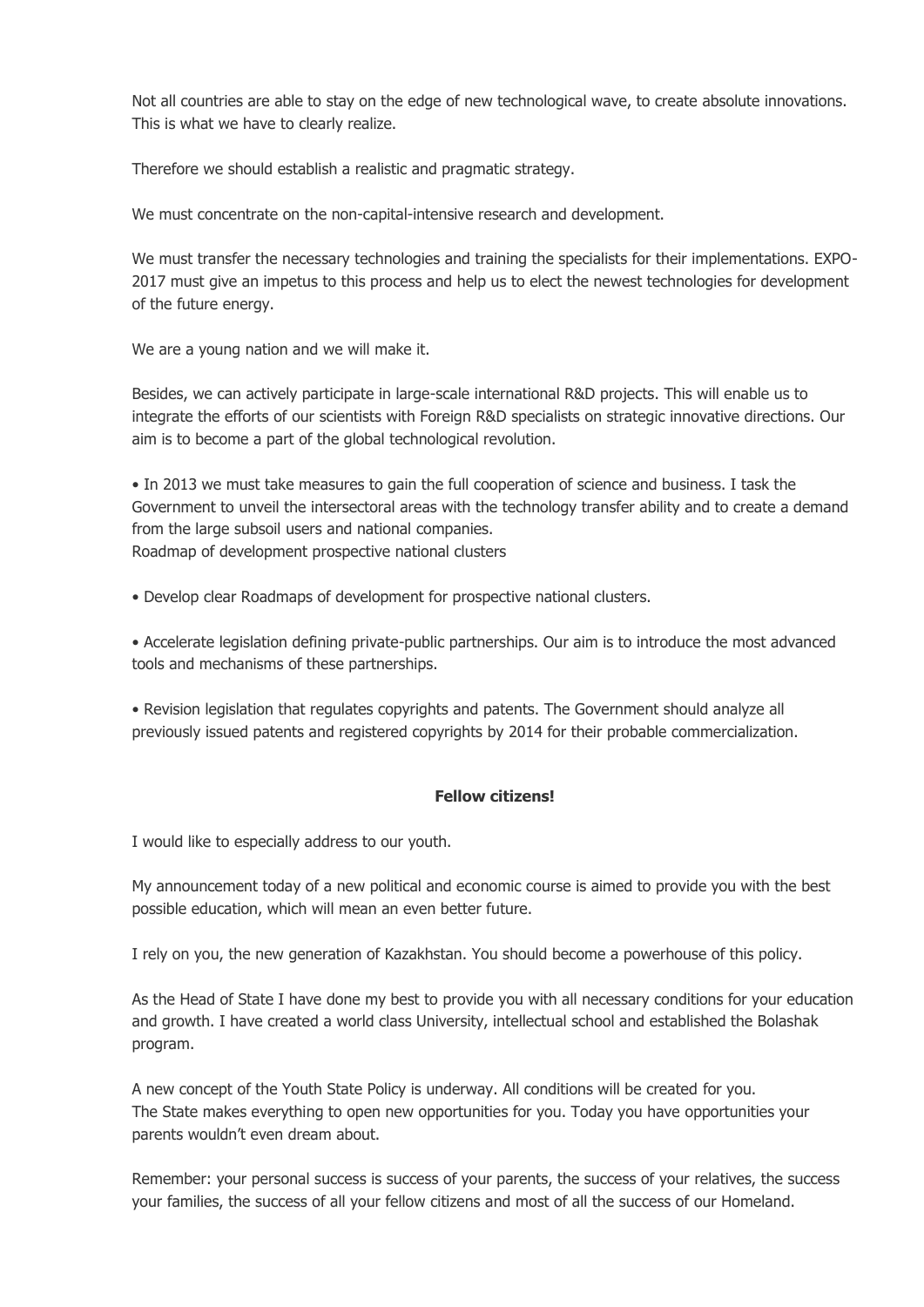### **5. Further strengthening of the statehood and development of the Kazakhstan democracy**

Our aim is to create a new type of public management. It must meet the new tasks of serving society and strengthening the state.

#### **Improving system of state planning and forecasting**

We need to further improve the State planning and forecasting system. I set a task to improve the state bodies' responsibility for the plans and programs development. In this regard I task the Government to:

• Consider my vision of the Kazakhstan 2050 development strategy. Revisit the Strategic documents along which the country works and lives.

• Elaborate on the introduction of a State audit concept and submit to Parliament a respective draft law next year. Our objective should be to create a state audit system based on the most advanced examples of world experience.

• In order to get our economic strategies implemented, the State should effectively anticipate crisis situations and withstand them. This requires us to create a multilevel anti-crisis system. We should have standard action packs for probable crisis situations. This is especially important for the regions. As this system is developed it will be necessary to consider all the challenges I have mentioned.

#### **Decentralization of power**

Dividing responsibilities and power between center and the regions

We should continue with our plans for decentralization of governance to the regions. The substance of the decentralization lies in delegating the necessary resources to make decisions from the center to regional authorities. In 2013 we have to implement concrete measures for moving responsibility and powers from the center to the regions in order to strengthen local executive authorities.

Powers of the authorities on the ground will be supported by financial and human resources. Development concept of local self-governance

Citizens should be directly involved into the process of making the state decision and in helping with implementation. Through local authorities we need to provide the population with a real opportunity to independently and responsibly resolve the local-scale issues.

I have approved the Local self-governance development concept. It will allow us to increase the management quality at the rural level and expand citizens' participation in the local-scale issues.

#### **Election of the rural governors**

We will provide villages, rural governors with additional powers to improve their influence on the situation in villages.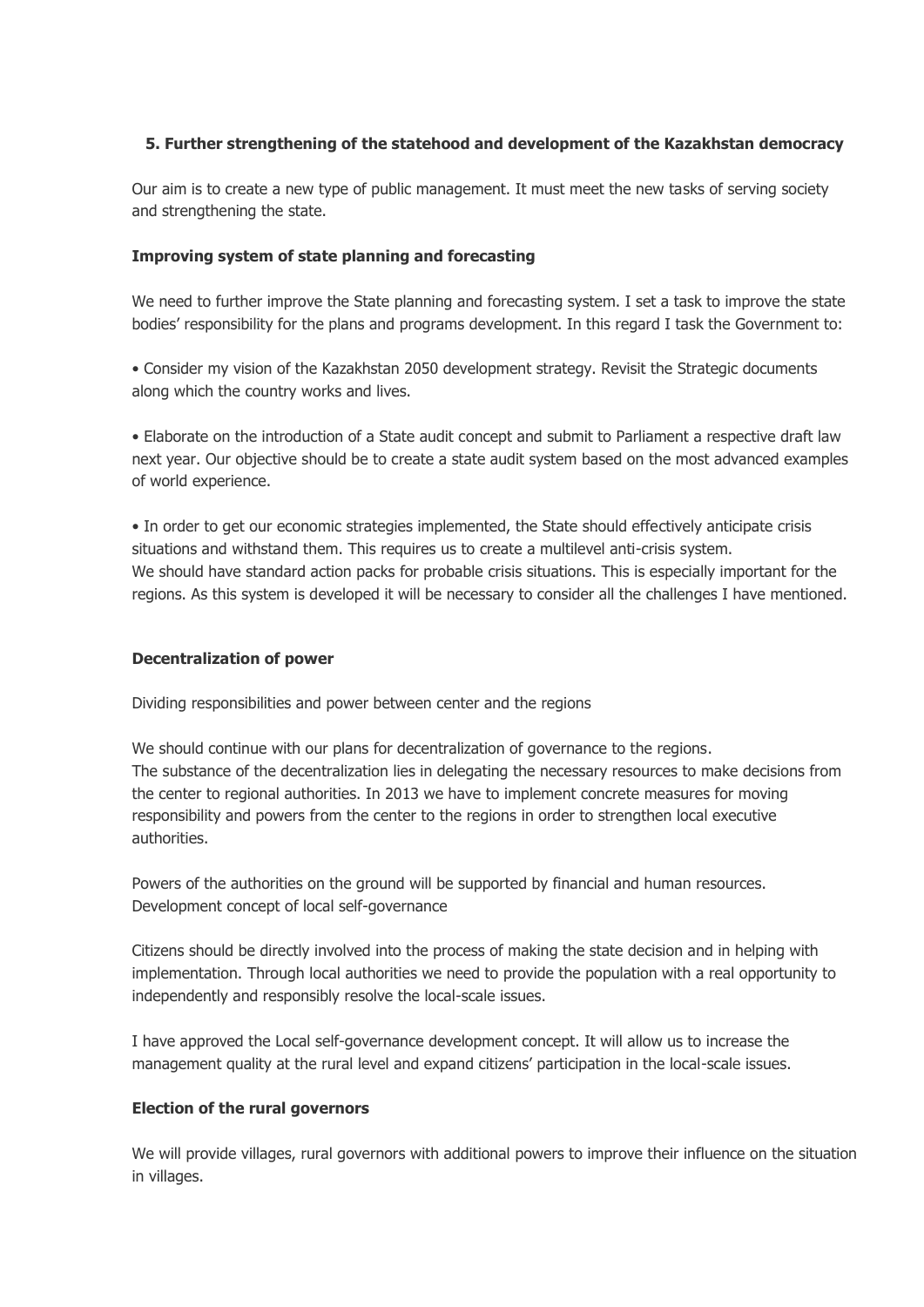However, at the same time we need to improve public control and citizens' influence on the situation on the ground. Therefore I decided to introduce appointment by election of the rural governors through local councils. We will start the elections in 2013.

In total 2533 governors will be elected, including governors of rural districts, villages and 50 governors of towns of regional significance.

This makes 91.7% of governors of all levels! Thus election process will cover all governors who directly work with citizens and resolve the problems on the ground.

It's now time for the citizens to get actively involved in resolving the relevant issues on the ground supporting their local authorities to do so.

I task the Government jointly with my Administration to accelerate the necessary legislative acts, and the Parliament to provide their acceptance in the priority order.

We should follow the civilized path, together with the whole world and to take a course towards further democratization of the society.

We should continue our policy of strengthening the Parliaments powers.

At the same time, decentralization should not be assessed exclusively as a process of creating new bodies of power at the local level, to transfer certain powers there.

Decentralization first of all is a qualitative change of the state management system, change of the resolution system for the local-scale level.

Simultaneously, decentralization should not lead to the weakening of the vertical of power, decreasing of the executive discipline and order. We can't let that happen. Governors on the ground, the Government should keep that under special control.

#### **Creating a professional state apparatus**

We expect to create a professional state apparatus, for which, according to the principles I have announced today, service to the people and State is paramount.

We should qualitatively improve the personnel of the public service through introduction of improved methods of selection and professional training.

Decision makers at the State level should meet the following requirements:

- Be accountable for not only the short-term, but also the long-term results.
- Be accountable for the multiplicative effect of the management decision.
- Align with the fair competition rules and freedom of entrepreneurship.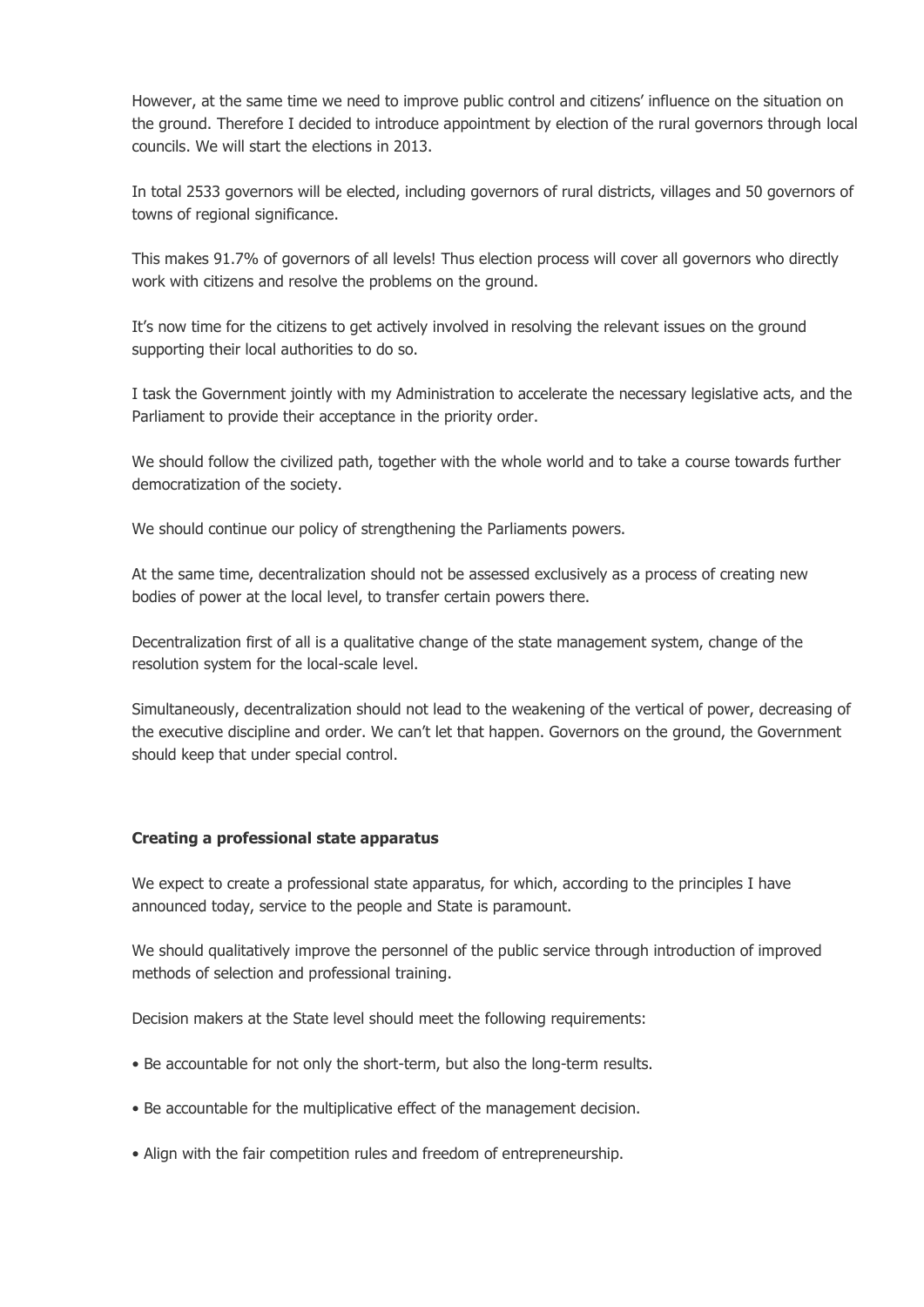• Exclude double interpretation of the functional duties of public servants. Clear legislative regulation of their activities.

Considering the new requirements we already have started the second stage of the administrative reforms.

First of all the state apparatus will be reformed. I have signed the "New Public Service" Law. This provides improvements to counter corruption, increase the transparency of the selection of public servants selection, and promote the best personnel.

We will create a National Personnel Policy Commission. A principally new class of professional managers of A-class will be created, which will be responsible for implementation of certain areas of the state policy. First of all the A-class will include the Responsible Secretaries and Heads of Administrations of regional authorities, Committees' chairmen, governors of the regions and towns. I task my Administrations to prepare a draft Order regarding qualification requirements to the A-class candidates.

From now on every public servant has to demonstrate clear progression in their career through the development of skills and experience that allow as them to increase their professional level. Exceptions should be made to cover those public servants who demonstrate outstanding performance against key indicators and demonstrating clear achievement at a senior level.

I task the State Service Agency to introduce by the end of 2013 this new mechanism of career promotion for state civil servants.

Special consideration should be made on increasing the quality of state services. Our aim should be to signal a departure from the one-way power approaches in interaction of the state with the population towards an effective and operative provision whereby citizens and the state work together.

The draft "State Services" Law has been submitted to the parliament. It should be adopted by the end of 1st quarter of 2013.

We should release the state bodies from the extrinsic functions, and increase the independence of state institutions. The Government should link its implementation with the introduction of a new mechanism of local budgets from 2014.

#### **New system of interaction between state apparatus and business community**

State apparatus should develop a new system of interaction with the business society

We should not intervene in business and "lead everyone by their hands". We should provide businesses with confidence in the future. Entrepreneurs should reckon their abilities and know that the State will not cheat but will protect. All that is requested from entrepreneurs is a fair work.

I assume that we have to, firstly, to guarantee de-facto immutability of the private property rights. Secondly, it's necessary to guarantee the contracted liabilities protection.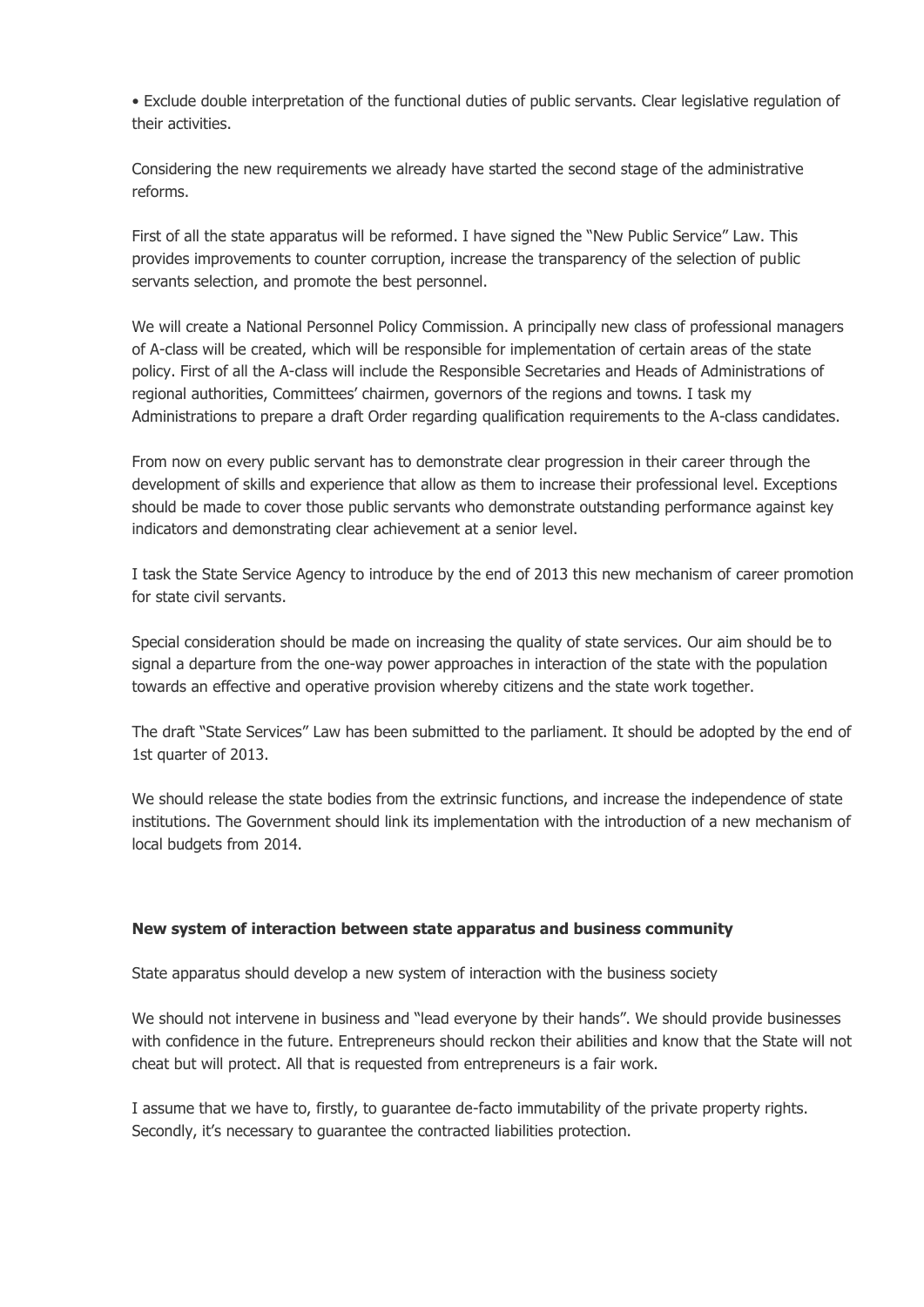The liability of the State is to provide the citizens with maximal opportunities to implement their business activities. This means caring about creating the infrastructure for the homeland business.

(1) For these aims it is necessary in 2013 to start the next stage of modernization of the national legal system.

The legislation should not only protect national interests, but synchronize with the developing international legal environment. I task the Government to adopt systemic measures to increase the competitiveness of our legal system in all its basic sectors of as the public, as the private rights.

(2) I task the Government jointly with my Administration in 2013:

• To start reforming the Criminal as well as Criminal Proceeding legislation. An emphasis should be made on further humanization, including decriminalization of economic infringements;

• To prepare and submit to the Parliament drafts of 4 new Codes: Criminal Proceedings, Criminal Executive and Administrative Infringements Code. Adopting these key legislative acts will conceptually modernize the criminal legal proceedings system and above all – the criminal policy of the State, it will raise our rights to a level, allowing to adequately react to the modern challenges.

# **Introducing "zero tolerance" principle towards disorder**

The State should be bound to the zero tolerance policy towards disorder. Developed society starts from discipline and order everywhere: comfortable doorways, accurate backyards, clean streets and friendly faces.

We should not tolerate even the smallest infringements, hooliganism, and incivility as they disturb public order and decrease the quality of life.

Feeling of disorder and permissiveness creates grounds for more serious crimes. This is why an atmosphere of intolerance to minor infringements is an important step towards enhancing social security and the fight against the crime.

We need to overcome ignorance of the law and engage society in the public order preservation process.

We need to connect destructive social behavior with employment opportunity. We must introduce punishment measures for hooligan behavior in public places that will be reflected on their criminal files and should be considered by business at employment and promotion. This must become a normal part of public life

# **Fight against corruption**

The State and society should come forward against the corruption as a united team.

Corruption is not just an infringement, it undermines the belief in effectiveness of the State and represents a direct threat to the national security.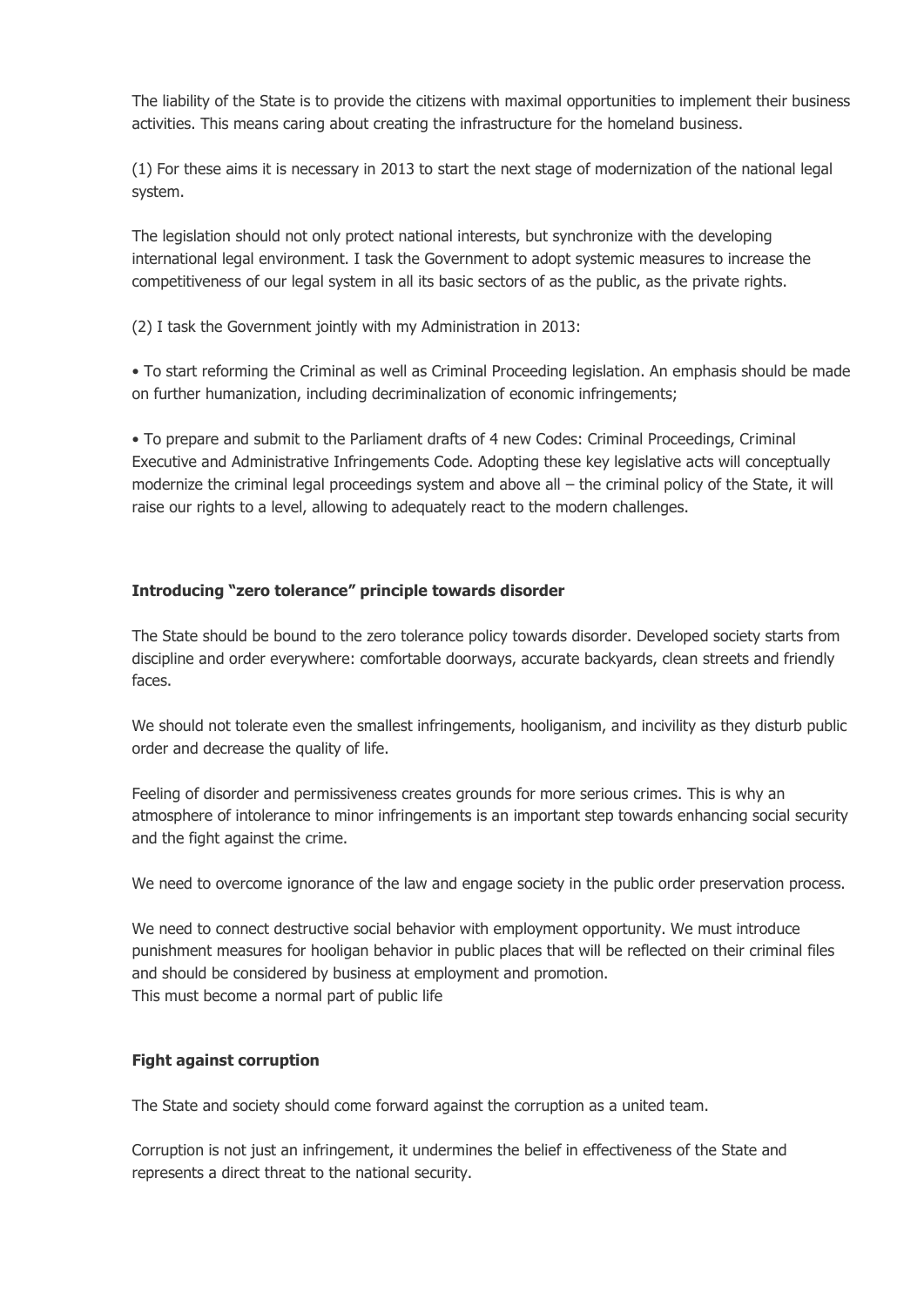We should strengthen our fight against the corruption, including improving the anti-corruption legislation in order to achieve our ultimate goal – to eradicate corruption within Kazakhstan.

#### **Reforming law enforcement bodies and special agencies**

We should continue reforming the law enforcement bodies and special agencies. Without this we will not reach our aim to create "zero tolerance" towards disorder and the eradication of corruption.

(1) In the recent three years a number of important reforms of the law enforcement bodies and special agencies were undertaken. This is an important step towards strengthen statehood. The legal basis of law enforcement bodies has been enhanced and their functions clearly defined.

Duplication of their activities has been excluded, and the criminal policy humanized.

Total attestation of all law enforcement personnel has been undertaken. 12.5 thousand out of 100 thousand people has been unable to pass the test and were dismissed.

(2) We will further continue this work.

I task my Administration jointly with the Security Council and the Government:

• To prepare an action plan to increase the pay and retirement benefits of law enforcement employees. I task them to increase additional payments for special ranks up to one-month salary according to their military ranks.

• To elaborate the personnel policy concept of the law enforcement bodies;

• To create a permanent personnel policy body for the law enforcement authorities based on the Supreme attestation commission;

• Create Presidential reserve of leaders of the law enforcement bodies and special agencies.

(3) I task my Administration, Security Council jointly with the Government to establish a crossdepartment task group by the end of 2nd quarter of 2013 to elaborate on the draft Program of further modernization of law enforcement system.

(4) The crucial issue of legal policy is to ensure that citizens use their rights for judicial protection, which is guaranteed by the Constitution.

For that we need to simplify the process of finding justice, by eliminating unnecessary bureaucracy. With active introduction of new information technologies this will not be hard to achieve.

At the same time, in order to ease the burden on courts we need to further develop institutions of outside the court dispute settlement. We need to install the mechanism that would allow settling small disputes outside the courts.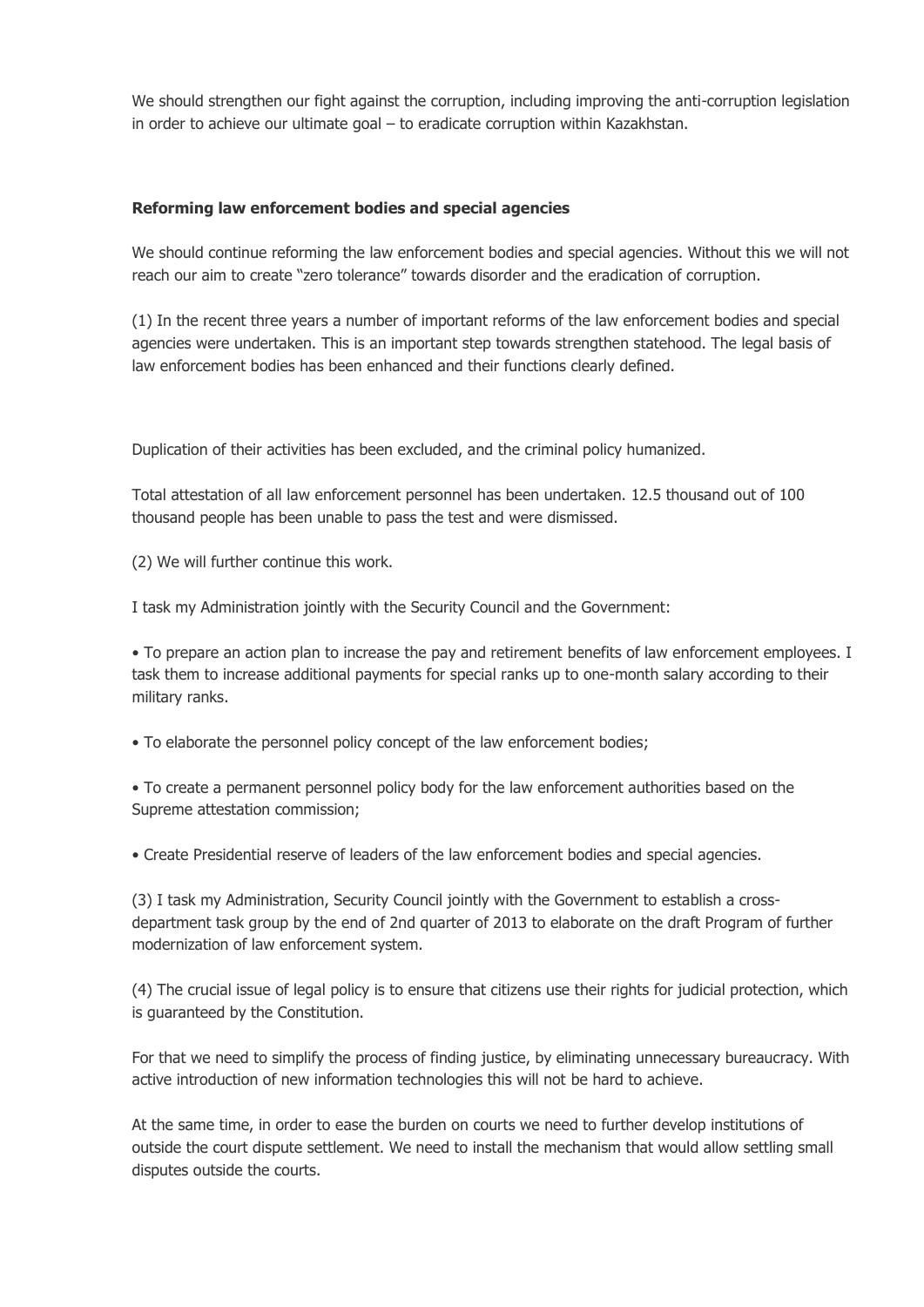(5) It is necessary to implement a large-scale reform of the Border Service. The aim is to improve its effectiveness, modernize its stockpile and technical capability.

In this regard I task the Security Council jointly with my Administration and the Government to prepare a special development plan of the Border Service and equipment of the state frontier.

# **6. Consistent and predictable foreign policy is promotion of national interests and strengthening of regional and global security**

Over the last 20 years Kazakhstan has matured as a full-fledged participant of international processes and we have managed to create favorable external conditions.

Our priorities remain unchanged – development of partnerships with our neighbors – Russia, China, Central Asian countries as well as the USA, European Union and Asian nations.

We will further strengthen the Custom Union and the Common Economic Space.

Our next aim is to create a Eurasian Economic Union in consensus with our partners whilst respecting full political sovereignty

Our balanced foreign policy means we are developing friendly and predictable relations with all states and playing a significant role in the global agenda that represents the interests of all Kazakhstan.

Nevertheless, the international situation and geopolitical environment has changed dramatically. In some circumstances this has not been a favorable change. There is a giant arc of instability from Northern Africa and the Middle East to North-East Asia. Given these changes that the role of the regional security mechanisms has increased. Organizations such as the UN, OSCE, NATO, CSTO, SCO, CICA and others gain greater importance.

New national security threats have appeared in Central Asia. Just as we have sought to modernize our domestic policy we need to consider the impact of regional and global changes and modernize our foreign policy.

Foreign policy modernization priorities

- Strengthen regional and national security by all means;
- Actively develop economic and trade diplomacy;
- Intensify international cooperation in cultural, humanitarian, scientific and education fields;
- Enhance the legal protection of our citizens and their personal, family and business interests abroad.

Firstly, the foreign policy promotion of the national interests should be based purely on pragmatic principles.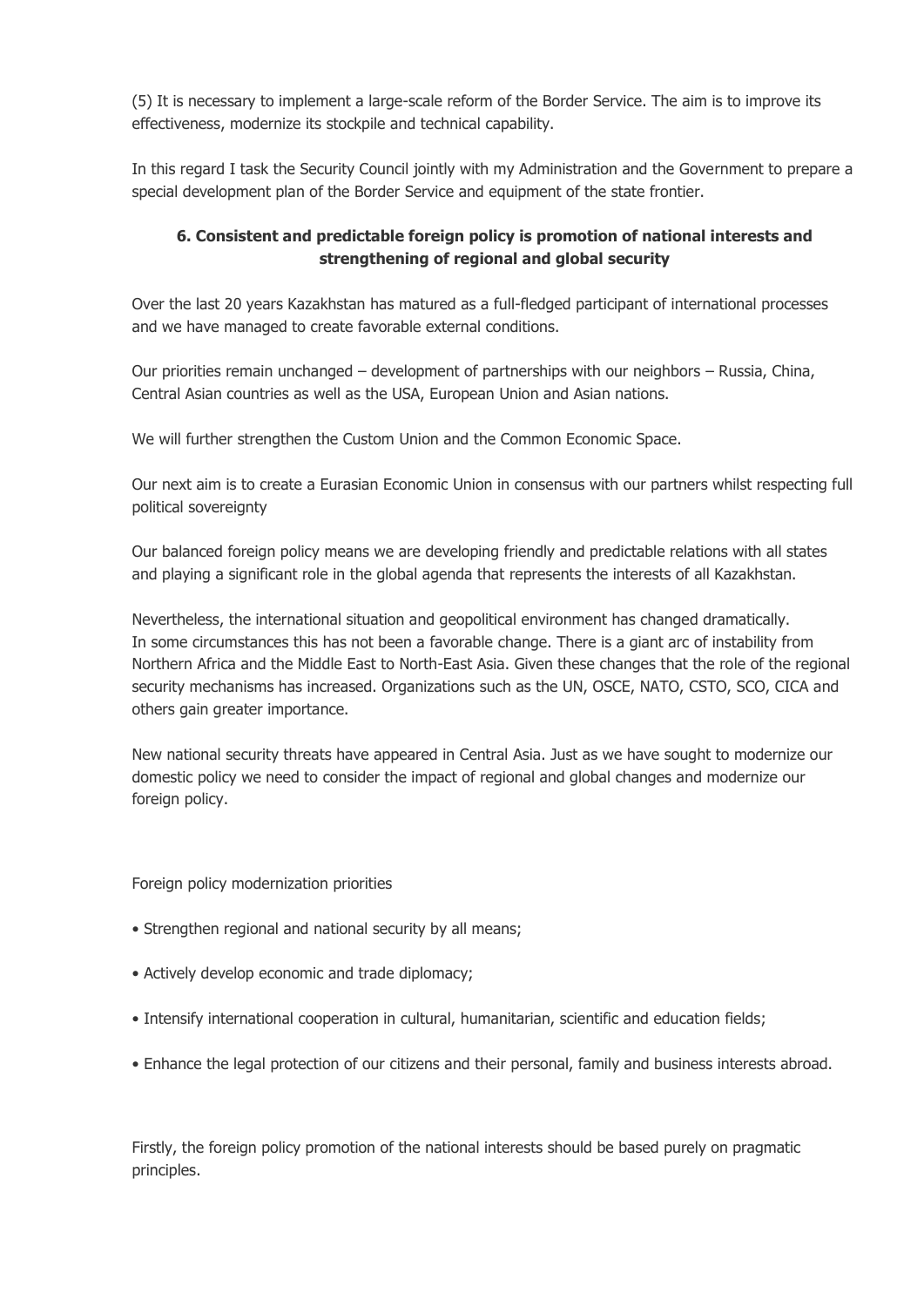Our aims are to diversify our foreign policy and develop economic and trade diplomacy to protect and promote national economic and trade interests.

Strengthening regional security

Secondly, we should further understand our responsibility for regional security and make our own contribution to the stabilization of the Central Asia.

Our aim is to help eradicate the prerequisites of conflict situations in the region as much as possible.

• The best way to stabilize the region is through interregional integration. In doing this we can decrease the conflict potential of our region, resolve vital social and economic problems and address water, energy and other contradictory issues.

• Our voice should be heard in the whole world. Therefore during the Astana economic forum I suggested a new dialogue format, which we named G-Global.

No single country in the world can overcome the contemporary challenges we all face. The essence of my initiative is to unite all efforts to establish a fair and safe world order.

Thirdly, our country should support progressive international initiatives and make its contribution to global security.

• Together with all interested partners and our neighbors Kazakhstan will strive for immediate political stabilization and restoration of Afghanistan.

• As an influential OIC participant Kazakhstan is genuinely interested in a peaceful solution to the Middle East conflict. It is important that the released energy of people in the Arabic Islamic world is used for creative purposes and serves to resolve the social and economic problems of the region.

• We should bring ourselves economically closer with Asian Pacific countries at an accelerated pace. Not only will it provide us with economic dividends, but will strengthen the equilibrium of our foreign policy.

Fourth, Kazakhstan should strengthen its defense capability and military doctrine and engage in various mechanisms of defensive containment.

• By developing a national defense model we will cooperate with various countries and organizations.

• Kazakhstan will closely interact with its CSTO allies and foster the improvement of potential and military capability of Collective Rapid Reaction Forces

> **7. New Kazakhstan patriotism is basis for success of our multiethnical and multi-confessional society**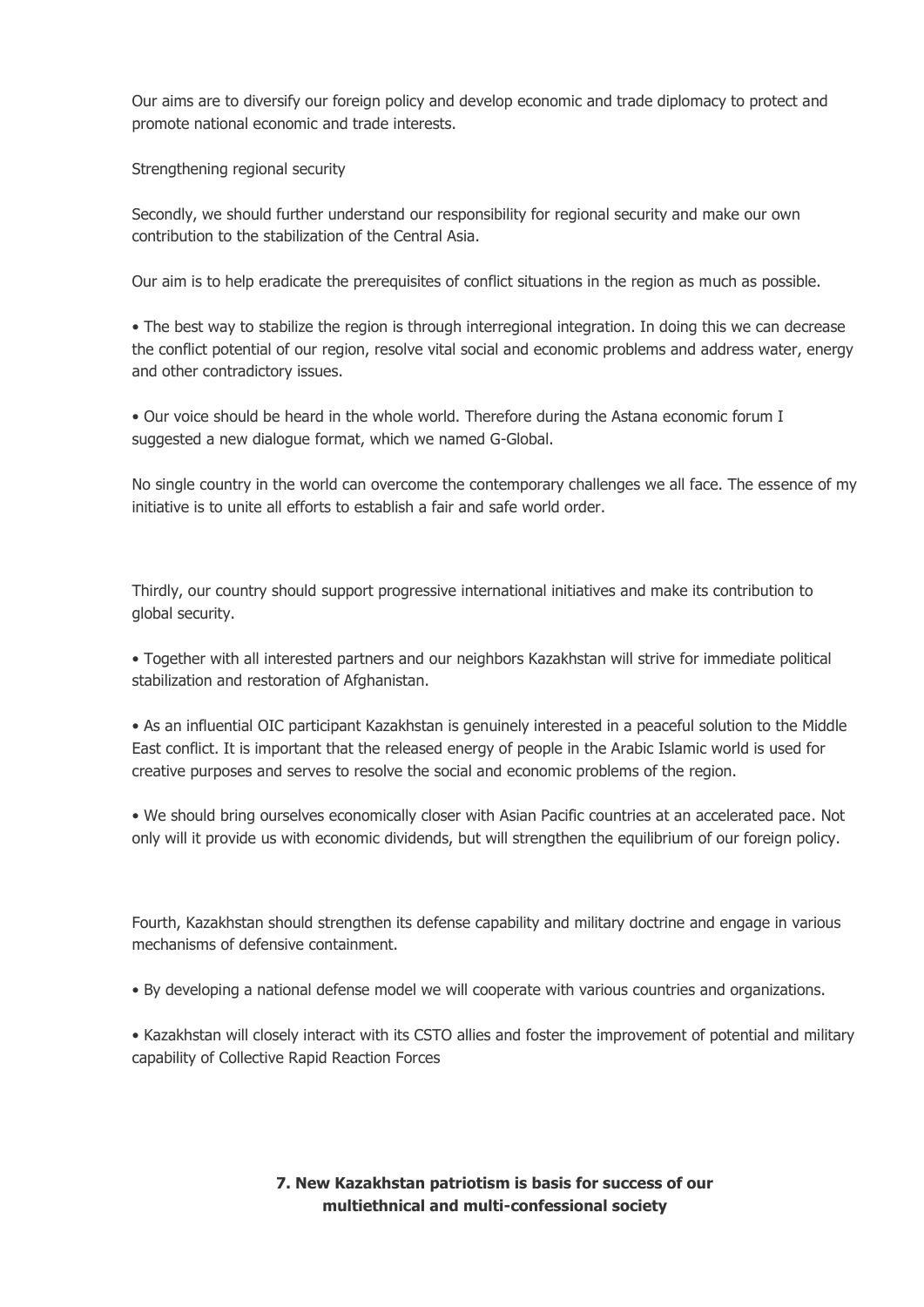Our main aim in this direction is simple and clear: we should preserve and strengthen the public consent. It is a priority condition for our existence as a State, as a society and as a nation.

The basis of patriotism in Kazakhstan is equal rights for all citizens based on their share of responsibility for the honor of our homeland.

This year at the London Olympic Games our team finished 12th in the medal rankings of 205 national teams. Our athletes have performed as one team representing a multi-ethnic Kazakhstan, demonstrating a strong and united family of numerous ethnicities.

The Olympic triumph has further united our people, demonstrating the great value of patriotism. Mass sports and sports of the highest achievements require a complex systemic approach; after all only a healthy nation could be competitive.

I task the Government to develop a Program of development of mass sports and sports of the highest achievements, taking into account international best practice

#### **New Kazakhstan Patriotism**

One can not build a full grown state without its confidence in the future. It is vital that the

objectives of the State and citizens coincide in all directions. This is precisely the task the State should set forth.

Citizens trust the State if only there are prospects and opportunities for development including personal and professional growth. The state and the people should understand this and work together.

We should instill a new Kazakhstan patriotism in ourselves and in our children. We must take pride in our country and its achievements. But today at a new stage of the matured state this understanding is not enough. We should pragmatically review this issue.

We love our country and we are proud of it, if the State guarantees quality of life, security, equal opportunities and prospects for each citizen.

It is this approach that provides us with a pragmatic and realistic vision of patriotism and its education.

By 2050 we need to build a political system that each citizen of Kazakhstan would be firmly confident in the future.

Our children and grandchildren should also prefer to live at the homeland, because it is better for them here than abroad. Each citizen of Kazakhstan should understand they are a part of this land and our people.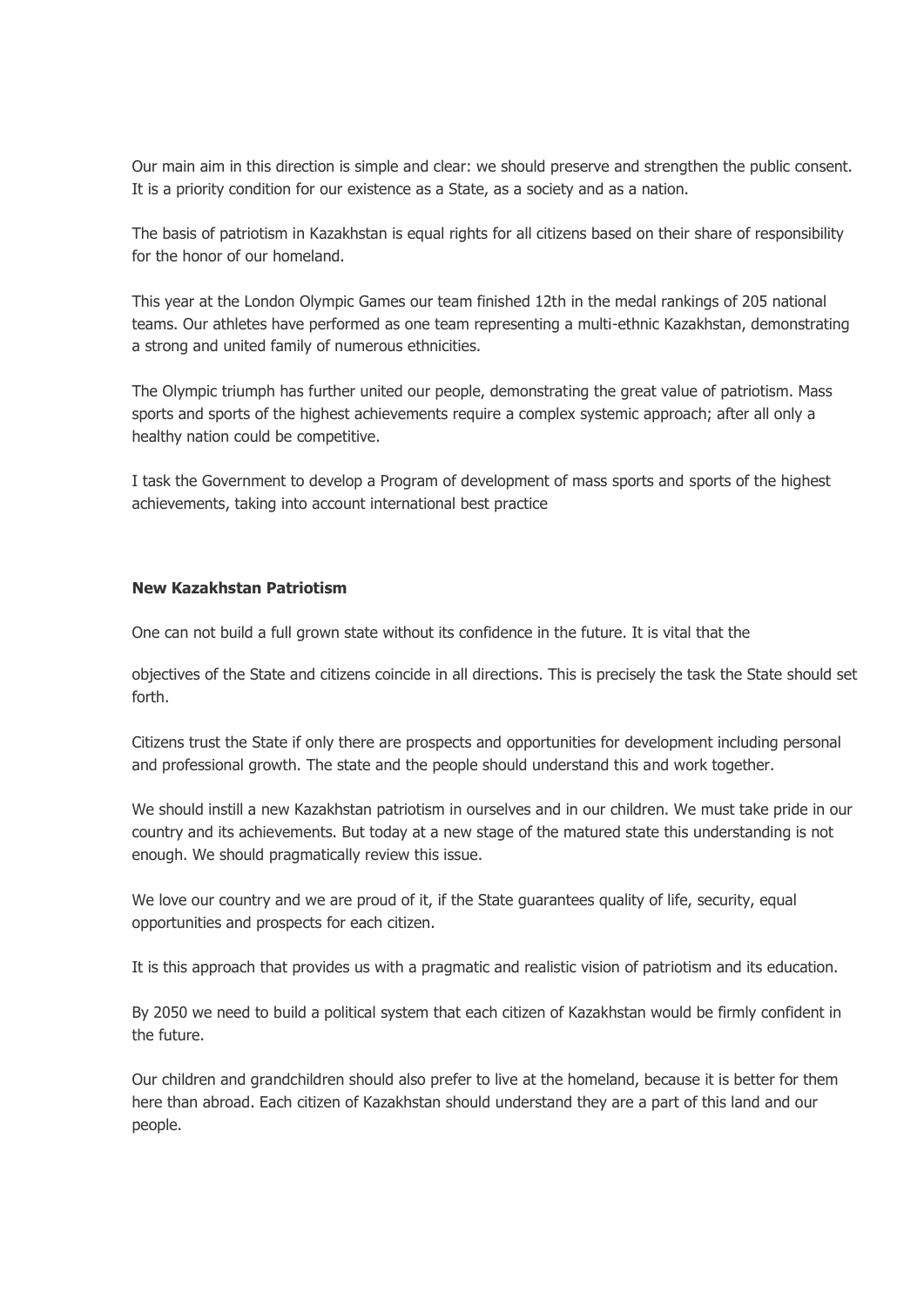# **Equality of citizens of all ethnic groups**

We are all Kazakhstan citizens, having equal rights and equal opportunities.

The new Kazakhstan patriotism is something that should unite all of society without any ethnic differences.

We are a multiethnic society there should be no double standards when it come to interethnic relations.

All citizens should be equal in the eyes of the State no one should be discriminated against on the basis of ethnicity or other features.

This issue for me is not negotiable. If anyone in our country is discriminated against then we should assume that all Kazakhstan citizens are discriminated against.

There should not be any preference given to any ethnic groups. Our rights and liberties should be universal – they apply to all of you.

We are building a society with equal opportunities, a society where everyone is equal before the Law. We should never allow a thought that college enrollment, employment or career promotion could be influenced by someone's ethnicity.

I demand that the Government and governors bring order to our labor policy. Only the best should be employed – especially in local government – irrespective of ethnicity. If people must be judged on single criteria it is this: they must conform to the highest standards of ethics and professionalism. We must fix the lopsidedness evident in hiring process of the ministries and local administrations at all levels.

There should be no "unnecessary" or "aliens", "ours" and "theirs" in our society. We cannot leave behind a single citizen of our country. Every Kazakhstan citizen should feel the support of

the authorities.

Whoever attempts to "drive a wedge" into the interethnic harmony of the nation should be prosecuted by Law.

And here we Kazakhs bear a special responsibility.

We must understand that the epoch of single-ethnic states has gone.

Kazakhstan is our land. It is a land that has belonged to our ancestors. The land that will belong to our descendants. We bear a direct responsibility for the peace and harmony of our land.

We must be the true owner of our land – hospitable, friendly, generous and tolerant.

If we want to see our country as a strong and powerful state, we should not rock the boat that would destroy peace and order, which are fragile.

We should not let anyone sow dissention and fear on our blessed land.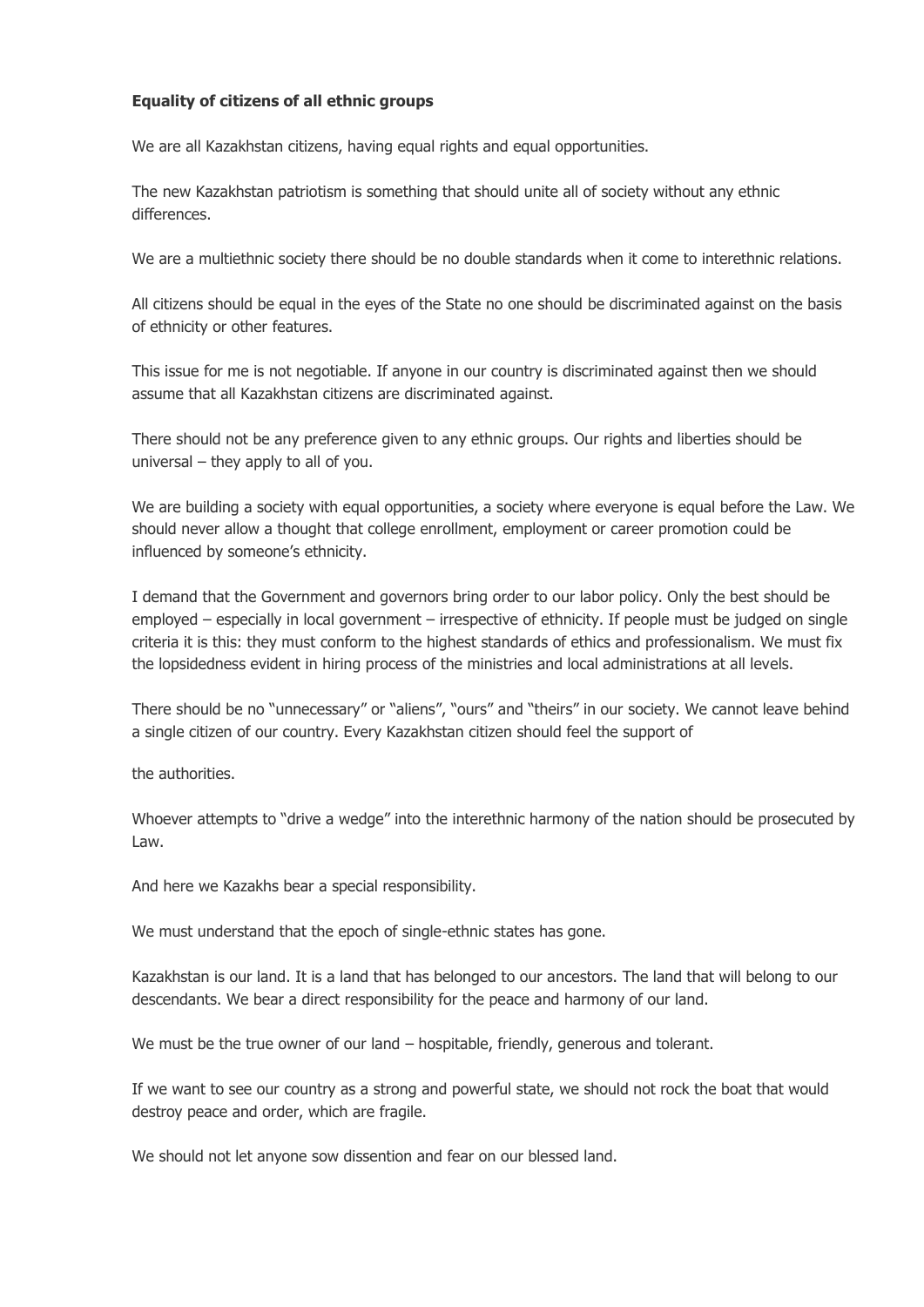You should remember my demand and the demands of time – to live in peace and harmony. There are lots of various powers in our country and abroad, those want to play a game of "interethnic split", who want to blow up our harmony from inside and prevent the strengthening of our state.

Don't follow their ideas!

We should improve, we should be worthy people, then our history culture, tradition and language will be respected..

### **Kazakh language and three-side unity of languages**

Responsible language policy is one of the consolidating factors of Kazakh ethnicity.

(1) Kazakh language – is our spiritual pivot.

Our aim is to develop the Kazakh language actively using it in all areas. We should develop a modern Kazakh language as a legacy heritage for our descendants, harmoniously integrating the experience of generations of our ancestors with our visible trace.

The state does a lot to strengthen the positions of our State Language. It is necessary to continue implementation of the measures complex to popularize Kazakh language.

From 2025 we need to modernize our language to use Latin fonts and a Latin alphabet.

For the sake of the future of our children we should make this decision and create it as a condition of entry for our wider global integration. This will enable our children to have a better understanding of the English language, the internet and reinforce our desire to modernize the Kazakh language

We should conduct modernization of Kazakh language. It is necessary to make the language modern, to look for consensus in terminology issues, forever resolving the issues of translating international and foreign words into Kazakh language. These issues should not be resolved by a circle of solitary figures. The Government should resolve this.

There are terms commonly adopted in the whole world that enrich any language. But tend to make life unnecessarily complicated, we often bring in confusion to our minds and swarm our own archaic memories. There are plenty of examples like that.

I suggest a contest where our youth suggest to us a hundred modern books that are translated into Kazakh in a modern way

\*\*\*

Language should function as a unifying influence for the people of Kazakhstan. Therefore our language policy should be implemented in a competent and consistent way and should not limit any language spoken by Kazakhstan citizens.

You know about our policy – by 2025 95% of Kazakhstan citizens should gain Kazakh language. We are creating the conditions for that. Today more than 60% of schoolchildren are educated in the state language. Education in Kazakh is being introduced in all schools. This means that if child has been enrolled into a school this year, in ten to twelve years we will have a new generation of Kazakhstan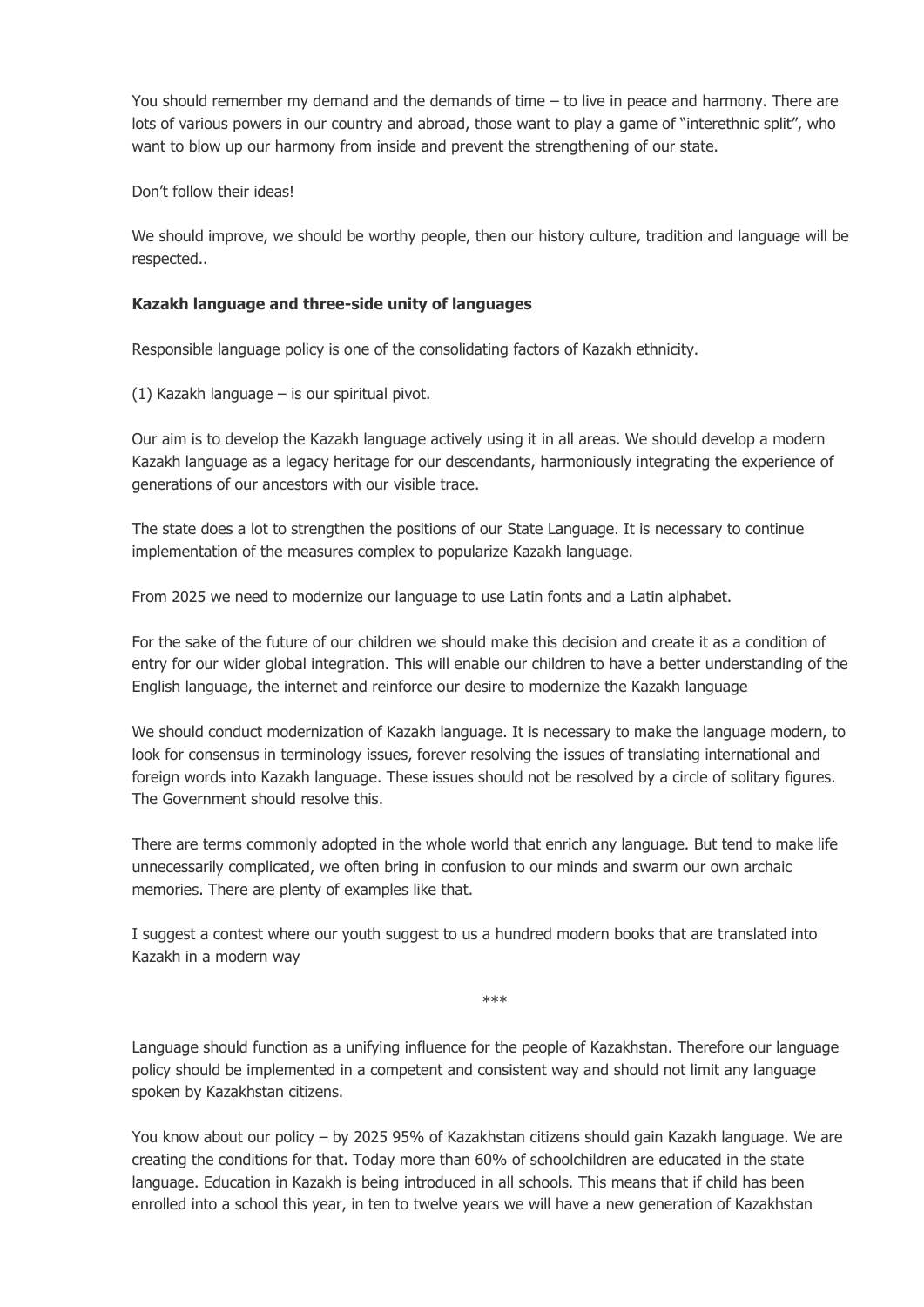citizens all bearing Kazakh language.

Thus already by 2025 Kazakh language will lead in all spheres of life, Kazakh will become a general language. This, of course, will become the most important achievement of our state. Our sovereignty, our independence will finally gain something that binds the nation and cements it  $-$  a mother tongue. This is the crown pearl of our state's sovereignty.

(2) Nowadays we take active measures to create conditions for our children to learn Russian and English equally as Kazakh language.

This three language policy should be encouraged on a State level.

We should treat Russian language and Cyrillic writing in the same caring way as we do for Kazakh. It is clear to us all, that knowing the Russian language provided a historic advantage to our nation.

No one can ignore the fact that through Russian language in centuries the Kazakhstan citizens gain additional knowledge, increase their perspective and communications both domestically and abroad.

We should work to breakthrough in learning the English language. Having this "lingua franca" of the modern world will reveal new and unlimited opportunities for each citizen of our country.

#### **Culture, traditions, and distinction**

Traditions and culture form the genetic code of a nation.

Despite all burdens and adversities suffered under the Czars, shocks of revolutions and totalitarianism, Kazakhs and representative of other ethnic groups have managed to preserve their cultural distinction.

Moreover, in the independence years, in-spite of the globalization and westernization, our cultural foundation has been significantly strengthened.

Kazakhstan is a unique country where various cultural elements have united to compliment and enrich each other.

We must preserve our national culture and traditions in all their diversity and greatness collecting it bit by bit.

Our history teaches us: a country is strong only if its people are united therefore, the unity of Kazakhs is a key issue for us.

Who would be interested in building a strong Kazakhstan besides us? The answer is clear.

We are facing the same problems faced by all nations in various periods of history. Those

countries that overcame them have become strong nations and States.

As the Leader of Nation I am concerned that there are forces who wish to destroy inter-Kazakh unity.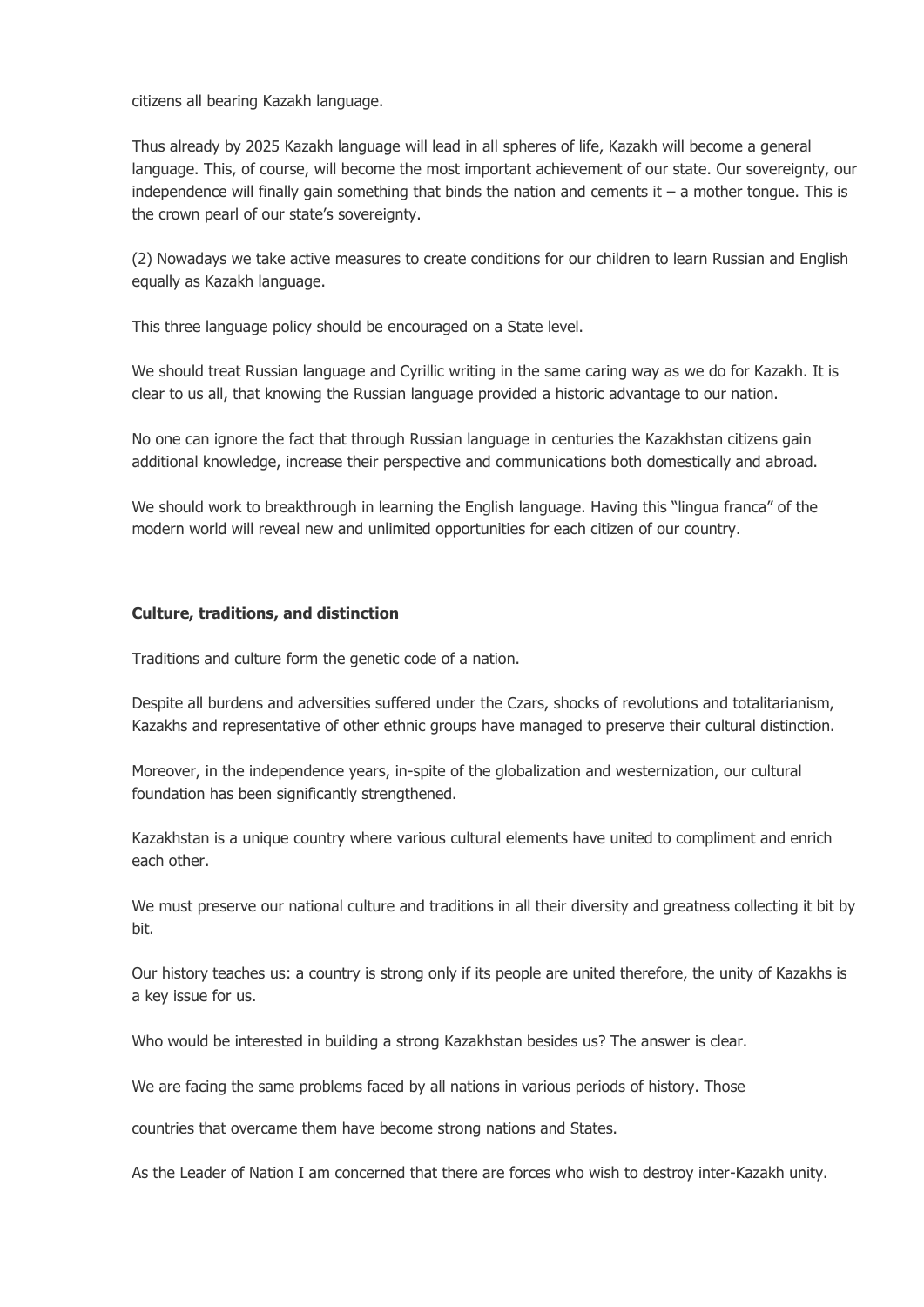The one, who follows these calls either consciously or non-consciously, then starts to get divided according to various properties, first of all by Shejire.

People should not forget the essence of the Shejire tradition, it does not stop on a single tribe. Shejire is a Tree of generations, which tends to a common root. Shejire demonstrates and proves that our roots are common, that we Kazakhs are all one. Shejire does not divide us, but unites.

I am concerned that the nation is artificially divided into "true Kazakhs" and "false Kazakhs". I feel very ashamed for those who do that, for those who divide the society. It is dangerous that this is being done covered in ideas of love to the homeland.

Our youth should learn to appreciate, love each other as children of a common parent, common people, wherever they would be.

### **Role of the national intelligentsia**

We enter a period of our development, when the spiritual issues will have a meaning no less important than issues of economic and material concern.

The intelligentsia plays main role in the spiritual development.

Kazakhstan 2050 should be a society of progressive ideals.

The intelligentsia is supposed to lay a foundation for modern views of our society.

(1) Intelligentsia should become a leading power in strengthening the nationwide values at a stage when the country has become an established state.

We should demonstrate and create new Heroes of our time – those our youth will admire and seek to emulate.

(2) Intelligentsia can and must play a key role in drafting a model of the future of our country based on my vision of Kazakhstan 2050.

(3) We have to continue our work to establish the historical conscience of the nation.

Universal Kazakhstan identity must become the cornerstone in the minds of our people.

Today a Kazakhstan citizen of any ethnical and religious belonging – is an equal member and citizen of our country.

Kazakhstan people and state language serve as unifying core in the developing civil unity of Kazakhstan.

We are creating a fair society, where everyone can say: "I'm a citizen of Kazakhstan, and all the doors are open for me in my country!"

Today indeed all the doors, all the opportunities and roads are open to our citizens.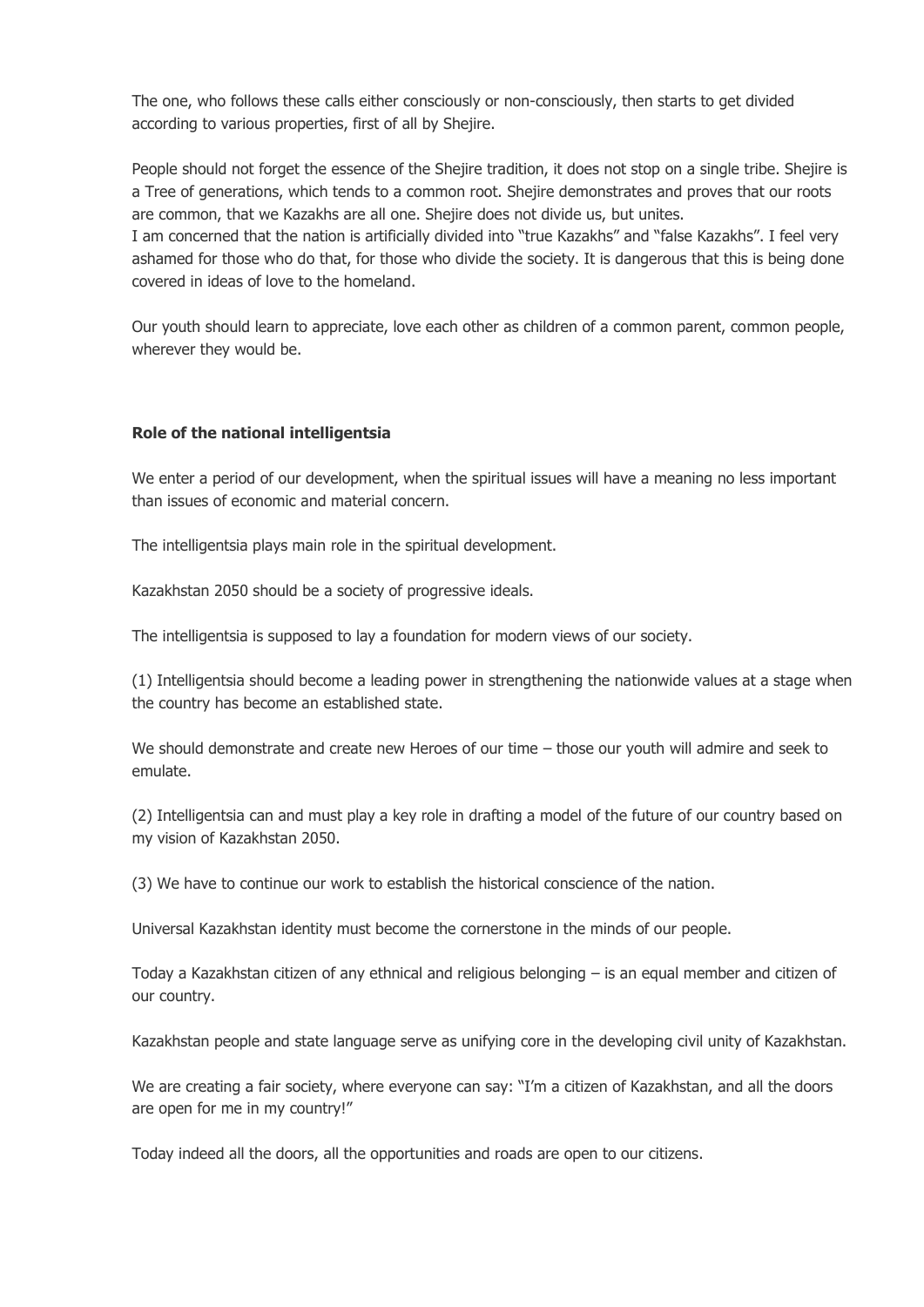We are plenty and we are one – one country and one nation.

To be valuable for own country, to be responsible for the destiny of own homeland  $-$  is a duty

and honor for every responsible politician, for every citizen of Kazakhstan.

Unity and accord is the foundation of our society, foundation of our special Kazakhstan tolerance.

We must carefully transfer those values to the future generations of our country.

### **Religion in Kazakhstan of 21st century**

Today the pressing issue for Kazakhstan in the religious arena is religions that have not been traditionally practiced in our country. We have also seen an influx of people claiming to represent a non recognized faith or belief.

Some of the young people unconsciously accept these views due to a lack of immunity on the part of our society against pseudo-religious influence.

It is a fact that our Constitution guarantees freedom of faith. However, as you might know this is not unrestricted freedom as this would produce chaos. Everything should be a subject to the constitution and our laws.

Everyone enjoys a freedom of choice. It is necessary to be very responsible in choosing religious preferences: lifestyle, households and, often whole lives depends on this choice.

In this internet age with many new technologies and incredible volumes of information flows, people should apply a filter to what the see and here.

Your Internal "filter" must ask questions: do we need our mothers, sisters and daughters to wear the clothes of foreign nationals? Do they need to be wrapped in headscarves? To not sit at the same table with us? To not allowed drive cars? These all are matured traditions of other nations. They are our brothers and we respect them, but those customs have never existed in our Steppe. Read the classical literature, watch the movies. Our women have national pride, own traditional style of clothes, but it is covered by a modesty, that we, men, often abuse.

We are proud of being a part of the Muslim Ummah. It belongs to our traditions. However we should not forget that we also have secular traditions, and that Kazakhstan is a secular state. We should create a religious conscience relevant to the traditions and cultural norms of our country. We should use the best models of behavior. The strategy I am announcing prepares our people to live in the 21st century, not in the middle ages.

\*\*\*

The State and citizens should come forward against forms and types of radicalism, extremism and terrorism as a united team.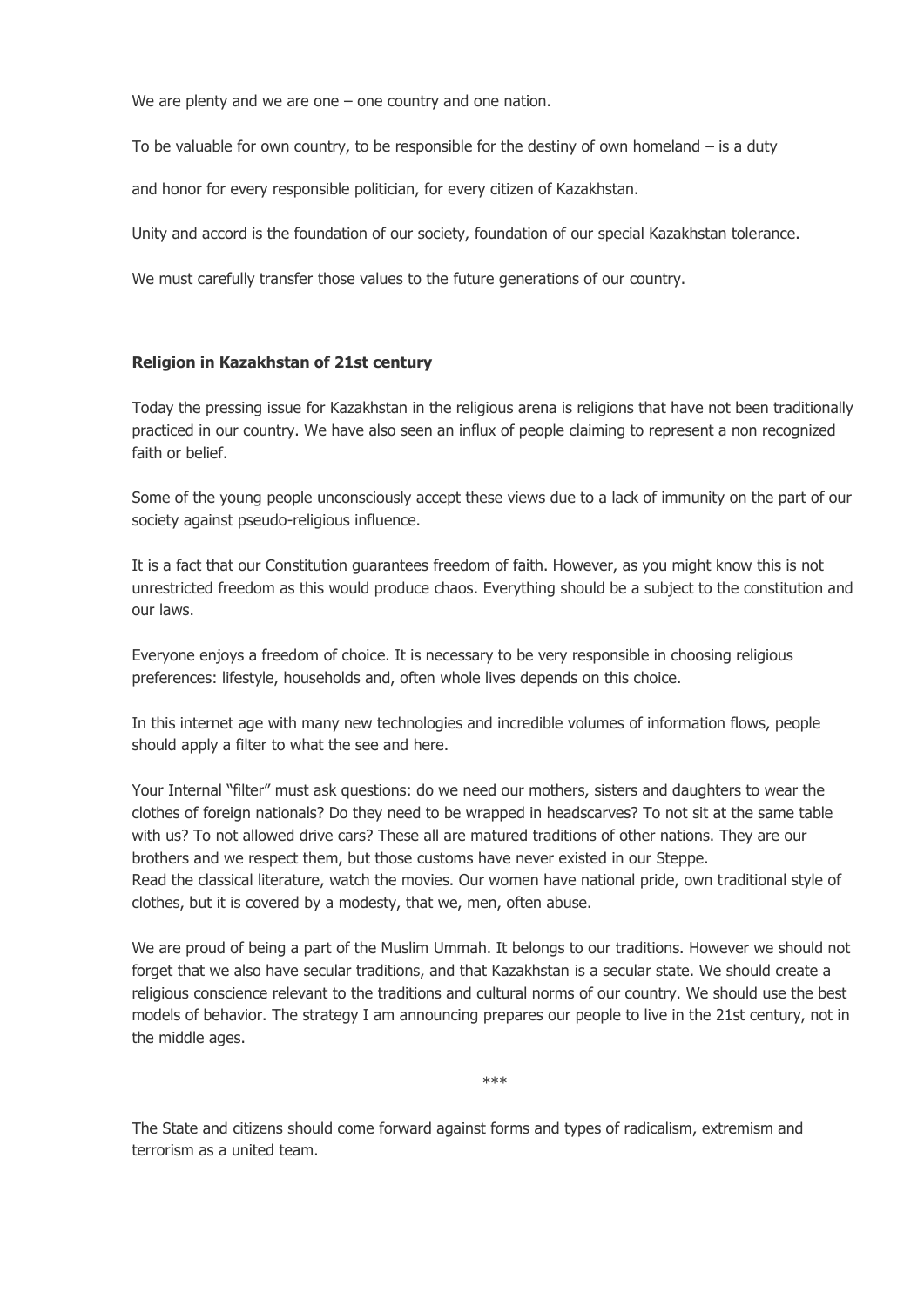A particular concern is caused by a threat of so-called religious extremism. This concern is also shared by the spiritual hierarchy. We cannot allow the true faith in God to be replaced by aggressive and destructive fanaticism.

This blind fanaticism is absolutely alien to the psychology and mentality of our peaceful people. It contradicts the hatafit mazhab, held to by believers of Kazakhstan.

Extremism and terrorism in Kazakhstan has not an ideological but criminal foundation. The pseudoreligious rhetoric hides criminal activities that undermine basis of the society.

It is an assault to the peace and stability of our country. It is a durability test of our statehood and civil maturity.

• We should improve our legislation in order to neutralize the signs of religious radicalism and extremism. We should improve counter-terrorism legislation. The State should stop extremism and radicalism, wherever it comes from.

• We should establish new reliable mechanisms to overcome the social, ethnic and religious tensions and conflicts. It is necessary to firmly stop the activities of non-traditional sects and doubtful pseudo-religious flows.

• We should strengthen preventive measures against religious extremism in society, especially among the youth.

• It is also necessary use the advantages, provided by the Forum of Leaders of World and Traditional Religions. On the basis of this dialogue we should create a new platform for resolving conflicts on religious grounds.

• We should be ready to mediate in the hot spots of the region in particular the Middle East and larger global level to resolve religious and ethnic conflicts.

The secular nature of our State is an important condition of the successful development of Kazakhstan. This should be clearly understood by current and future Kazakhstan officials and all Kazakhstan citizens.

I task the Government in conjunction with my Administration to continue to develop a State program on the fight against religious extremism and terrorism.

At the same time I would like to warn the nation. The fight against extremism should not be used as a witch hunt or to be used to fight religion.

Whenever we contemplate religion we must adopt a thoughtful approach and proceed with extreme caution. It is not the States' role to intervene on the internal affairs of religious communities. We remain steadfastly committed to the freedom of conscience, tolerance of traditions and principles.

# **Fellow citizens!**

Today in my Address I appeal to every one of you.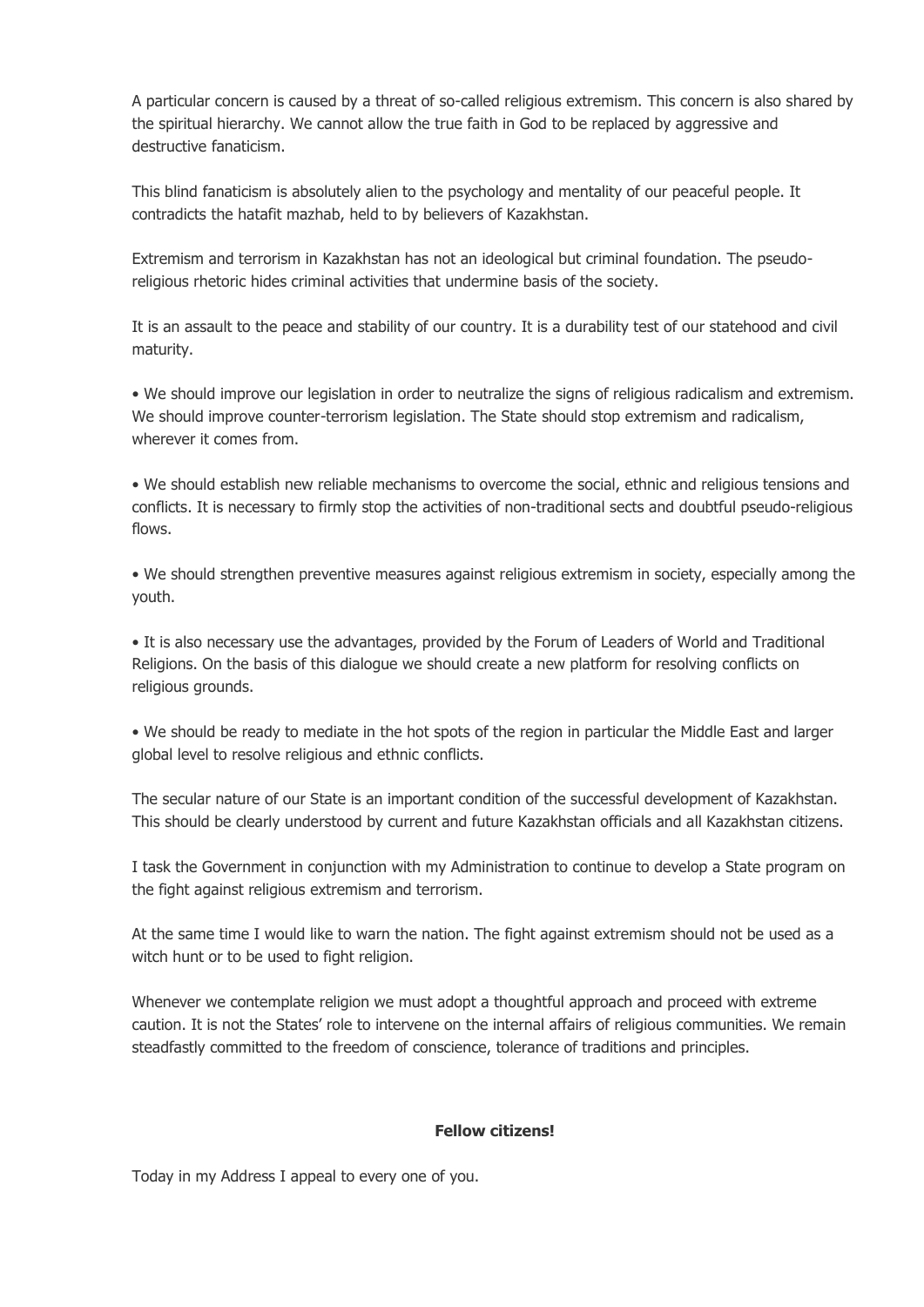Our country faces large-scale tasks. And I am confident in our success.

What Kazakhstan do I see in future?

I am strongly confident that Kazakhstan citizens of 2050 represent a society of educated, free people speaking in three languages.

They are citizens of the world. They travel. They are open to new knowledge. They are industrious. They are patriots of their country.

I am convinced that Kazakhstan of 2050 is a society of universal labor. It is a State with a strong economy, with everything devoted for a person. With the strong education, and great healthcare.

With peace and serenity. With citizens who are free and equal, and the authority is fair. With supremacy of the Law.

I believe that we are committed to the right course and nothing can distract us from this.

If we would be strong, we will be reckoned with.

If we would hope for a miracle or rely on others we will lose what we have achieved.

And today we have to make the only right choice.

\*\*\*

Special responsibility for implementation of the Kazakhstan 2050 is laid first of all on us, Kazakhs.

We should not forget that we would be able to adequately respond to the challenges of the time only if we preserve our cultural code: language, spirituality, traditions and values.

I say this in a clear way, especially for our youth, terms. When does the bug happen in the computer program?

The bug happens when the program coding is broken. Real life if the same. If a nation loses its cultural code, the nation is broken. We cannot let this happen!

I believe that our deserved history and memories of our glorious ancestors will help us overcome

the adversities of the future years. The history witnesses that in the difficult times our people has always united and turned our burdens into victories.

This happened almost 300 years ago by Anyrakay where the Kazakh people united. At that moment devotion to our land and common sense won. That exploit was made by an ancestor of each of us.

The way we will come out of the future burdens also depends on our unity. Our ancestors used to say: "The Homeland is hotter than fire".